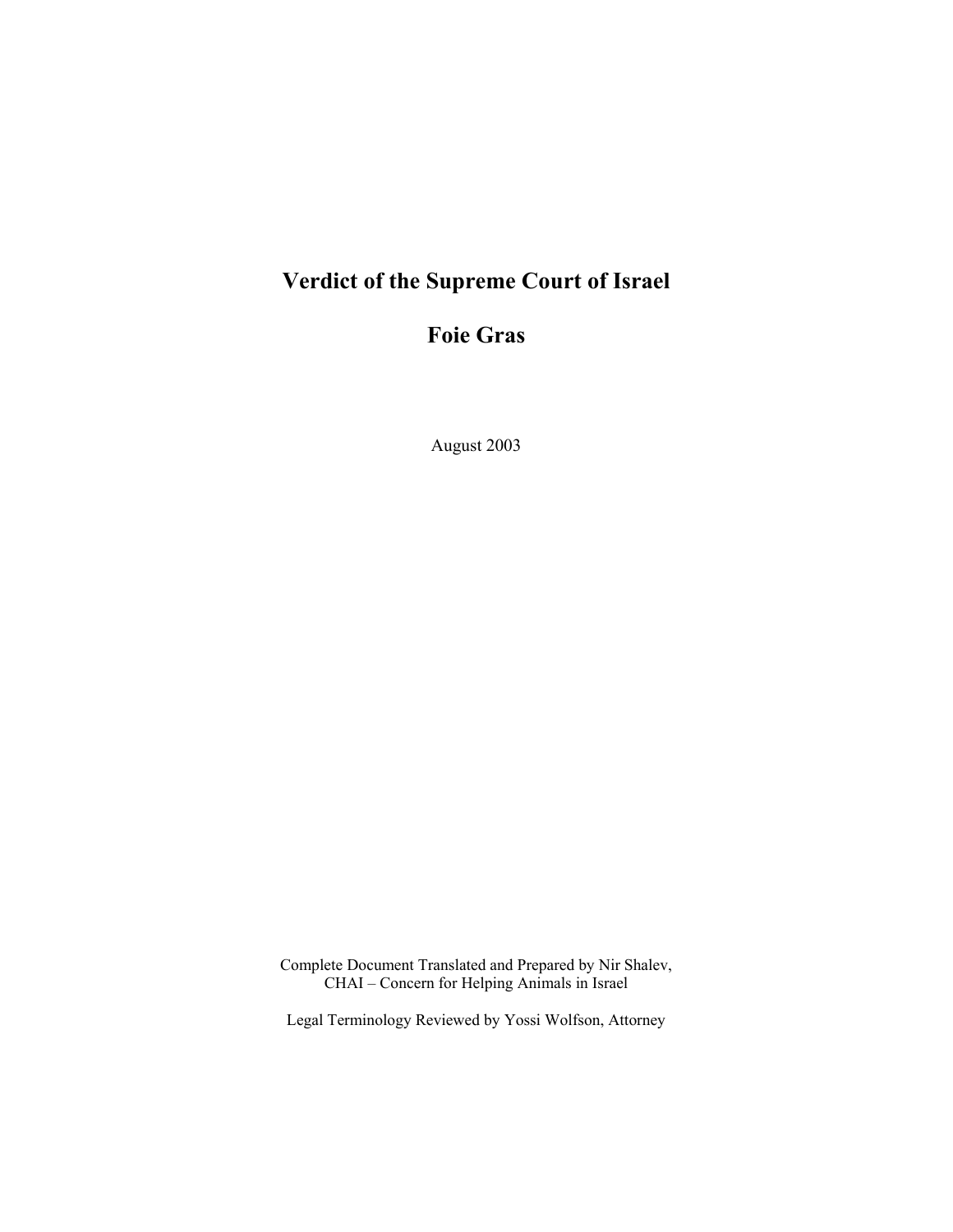## **At the Supreme Court – Sitting as the High Court of Justice**

Appeal 9232/01 Before: Her Honor Justice T. Strasberg-Cohen (retired) His Honor Justice E. Rivlin His Honor Justice A. Grunis

Plaintiff: "Noah", the Israeli Federation of Animal Protection Organizations

| Respondents: | 1. The Attorney General             |
|--------------|-------------------------------------|
|              | 2. The Minister of Agriculture      |
|              | 3. The Egg and Poultry Board        |
|              | 4. Moshe Benishty and 31 Colleagues |

An appeal for an *order nisi* 

| Date of hearing:                                 | July 10 <sup>th</sup> , 2002                                  |
|--------------------------------------------------|---------------------------------------------------------------|
|                                                  | On behalf of the plaintiff: Advocates D. Sherman and E. Peleg |
| On behalf of respondents 1-2: Advocate A. Leicht |                                                               |
| On behalf of respondent 3: Advocate T. Manor     |                                                               |

On behalf of respondents 4: Advocates B. Naor and A. Hakikat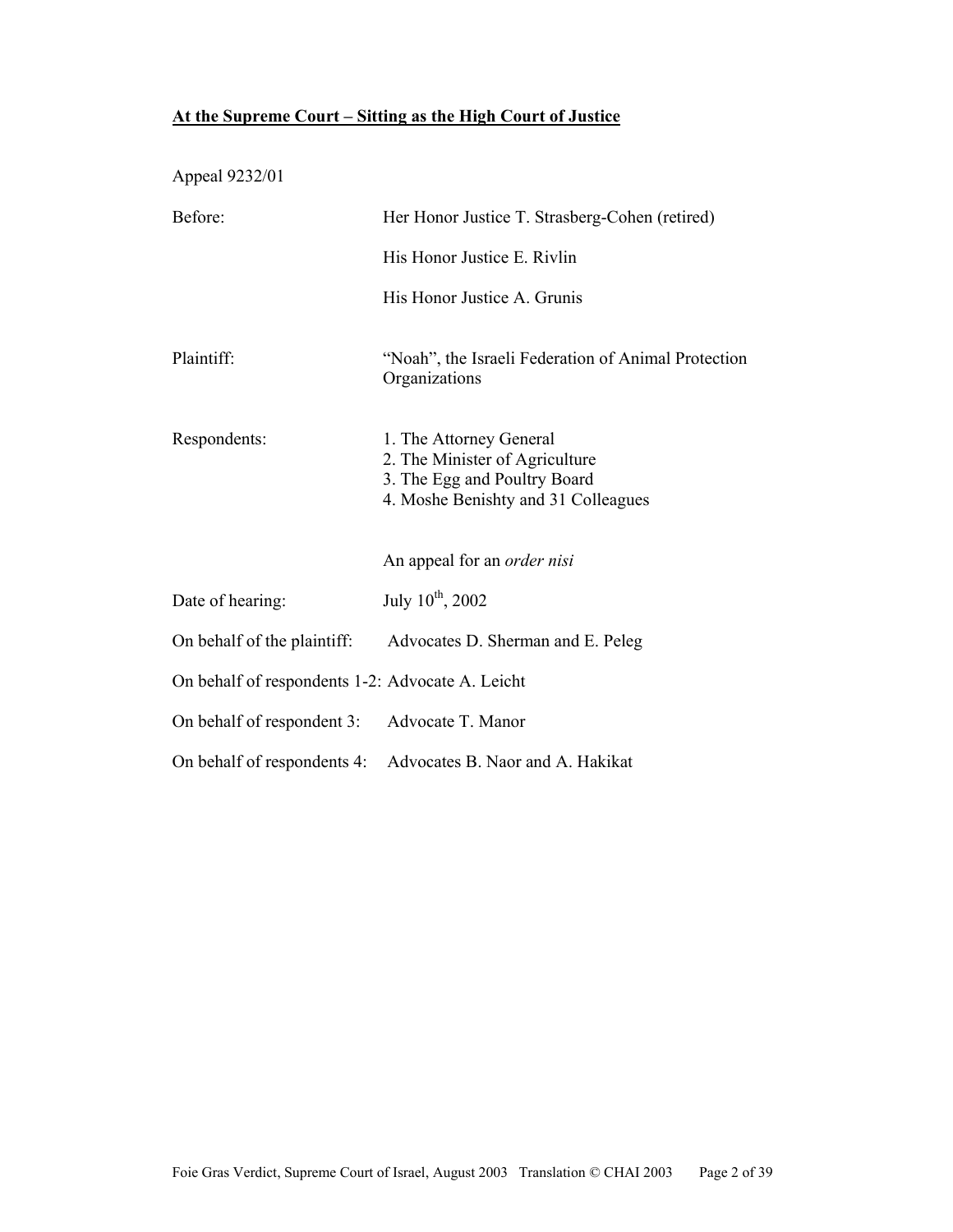## **Verdict**

#### **Justice A. Grunis:**

1. In this appeal, where an *order nisi* was issued, the plaintiff asks to rule that geese force-feeding is forbidden under Israeli law. Specifically, the plaintiff asks the Court to declare that the Animal Welfare (Animal Protection) (Geese Force-Feeding) Regulations of 2001 are annulled, to order respondent 2 to issue regulations that would ban geese force-feeding, and also to oblige respondent 1 to direct the police to investigate and prosecute those who conduct geese force-feeding.

## Factual Background

2. Geese force-feeding is an agricultural procedure whose aim is the production of an enlarged and fatty liver, the raw material for foie gras ("fatty liver") (for abbreviation we shall use the term "goose liver"). The procedure of force-feeding begins when the goose's body weight is about 4 kg and its age 8-10 weeks. During the process, the goose is fed forcefully, by inserting a tube into its esophagus. This is repeated several times per day. The food is high in energy, in an attempt to render the liver particularly fat. The amount of food given forcefully is much higher than the amount required to maintain the goose. Force-feeding continues for several weeks, until the liver reaches the optimal size. At this stage, the dimensions of the liver are several times its natural size. During the period of force-feeding, the goose is fed only this way (but continues to drink water in a natural manner).

3. In Israel, around 100 family farms are involved in geese rearing, 45 of which conduct force-feeding (the others rear animals up to the stage of force-feeding and also breed these birds). Some of the farmers are among respondents 4 to this appeal. Every year, more than 500 tons of goose liver are produced in Israel, about half for local consumption and the rest for export. The annual turnover in this industry is tens of millions of Israeli shekels. In addition to the farmers, there are accompanying systems of service providers. Thus, the livelihood of hundreds of families is dependent upon this agricultural industry. The industry has existed in Israel for about 40 years. It is clear that the farmers invested considerable sums of money in developing their specialized farms. Part of the investment was funded by the State. The Ministry of Agriculture supported and encouraged the development of the industry.

4. The country mostly associated with production and consumption of goose liver is France. In France, this food is considered to be a gastronomical delicacy. France is responsible for about 85% of world consumption. Other European countries where goose liver is produced are Belgium and Spain. We mention the European aspect, since, as we shall later see, the issue of geese force-feeding was considered by the European Justice system. Goose liver is also produced in Tunisia, in China and in several South-American countries (these data appear in a report of December  $16<sup>th</sup>$ 1998 by the Council of Europe's "Report of the Scientific Committee on Animal Health and Animal Welfare: Welfare Aspects of the Production of Foie Gras in Ducks and Geese" – hereinafter, "**the Scientific Committee**" and "**the Report of the Scientific Committee**").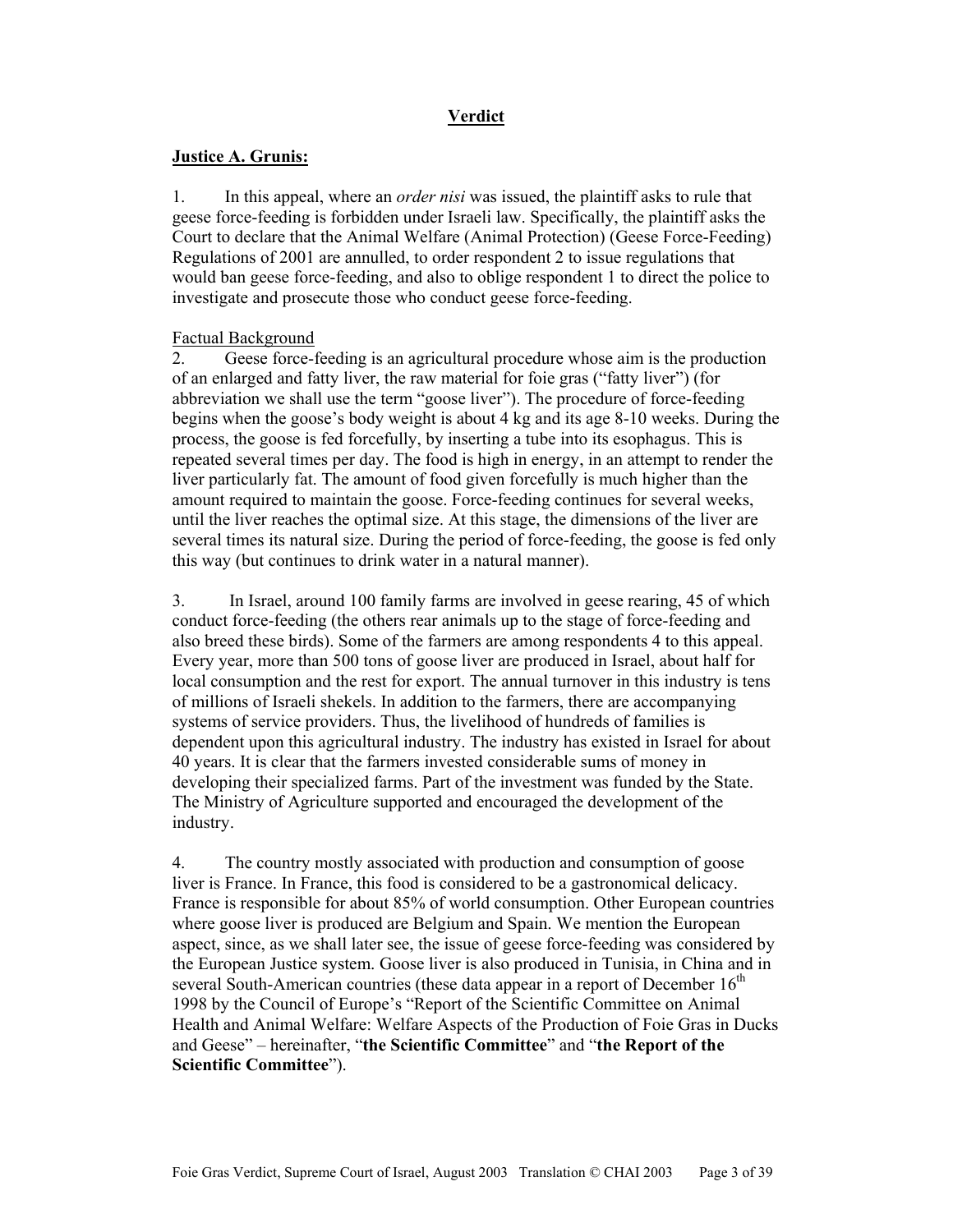5. The plaintiff is the umbrella organization of animal protection organizations in Israel. In an earlier appeal submitted by the plaintiff in 1999 (HCJ 8357/99), the Court was asked to order respondent 2 to issue regulations, under **his** authority according to the Animal Welfare (Animal Protection) Law, 1994 (hereinafter – "**the Animal Protection Law**"), that would ban geese force-feeding. While the appeal was pending in this Court, the regulations were issued. Hence, the plaintiff withdrew its former appeal and submitted the present appeal.

## The Legal Rules Concerning Geese Force-Feeding

6. The Animal Protection Law was enacted in 1994. The Law defined "animal" as "any vertebrate excluding man". Clause 2 says:

> (a) No one shall torture an animal, treat it cruelly or abuse it in any manner.

(b) No one shall set one animal on another.

- (c) No one shall organize competition fights between animals.
- (d) No one shall cut live tissue in an animal for beauty sake.

The relevant provision is the one in clause  $2(a)$ . In addition, we shall already mention clause 19, concerning implementation and regulations (quoted in paragraph 19 below). Respondent 2 issued the regulations under the authority granted to him by this clause. The regulations gained the approval of the Education and Culture Committee in the Knesset [the Israeli Parliament] (hereinafter – "**the Education Committee**"), as mandated by Law. Regulation number 1 is exceptional in both secondary and primary legislation, since it describes the aim of the regulations. It says:

> The aim of these regulations is to prevent geese suffering during forcefeeding for goose liver production, and to freeze the goose liver industry in Israel, all in the spirit of the Recommendations of the Standing Committee working under the Council of Europe's European Convention for the Protection of Animals Kept for Farming Purposes … (See paragraph 10 below on these Recommendations).

The regulations include various provisions that regulate force-feeding. Regulation 3 rules that no force-feeding facility shall operate but according to the regulations. Among others, the regulations say that force-feeding will be conducted only with a pneumatic machine, and standards were set for the maximum length of the feeding tube and its maximal diameter. The regulations also set the maximum amount of food for each day of force-feeding. In addition, respondent 2 ordered, in regulation 7, that the industry be frozen, so that no new force-feeding facility be established and that no existing facility be expanded. The regulation also provided that a person who violates regulation 7 is liable to six months imprisonment or to a fine in the sum indicated in clause 61(a)(1) of the Penal Code, 1977 (hereinafter, "**the Penal Code**"). The regulations came into force on  $12<sup>th</sup>$  March 2001, and will remain valid for three years. In other words, the regulations will expire on 11th March 2004.

#### Arguments of Both Sides

7. The plaintiff argues that the practice of force-feeding of geese is forbidden under Israeli Law. In particular, the plaintiff points to specific components of the force-feeding procedure and to its influence on the animal's liver: the insertion of a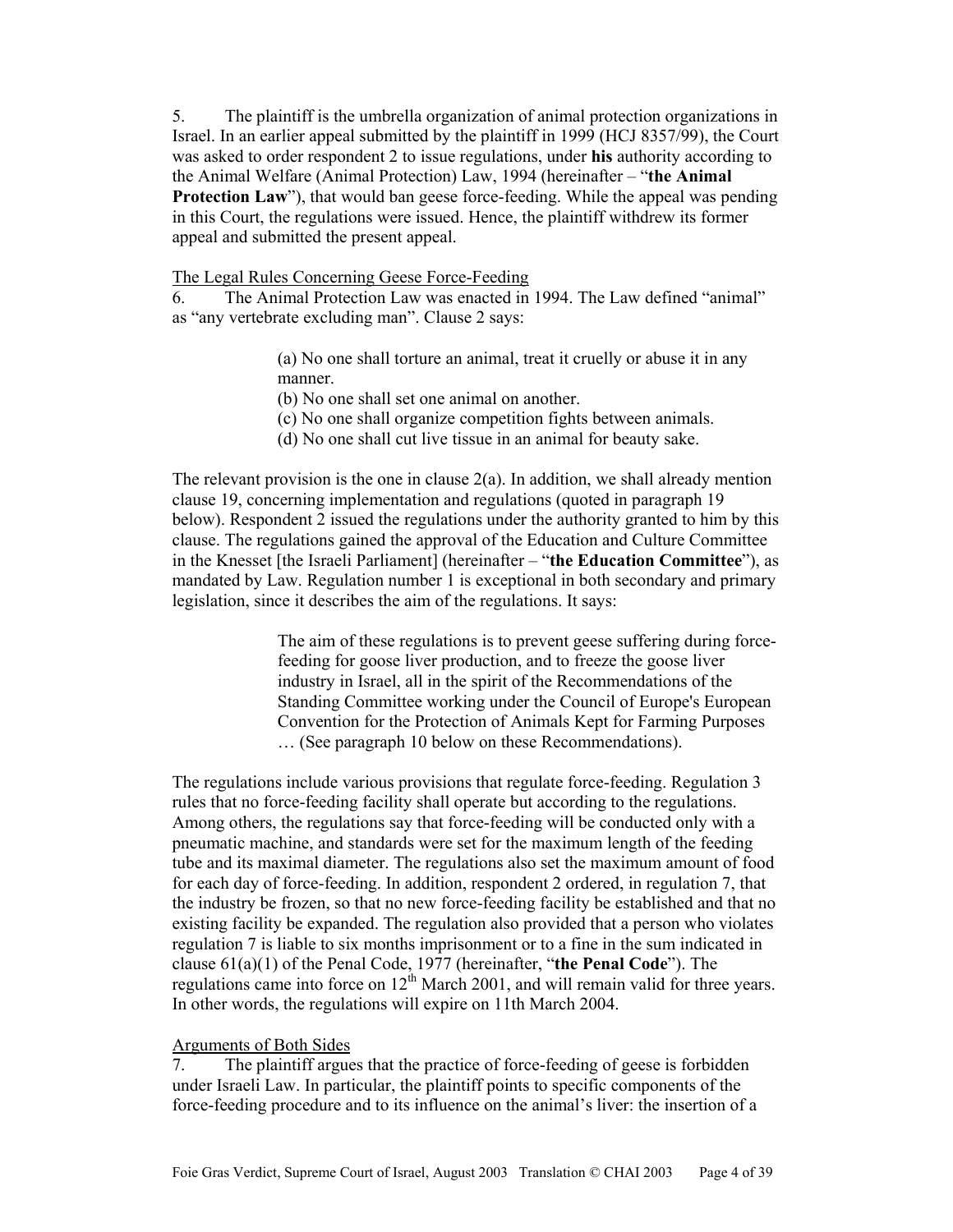tube to the goose esophagus, forcing, under high pressure, special food through the tube, and abnormal enlargement of the liver. According to the plaintiff, the process of force-feeding has also bearing on the ability of the goose to move and the stability of its legs. The plaintiff adds that force-feeding constitutes cruel treatment of animals, a practice forbidden by clause 2(a) of the Animal Protection Law. As mentioned above, following the enactment of the Law, Respondent 2 issued the regulations in 2001. According to the position of the plaintiff, the regulations contradict the Law, since they allow agricultural practice that is inconsistent with this Law. The plaintiff adds that the provisions of the regulations are impractical and cannot be enforced, and indeed are not enforced.

 The respondents argue that if the appeal is to succeed, the entire industry shall be eliminated, since without geese force-feeding, the product which consumers want cannot be produced. The respondents argue that the practice of geese force-feeding has existed in Israel for decades, and that the annulment of the industry will leave those who depend on it without livelihood. It is also argued that the above-mentioned practice does not constitute cruel treatment of animals, and that the aim of the regulations was to reduce the suffering of the birds during force-feeding. They add that the regulations were approved by the Education Committee, and therefore one should be particularly careful when considering their validity. Furthermore, the respondents point out that the Council of Europe and the European Union did not ban geese force-feeding, and that the legal arrangements in Israel followed those in Europe. They further argue that the High Court of Justice should not interfere in this issue, since the plaintiff can, under clause 15 of the Animal Protection Law, submit a private criminal indictment. The plaintiff can also appeal, under clause 17a of the same Law, to the Magistrates' Court and ask for an injunction to prohibit an offence in breach of clause 2 of the Law.

#### Prevention of Cruelty to Animals – in General

8. In recent decades, the relationship between humans and other animals has been the focus of much public attention. This issue raises problems and questions from different aspects. If we were to try and summarize the topic from the moral point of view, we should ask if and to what extent should animals be used as means for Man. One extreme point of view, which it appears that few would condone today, argues that Man, as the supreme creature on Earth, is entitled to do whatever he likes to any other living creature. On the other extreme is the view that animals, or at least sentient animals, are entitled to the same standing as humans. For example, this view argues that animal experimentation should be completely banned. The middle-way view rejects both extreme views. According to the middle-way view, Man must be considerate towards animals and must safeguard their welfare. In other words, the first, extreme instrumental approach, according to which Man can do whatever it likes to animals, should be rejected. The middle-way view argues that limits should be put on the ways humans use animals, in an attempt to gradually improve their condition. It appears that the term *Tsa'ar Ba'aley Haim* (preventing animal suffering) in Jewish Law is equivalent to the animal welfare philosophy nowadays (for a summary of the various philosophical approaches see: Z. and N. Levi, *Ethics, Feelings and Animals: on the Moral Standing of Animals,* 2002 [Hebrew**]**, chapter 7; for a detailed discussion of the view that animals should have the same rights as humans, see: Tom Regan, *The Case for Animal Rights* (London, 1998)). There is no doubt that the other approach, the one arguing for equality between animals, or at least some animals, and humans,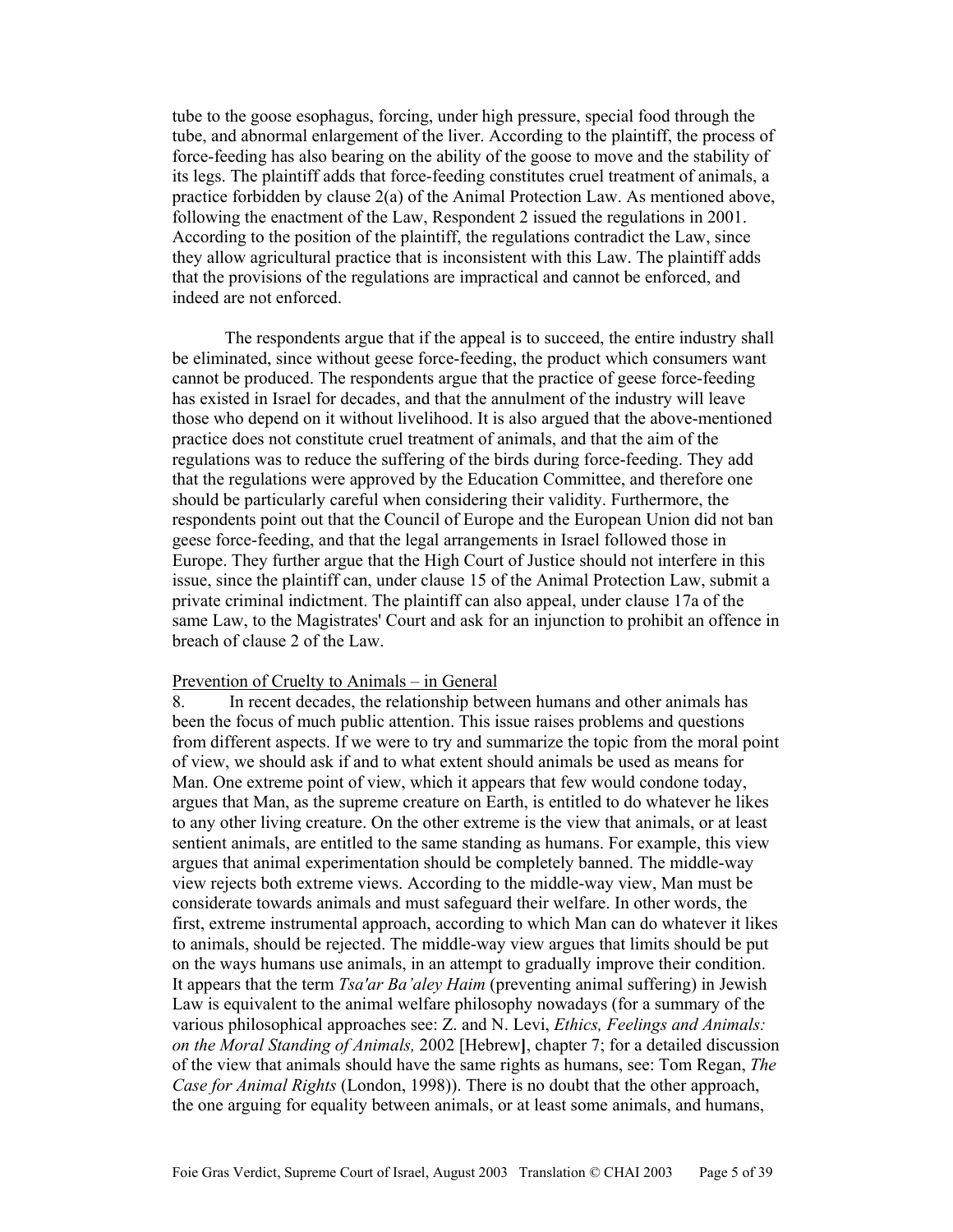is not reflected in the Israeli law, or in the laws of any other country. Nevertheless, it is important to note that the constitution of India, as well as the German constitution (Grundgesetz – the Basic Law) includes several clauses regarding animals. Clause 51A of the Indian constitution establishes that every Indian citizen has the obligation, among others, "… to have compassion for living creatures". Clause 20A of the German constitution, as amended in 2002, establishes that the State has the duty to the next generations to defend the natural foundations of life and animals.

 It is clear that the status of animals in our society differs from their status in the past. As we shall see, this change is reflected in recent Israeli legislation. The issue in this case is of unique characteristics. The issue is neither animal experimentation, nor is it working animals, animals used for entertainment purposes or pets. In this case, the issue is rearing animals in a specific manner so that at the end they, or more specifically an organ of their body, is used as food for humans. We emphasize this, since it may distinguish this case from previous Court cases. Furthermore, our ruling could have implications for other agricultural practices concerning rearing animals for human consumption.

9. In 1975, the first edition of the book *Animal Liberation*, by Australian philosopher Peter Singer, was published (the 1995 edition was translated into Hebrew by S. Dorner and was published in Hebrew in 1998 by the Or-Am Publishing House). The book was the focus of much interest and made an important contribution to the increasing awareness of animal suffering. We mention the book since an important part of it was dedicated to what can be called factory farming. This refers to the rearing of animals for human consumption in industrial systems. It is no longer the family farm where hens roam freely in the yard, cows in the meadow, and sheep wander around, searching for food. Today, when we speak of rearing hens for egg production, or poultry for meat, this is being practiced in a totally different way. Thousand of animals are kept together in highly crowded conditions, their ability to move is very restricted, and the food given to them is not natural, but rather designed to bring about the best result with respect to quality of food and the price it will get on the market. In particular we shall mention the issue of rearing calves. Veal, like goose liver, is a culinary delicacy. In order to produce high quality veal, the calves are reared in special conditions. They are being kept in small crates that do not allow any movement. The food they are being given is also special. Among other things, it does not contain iron, in order to guarantee that the meat is as pale as possible. This is being done despite the fact that calves need iron in their diet, and the result of lack of iron is anemia. As we shall see, the issue of rearing calves was dealt with by the secondary legislator in England and by European supra-national bodies. Another practice in factory farming is forced molting of laying hens. The aim of this practice is to renew the ability of the hens to lay eggs, and thus to increase the profits of the farmer. In Israel, forced molting is practiced by starving the hens (see research by the Research and Information Center of the Knesset: D. Lahav, *Banning Forced Molting of Laying Hens – an Economic Perspective* [Hebrew], 2001).

#### The Legal Situation in Europe

10. In 1976, the Council of Europe enacted the European Convention for the Protection of Animals Kept for Farming Purposes (hereinafter, "**the Convention**"). The Convention was amended in 1992. The European Union joined the Convention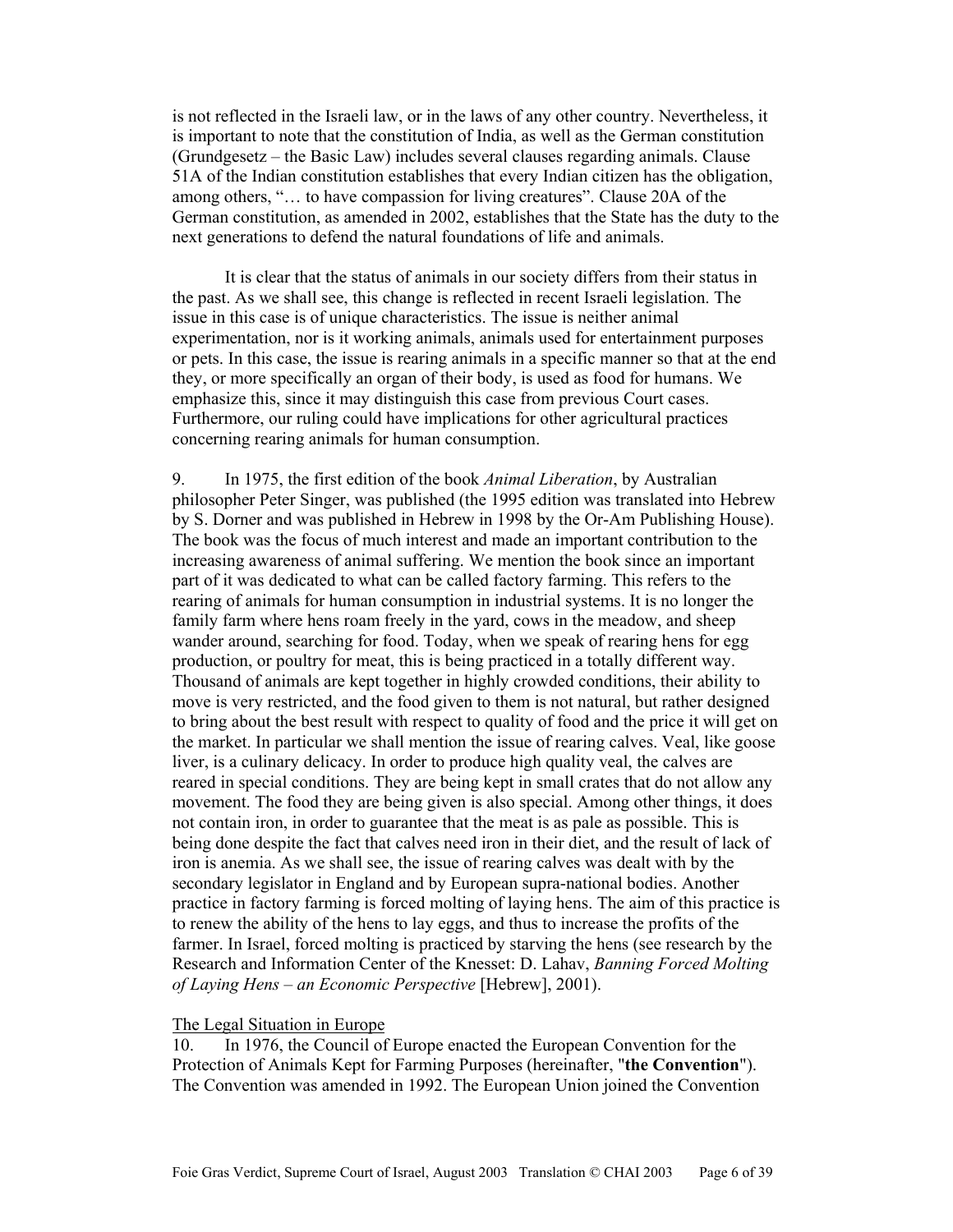and the member states of the Union ratified it. We shall bring two provisions of the convention that are relevant to this case:

Article 3

… No animal shall be kept for farming purposes unless it can be reasonably expected, on the basis of **its** phenotype or genotype, that it can be kept without detrimental effects on its health or welfare.

Article 6

No animal shall be provided with food or liquid in a manner, nor shall such food or liquid contain any substance, which may cause unnecessary suffering or injury.

The first of these two provisions stipulates that animals should be kept for farming purposes only if it can be assumed that it is possible to keep them without negative effects on their health or welfare. The other provision rules that animals must be fed in a manner that will not cause them unnecessary suffering or injury. As we shall see, the term "unnecessary suffering" appears in different contexts in legislation and in court decisions, and is important with respect to this case. It should be pointed out that the European Court of Justice ruled that the provisions of the Convention are indicative only (clause 34 of the verdict in the case of *Compassion in World Farming v. Minister of Agriculture, Fisheries and Food [1998] All ER (EC) 302*).

 Another European document that we must mention is the European Union's Directive of 1998 – 98/58/EC (hereinafter, "**the Directive**"). The Directive aims to implement, throughout the European Union countries, the provisions of the Convention, even though its provisions are general and do not refer to the practices of rearing specific animals. Clause 3 of the Directive instructs the member states to issue arrangements that would guarantee that owners of animals and animal keepers shall take all reasonable measures to safeguard their welfare. Like clause 6 of the Convention, this clause also speaks of a prohibition to cause unnecessary pain, suffering or injury. Clause 14 of the annex to the Directive refers to feeding animals. This clause stipulates among other things that an animal must not be fed in a manner that may cause it unnecessary suffering or injury. Neither the Convention nor the Directive refers specifically to geese force-feeding. This topic was addressed in the recommendations included in the report of the Scientific Committee (see paragraph 4 above) and also in a 1999 Recommendation by the Convention's Standing Committee – *Standing Committee of the European Convention for the Protection of Animals Kept for Farming Purposes: Recommendations Concerning Domestic Geese and Their Crossbreeds* (hereinafter, "**the Standing Committee**" and "**Recommendation of the Standing Committee**"). The Recommendation is in fact a very detailed document, where the conditions under which geese should be reared are determined. In the preface to the Recommendation it is said, among other things, that certain methods for the production of goose liver are not consistent with the requirements of the Convention. The Recommendation includes provisions with respect to the employees that treat the animals, the buildings where they are to be kept, their rearing conditions, etc. Clause 25 of the Recommendation includes a specific reference to goose liver. Clause 25(1) stipulates that the countries where the production of goose liver is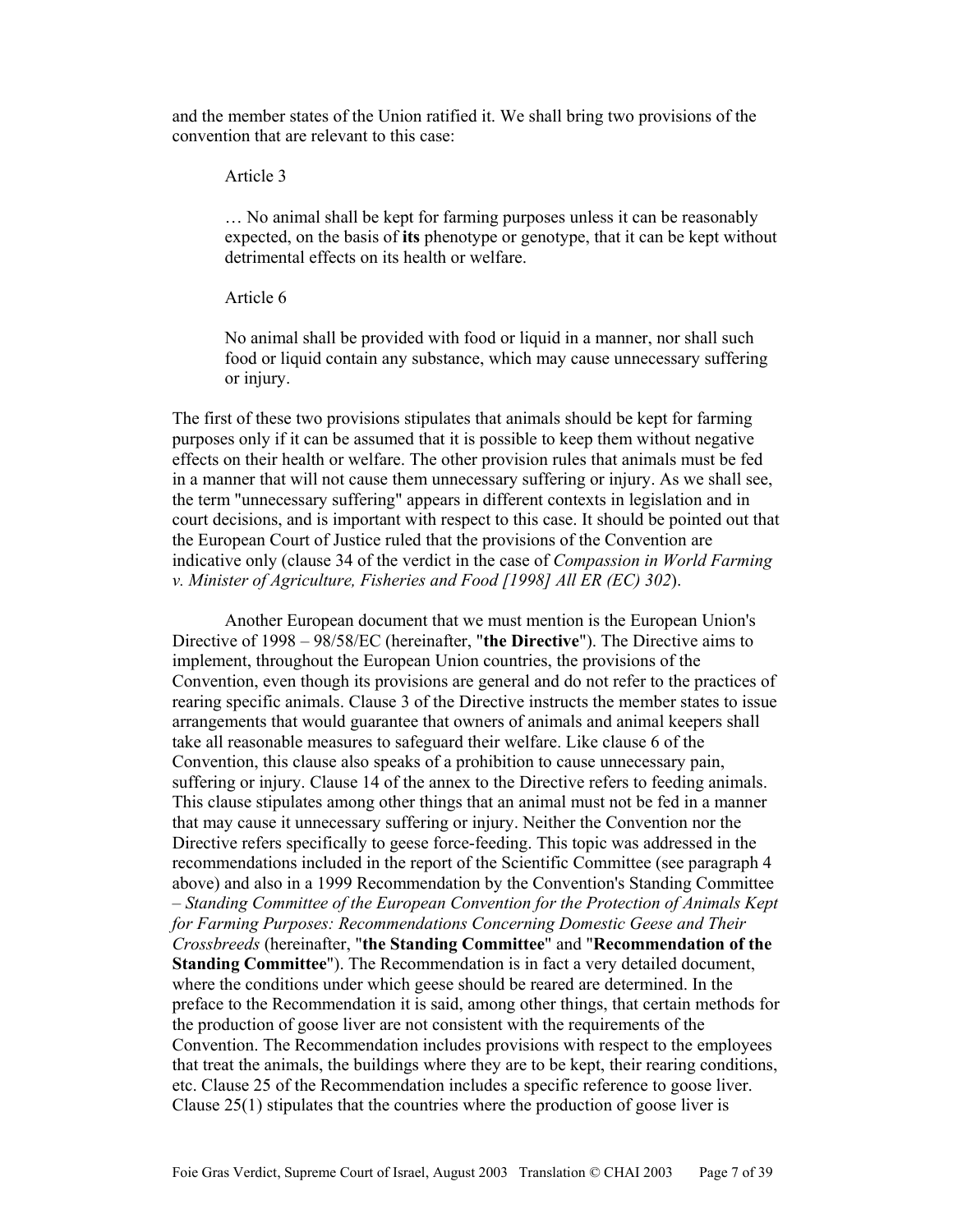permitted should support research on the different aspects of rearing and on alternative methods that would not include force-feeding. Clause 25(2), which states as follows, is particularly important to this case:

Until new scientific evidence on alternative methods and their welfare aspects is available, the production of foie gras shall be carried out only where it is current practice and then only in accordance with standards laid down in domestic law.

In any case, the competent authorities shall monitor this type of production to ensure the implementation of the provisions of the Recommendation.

 This provision teaches us that although the practice of geese force-feeding is problematic since it could cause them suffering, the authorities in Europe decided not to completely ban the practice, but rather to allow the *status quo*, so that in those countries where geese are reared for goose liver, the present production method could still be used. Clause 26 of the Recommendation determined that in 5 years, the issue will be reappraised. There is no doubt that the arrangements detailed in the regulations issued by respondent 2, against which the plaintiff argues, are based at least in part on the Recommendation of the Standing Committee (for general discussion of the relationship between the Convention, the Directive and the Recommendation of the Standing Committee, with respect to the rearing conditions of calves, see the above mentioned verdict (*Compassion in World Farming v. Minister of Agriculture*).

 We shall now return to the 1998 Report of the Scientific Committee (mentioned in paragraph 4 above). This 90-page Report discusses various aspects of geese rearing for liver production. The committee points out, throughout the Report, that there is not enough information with respect to the implications of force-feeding the animals. Nonetheless, the final conclusion in the Report is that the practice of force-feeding is detrimental to the welfare of the birds. Despite this conclusion, the report does not recommend banning this practice (although one of the committee members, in a minority opinion, called for a complete ban on the force-feeding of geese). The Report of the Scientific Committee does not mention any European country that specifically banned geese force-feeding**.** (In a hearing before the Education Committee on  $31<sup>st</sup>$  October 2000, where the regulations were discussed, several European countries where geese force-feeding was banned were mentioned. These countries, with the exception of the Czech Republic, are not mentioned in the report of the Scientific Committee as countries where this practice existed**.)** 

 In summary, although awareness of the problems associated with geese forcefeeding for goose liver production exists in Europe, the present legal arrangements – the Convention, the Directive and the Recommendation of the Standing Committee – did not ban this practice (see also the September 2001 response of the European Commission to questions submitted by David Martin, Member of the European Parliament – E-2284/01, E-2285/01 and E-2286/01, and also the April 2003 response of the Commission to the question of the Baroness Ludford – E-0703/03EN on the English site http://europa.eu.int/). It appears that not only was a ban not imposed, but it was decided to allow the *status quo* to continue.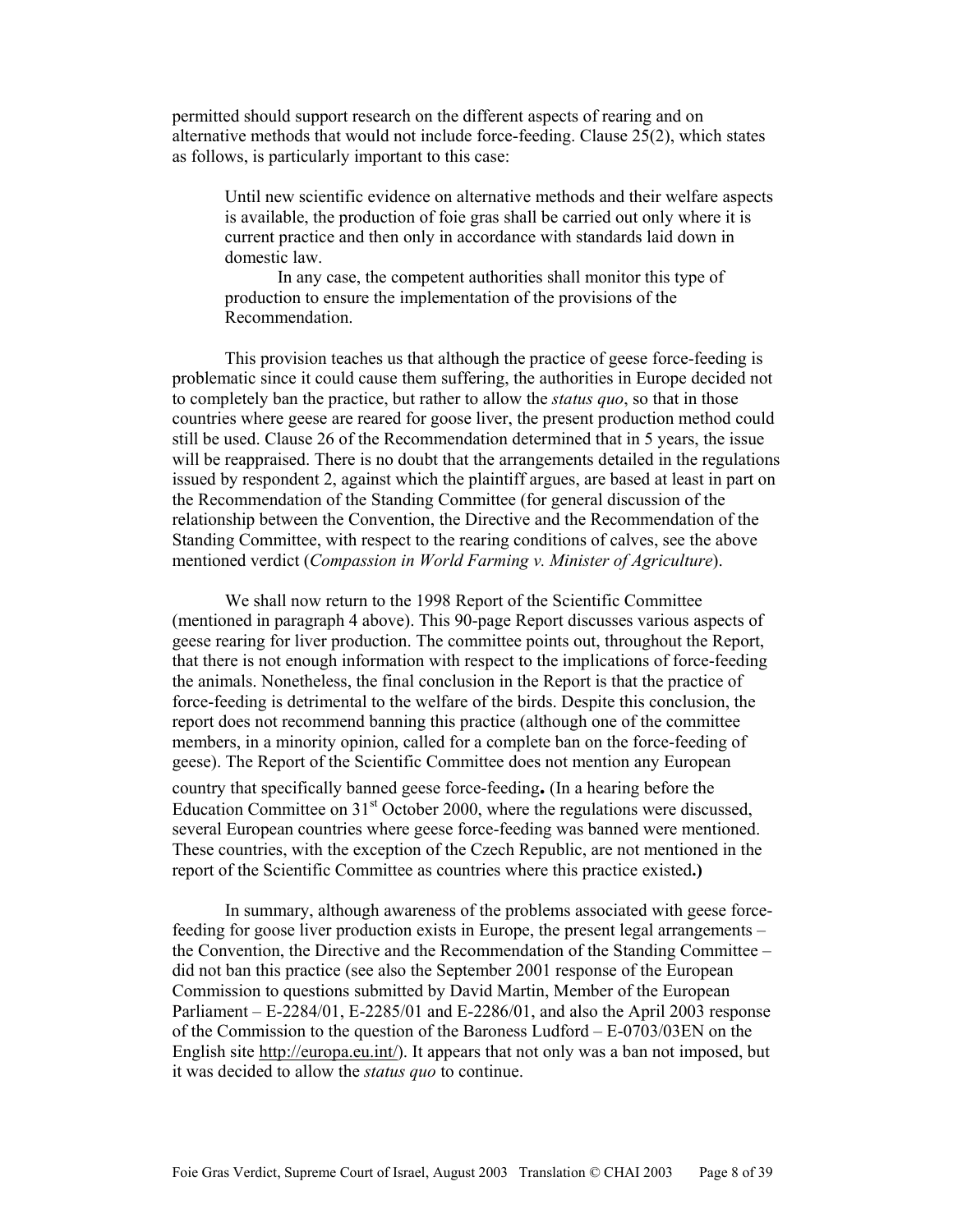#### Local Legislation Concerning Animals

11. Many pieces of legislation refer to animals, from different perspectives and for different purposes. We shall mention some of them.

 As we have seen, clause 2(a) of the Animal Protection Law prohibits torture, cruel treatment and animal abuse. When the Law was enacted, clause 495 of the Penal Code was cancelled. Clause 495(1) said that a person commits an offence if he "cruelly beats, overloads, tortures or otherwise abuses a domestic animal or a wild animal in captivity…" It is important to note that the Animal Protection Law made penalty stricter, so a person convicted of violating clause 2 is liable to up to 3 years imprisonment. The former penalty, under clause 495 of the Penal Code, was one month imprisonment. In its former form, clause 495 appeared as clause 386 of the Criminal Law Ordinance, 1936. There is much resemblance between the clause in the Criminal Law Ordinance and the opening of clause A(1)(1) of the Protection of Animals Act, 1911. This English Act, still valid today, is an integrative law whose origins go back to legislation of 1822. Already in the time of the British Mandate**,** we find a specific provision putting certain limits on sea transportation of livestock and birds, and this is still valid today. Thus, for example, it was stipulated that during the import or export of a beast, it must not be slashed (regulation 19 of the Livestock and Birds Regulations (Sea Transportation), 1936 (hereinafter, "the Sea Transportation Regulations"). Another Mandatory provision still valid today is a provision in the Fishing Ordinance that prohibits the use of explosives for fishing (clauses 5 and  $10(3)$ ).

12. A special view sees animals as property. Some argue that the root of the problem with respect to the way humans regard animals lies in the fact that the Law views animals as any other property (this is the view of the scholar Gary L. Francione in his book *Animals, Property, and the Law* (1995)). We shall mention in this context several provisions in Israeli laws. Clauses 451 and 457 of the Penal Code refer to offences of causing damage to an animal and infecting an animal with a contagious disease. The prohibition in both clauses refers to "an animal that can be stolen". Another interesting provision is in clause 6 of the Restoration of Lost Property Law, 1973, which mentions "a lost property which is an animal". Clause 22 of the Execution Law, 1967 lists several goods that cannot be confiscated, including animals without which the debtor can't work, and also pets, provided they are not kept for commercial purposes. The perception of animals as property is also found in provisions that grant compensation to owners of an animal that was injured or killed. For example, clause 16 of the Animal Diseases Ordinance [new version], 1985 grants owners the right to compensation by the State, if the animal was killed since it was believed to be infected with one of the diseases mentioned in the Ordinance.

13. A different kind of reference to animals is found in various provisions that require licensing for keeping animals or for performing various operations with them. By nature, licensing arrangements restrict the right of property. Sometimes, these restrictions are intended to protect a public interest in the narrow sense, sometimes they are intended to protect animals, and sometimes both aims are combined. We shall mention the Animal Diseases (Imports of Animals) Regulations, 1974, which stipulate that an animal shall be imported only under a license by the Director of the Veterinary Services at the Ministry of Agriculture or by someone authorized by him. Another provision of these regulations stipulates that certain animals (cattle, pigs,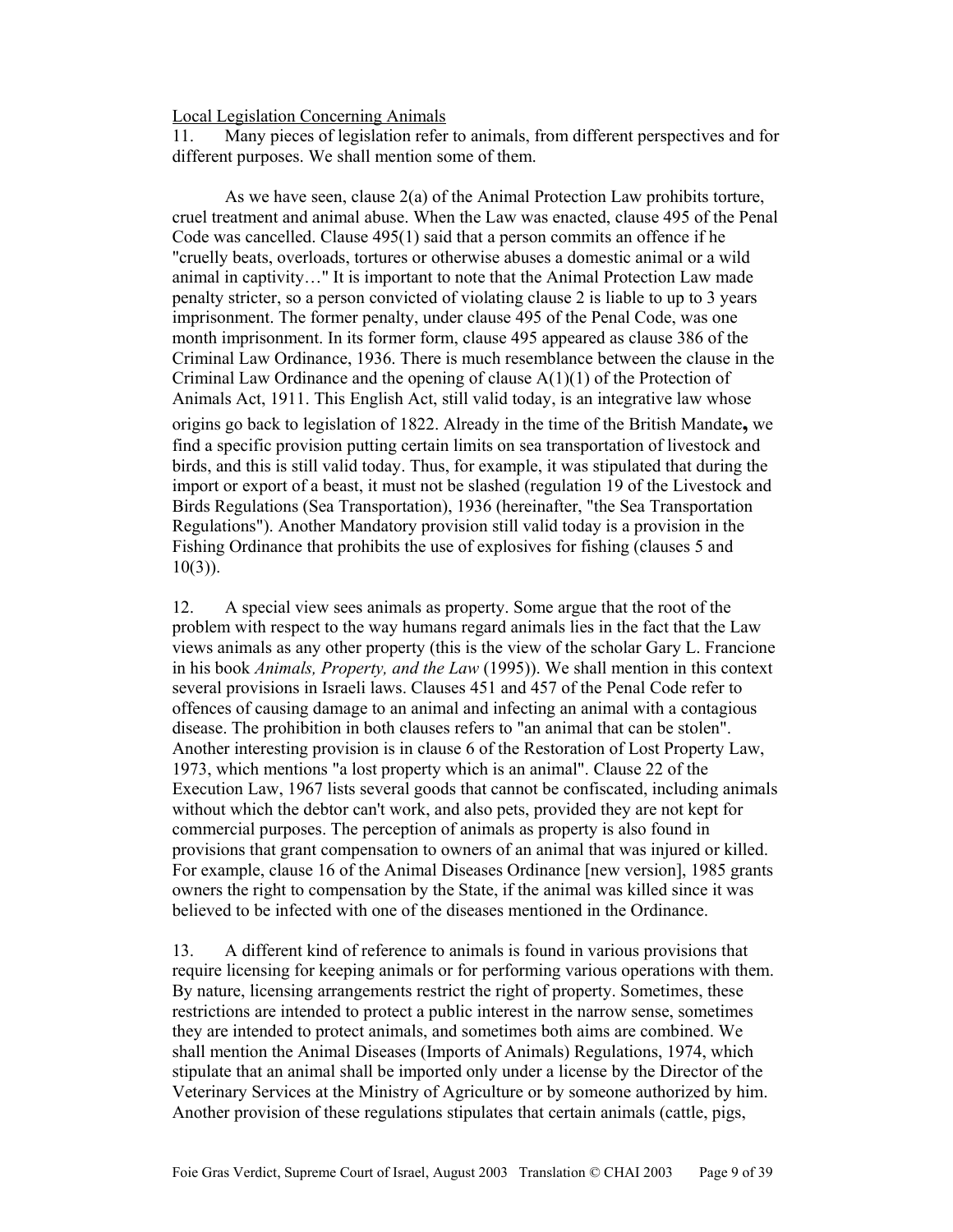sheep, goats and poultry) shall not be let in the territory of a local municipality or be removed therefrom, without a permit by a government veterinarian. The Shepherds Ordinance (Licensing), 1946 determines that it is not allowed to graze sheep on land decreed by the Ministry of Agriculture but in accordance with the license granted. Another law that requires **a** license for keeping an animal is the Regulation of Dogs Inspection Law, 2002, to enter into force on September 2003. The Law stipulates, among other things, that a dog aged 3 months or more shall not be kept without a license. It is interesting to note that the competent authority must take into consideration, before granting a license, past convictions of the owner, including convictions under the Animal Protection Law. Another important example of licensing appears in the Wildlife Protection Law, 1955. Clause 2 of this law forbids hunting of wildlife without a license. The law also lists certain hunting methods that are not to be used (clause 5). Another area where a license is required is that of an exhibition, show or contest of animals (the Animal Welfare (Animal Protection) (Exhibitions, Shows and Contests of Animals) Regulations, 2001, hereinafter "**the Animal Shows Regulations**"). These regulations determine that no one shall organize such a show without a permit from the Controller appointed under the Animal Protection Law. It shall be mentioned that the Supreme Court of India found nothing wrong in a secondary legislation issued under the Prevention of Cruelty to Animals Act, 1960, which banned training or shows of bears, monkeys, tigers, panthers and lions (*N.R Nair v. Union of India (2002) 6 SCC 84)*.

14. The legislation does not employ a unified and systematic use of terms or certain expressions to define when harming an animal becomes forbidden. One term, originating in Jewish scriptures, is *Tsa'ar Ba'aley Haim*. This phrase appears in the headline of [the Hebrew version of] two laws, the Animal Protection Law and the Animal Welfare (Animal Experimentation) Law, 1994 (hereinafter, "**the Animal Experimentation Law**"). The term appears also in the Animal Shows Regulations. The term *tsa'ar* [suffering], separate from the expression *Tsa'ar Ba'aley Haim*, appears in regulation 4 of the Animal Diseases (Slaughter) Regulations, 1964. The regulation stipulates that anyone chaining a beast, pulling it down and slaughtering it, shall employ "methods that would reduce the beast's *tsa'ar* and pain". Another expression in the legislation is "annoyance". Regulation 2 of the Nature Reserves (Arrangements and Behavior) Regulations, 1979 prohibits harming wildlife, plants and inanimate objects within a nature reserve. The term "harming", as defined in regulation 1, includes a long list of forbidden behaviors, among which is "annoying a wild animal, harming its well-being or its freedom".

 Another term used is "suffering". This term is mentioned in clause 2 of the Veterinary Doctors Law, 1991, which says that the duty of a veterinarian is among others "to prevent and alleviate the suffering of animals". Clause 4 of the Animal Experimentation Law defines the roles of the Council for Animal Experiments. It stipulates that the Council shall issue regulations for conducting experiments, "in order to ensure minimization of the suffering caused to the animal…" Clause 8(c) of the same law says that "animal experiments shall be conducted in such a manner that animal pain and suffering be minimized" (also see the appendix to the law). We shall now mention again an expression of much importance in the legal history concerning animal protection. We refer to the expression "unnecessary suffering", which appears in clause 1 of the Animal Experimentation Law. The term "killing" is defined there as "killing an animal while preventing unnecessary suffering". Clause 6(e)2 of the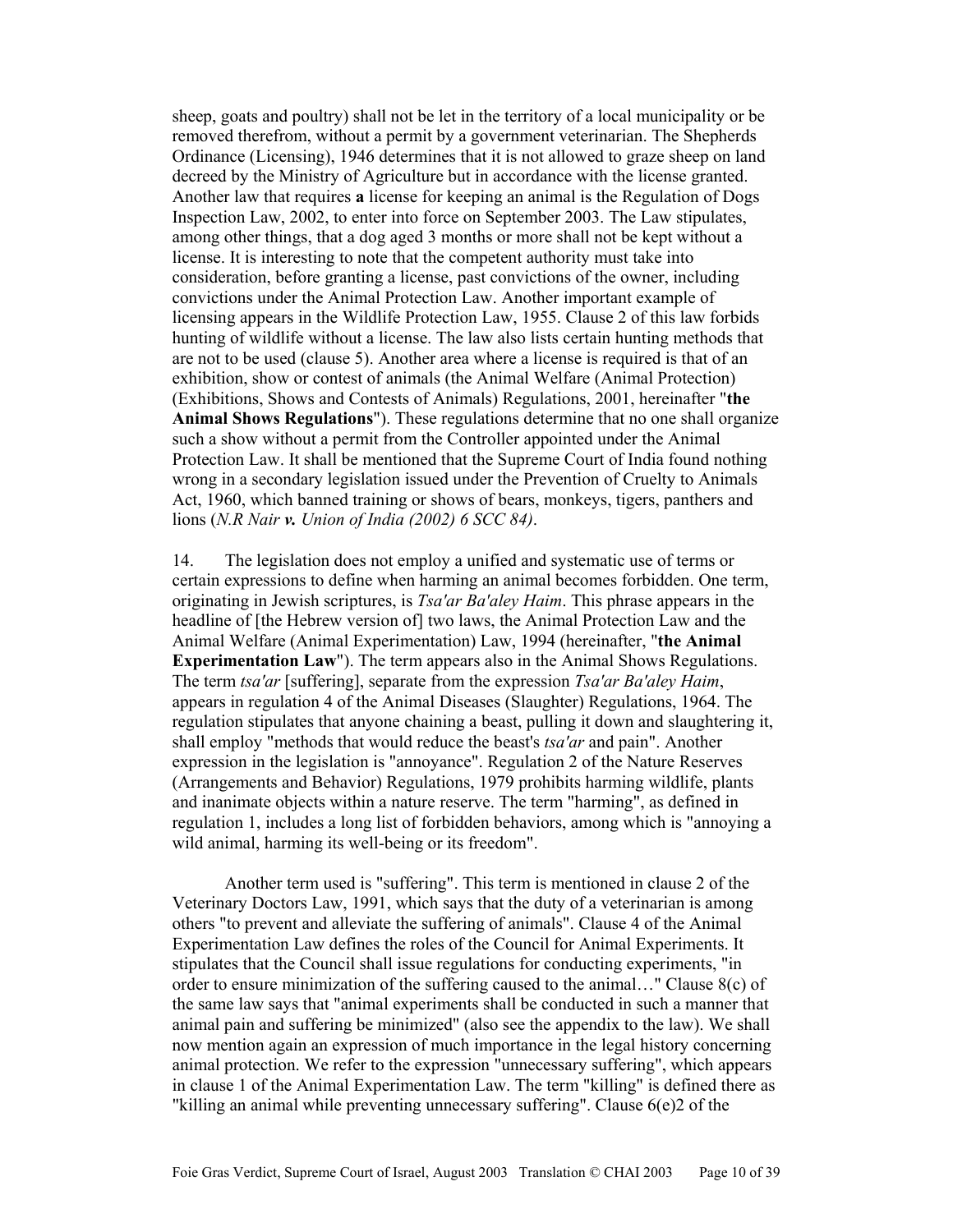Regulation of Dogs Inspection Law stipulates that the killing of a dog "shall be performed while preventing unnecessary suffering". The expression "unnecessary suffering", in its English original form, also appears in regulations 13 and 15 of the Sea Transportation Regulations. After mentioning the words "unnecessary suffering", we shall return to the first piece of legislation we referred to, the Animal Protection Law, on which the arguments of the plaintiff rest. The important provision of this law appears in clause  $2(a)$ , which states: "No one shall torture an animal, treat it cruelly or abuse it in any manner". The clause introduces three terms: torture, cruel treatment and abuse. The plaintiff argues that force-feeding is forbidden under clause  $2(a)$ .

#### Intermediate Summary

15. From this short survey of different Israeli pieces of legislation we learn that:

a. The law treats animals as property. Sometimes there are restrictions concerning what the owner can do to its animal property. The provisions that grant compensation to owners whose animals were harmed also point to the perception of animals as property. Some argue that this approach is inappropriate, since it does not distinguish between an animal and real estate or other goods.

b. Nonetheless, many other pieces of legislation, especially those enacted in recent decades, point to a certain change. Indeed, already in the past the approach of *Tsa'ar Ba'aley Haim* or animal welfare considerations are reflected in the legislation. We mentioned clause 495 of the Penal Code (replaced by clause 2(a) of the Animal Protection Law), which originated in English legislation of 1822. The change is manifested in new legislation that prohibits certain uses of animals and strives to improve their rearing conditions. A salient example appears in the Animal Experimentation Law, enacted in 1994, the same year the Animal Protection Law was enacted. The Law put restrictions on animal experimentation (on this law, see appeal to the HCJ 9374/02 *Let the Animal Live v. Brigadier General Dr. Giora Martinovitch* (not published yet)).

#### Torture, Cruel Treatment and Abuse under the Animal Protection Law

16. The question that we now have to answer is whether geese force-feeding is forbidden by clause 2(a) of the Animal Protection Law: does it constitute torture, cruel treatment or abuse (the text of the clause appears in paragraph 6 above). The precise meaning of these terms was thoroughly discussed in the verdict of Justice M. Cheshin in LCA 1684/96 *Let the Animals Live v. Hamat Gader Recreation Industries.* In that case (hereinafter, "**the Crocodiles Case**") the issue was whether a show where a fight is held between a man and a crocodile is in violation of the above mentioned 2(a) clause. The verdict stipulated that the three terms – torture, cruel treatment and abuse – share three elements: First, it is necessary to examine whether the beholder would consider the specific acts as constituting one of the three terms. Second, the degree of pain or suffering caused to the animal does not have to be particularly high. Third, test of proportionality, i.e., is there a proper relation between the particular means and its purpose (this examination is at the heart of discussion under the English law when the question arises whether an act causes unnecessary suffering; see: M. Radford, *Animal Welfare Law in Britain*, Chapter 10, Oxford, 2001). The most important and problematic of the three is of course the third element, since it requires determining whether the purpose reflects a proper social value. Justice Cheshin added: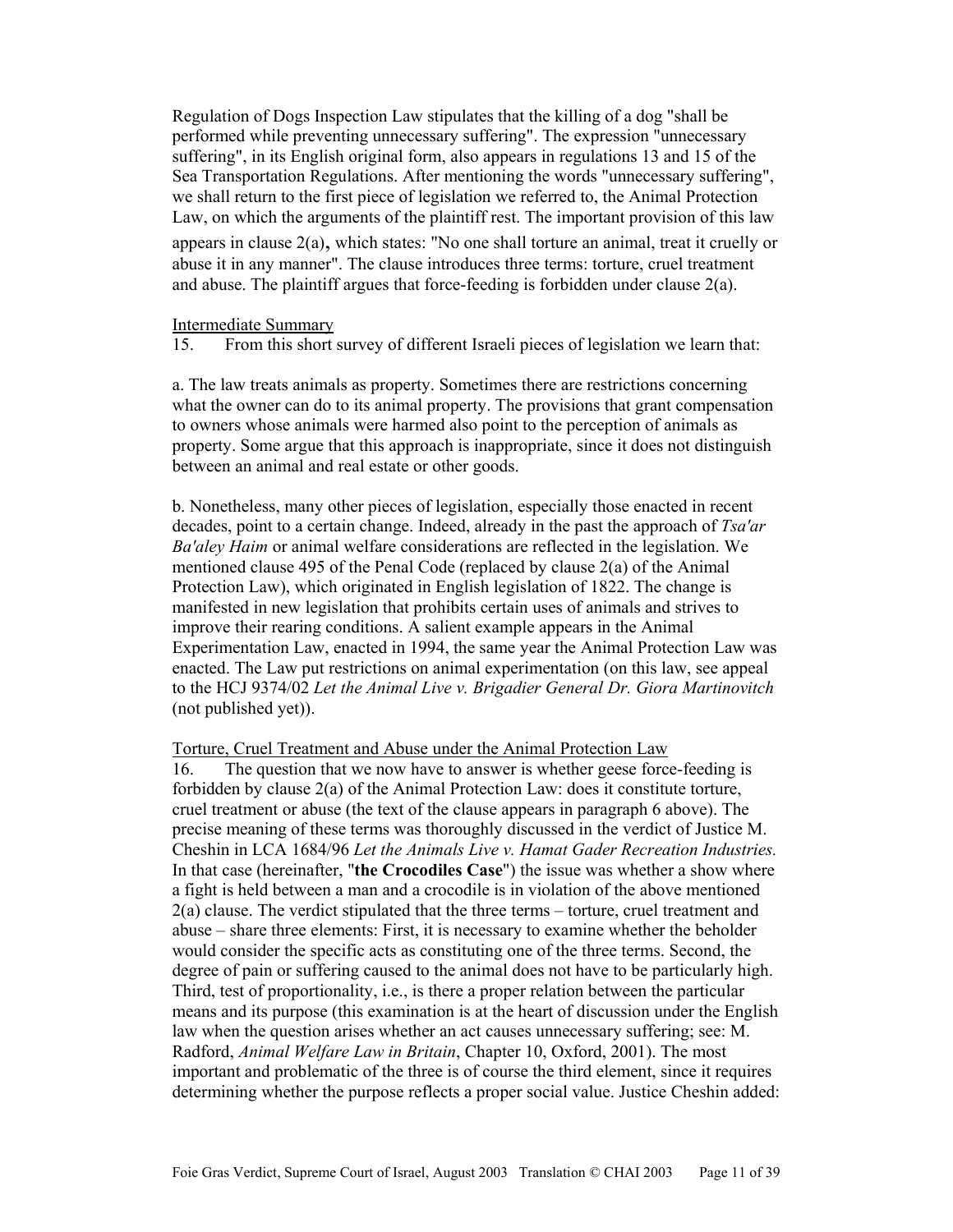…One can distinguish between various purposes, and each purpose differs. Some purposes can atone for even small amount of suffering caused to an animal, while other purposes won't atone for any suffering whatsoever (Ibid).

In the same case it was ruled that the purpose of the show was to amuse the audience, and that this purpose does not justify the suffering caused to the crocodile during the fight. How should we apply the tests in the present case?

17. We shall now reiterate the complaints of the plaintiff. Geese force-feeding is performed by inserting down the esophagus a tube, through which special food is introduced with an air pump. The purpose of the process is enlargement of the liver, much beyond its natural size. It appears that no one shall disagree that in the eyes of the beholder, according to the first test, these actions constitute the above mentioned terms, or at least one of them. The second test, referring to the amount of suffering caused, is also passed in this case. Both in the appeal and in the responses to it, as well as during the hearing before the Education Committee before the regulations were approved, expert opinions were presented. Those experts were divided with respect to the question whether the geese suffer during force-feeding. We need not elaborate on this controversy, since for us, in light of the conclusion of the Scientific Committee, there is no doubt that the geese do suffer. We already mentioned that the conclusion of the Scientific Committee was that force-feeding is detrimental to the welfare of the geese (paragraph 10 above). The respondents refer and re-refer to the position of the European supra-national institutes – the Council of Europe and the European Union – that did not ban geese force-feeding. The respondents also point out that the arrangements in the regulations resemble in part a recommendation by the Standing Committee. This Committee stipulated, as already said, that in countries where force-feeding exists, it could continue within the existing framework, and that a reappraisal will be done in 5 years (as of 1999). The respondents cannot have their cake and eat it. They cannot justify the local legal arrangements by alluding to the European arrangement, without accepting the conclusion therein, i.e., that geese force-feeding is contradictory to the welfare of the animals. In this context we shall comment that a certain saying in regulation 1 is somewhat inappropriate. This regulation (partially quoted in paragraph 6 above) says that the aim of the regulations is "… to prevent suffering of the geese…" It is clear that the regulations don't prevent suffering of the geese. In the best scenario, they somewhat reduce their suffering.

 Even though we accept that the geese endure suffering during force-feeding, we must add a reservation. We already mentioned other agricultural practices that raise difficult questions, for instance, rearing calves under special conditions and forced molting of laying hens through forced starvation. It seems that these procedures also cause animal suffering. It appears a hard, or even impossible, task to grade animal suffering. Is the suffering of the geese indeed greater than the suffering of the calves and laying hens?

18. The next question, which seems to be the core of the controversy, is whether the specific purpose justifies the means employed. What is then the purpose? The purpose of geese force-feeding is the production of food for humans. The same purpose exists in the cases of rearing laying hens, poultry, and cattle for meat and milk, including calves. One can think of other examples of rearing animals for human consumption. We mentioned on purpose the issue of rearing hens and calves. This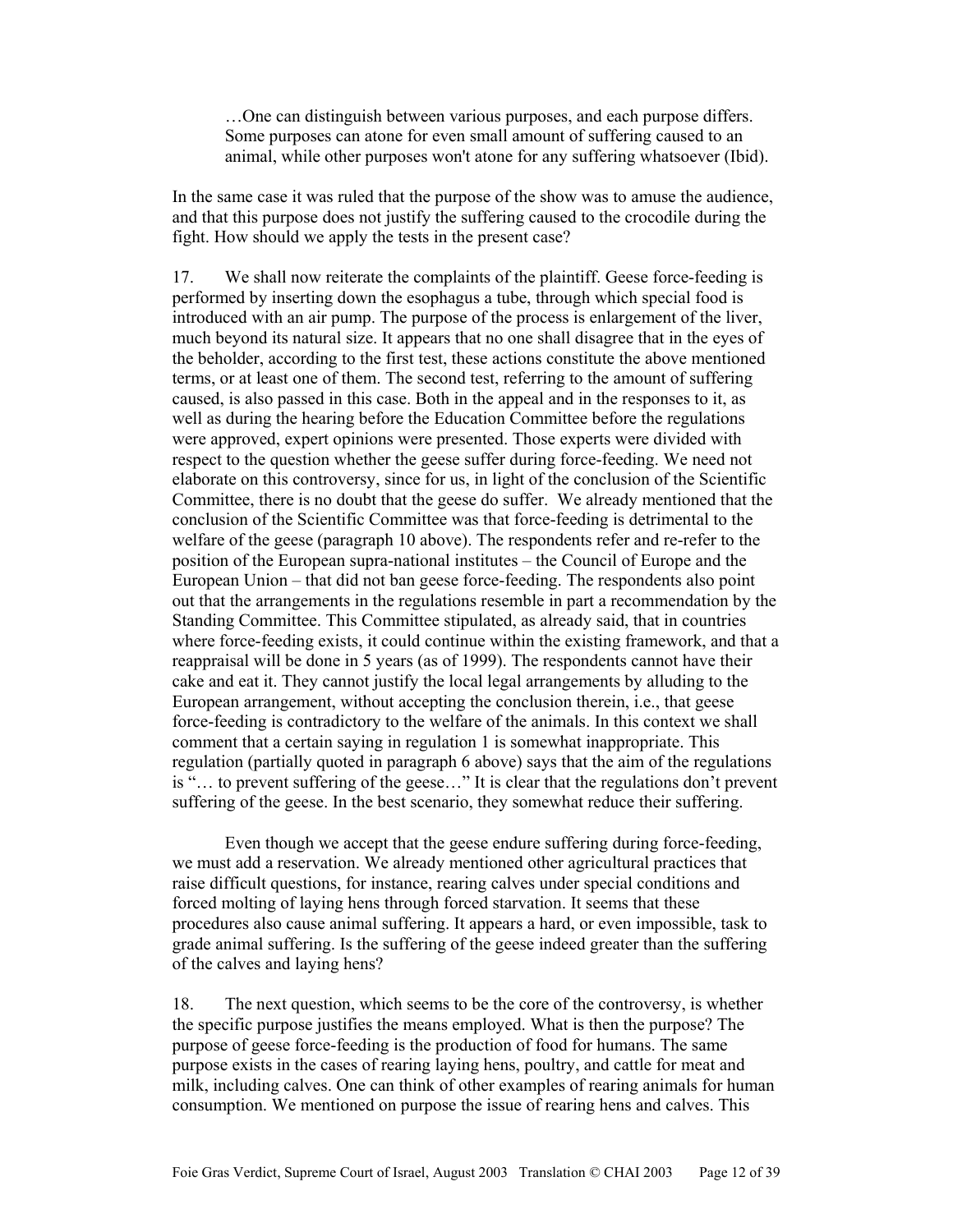topic is raised again and again in any discussion of animal welfare. In the USA alone, billions of animals are killed every year for human consumption. In all developed countries, agriculture has changed dramatically in recent decades, partly due to the need to provide food for a richer society and a growing population. The traditional agriculture, based upon family farms, has disappeared. Instead, huge farms where animals are reared in conditions of hardship developed. For example, thousands of laying hens are kept in cages in horrible overcrowding. Calves are kept in especially narrow crates, without being allowed to move, and are being fed a special diet. The purpose, in the case of the calves, is to obtain high quality meat. We brought these examples since they indicate that a total ban on a certain agricultural industry could have far-reaching implications, both economically and socially. We shall mention that the American Animal Welfare Act, 1966 specifically excludes farm animals intended for human consumption from the definition of "animal" under the Act. Clearly, when grading purposes, the purpose of producing food for humans stands above the purpose of entertainment, as was in the Crocodiles Case. Indeed, goose liver is considered a gastronomic delicacy, surely in Europe, and therefore should not be regarded as ordinary basic food (the plaintiff, in an attempt to form parallels with the Crocodiles Case, uses the expression "gastronomic entertainment" with respect to goose liver). Yet we may find ourselves tangled in very fine distinctions. What shall we say about veal? It is obvious that alternatives can be found for both goose liver and veal.

 Another element we should pay attention to, and which distinguishes between geese force-feeding and other agricultural industries, is the implications of accepting the position of the plaintiff. There is no controversy that this agricultural industry is wholly based upon geese force-feeding as currently practiced. To date, no alternative method was found, although the Europeans emphasize the need to conduct research in the field, in the hope of finding such a method. As we shall see in other cases, with respect to the crowded conditions under which food animals and laying hens live, certain provisions that provide minimal standards were adopted. The plaintiff did not point out a single other case where an entire agricultural industry, that produced food, was eliminated at once, due to animal welfare considerations.

"Needs of Agriculture" and the Perspective of the Animal Protection Law 19. We just examined the terms torture, cruel treatment and abuse in clause  $2(a)$  of the Animal Protection Law. We focused on the question of the relationship between the means – geese force-feeding**,** and the purpose – food production, while disregarding other provisions of this law. Now we shall examine various provisions of the same law that can contribute to and influence the interpretation of those three terms, within the context of geese force-feeding. And these are the words of clause 19:

The Minister of Agriculture is responsible for implementing this law, and he may, with the approval of the Education and Culture Committee of the Knesset, while giving due consideration to *needs of agriculture,* issue regulations to implement and achieve the aim of this law, including with respect to –

(1) Husbandry conditions of animals, including keeping animals in pet shops;

(2) Conditions for transportation of animals;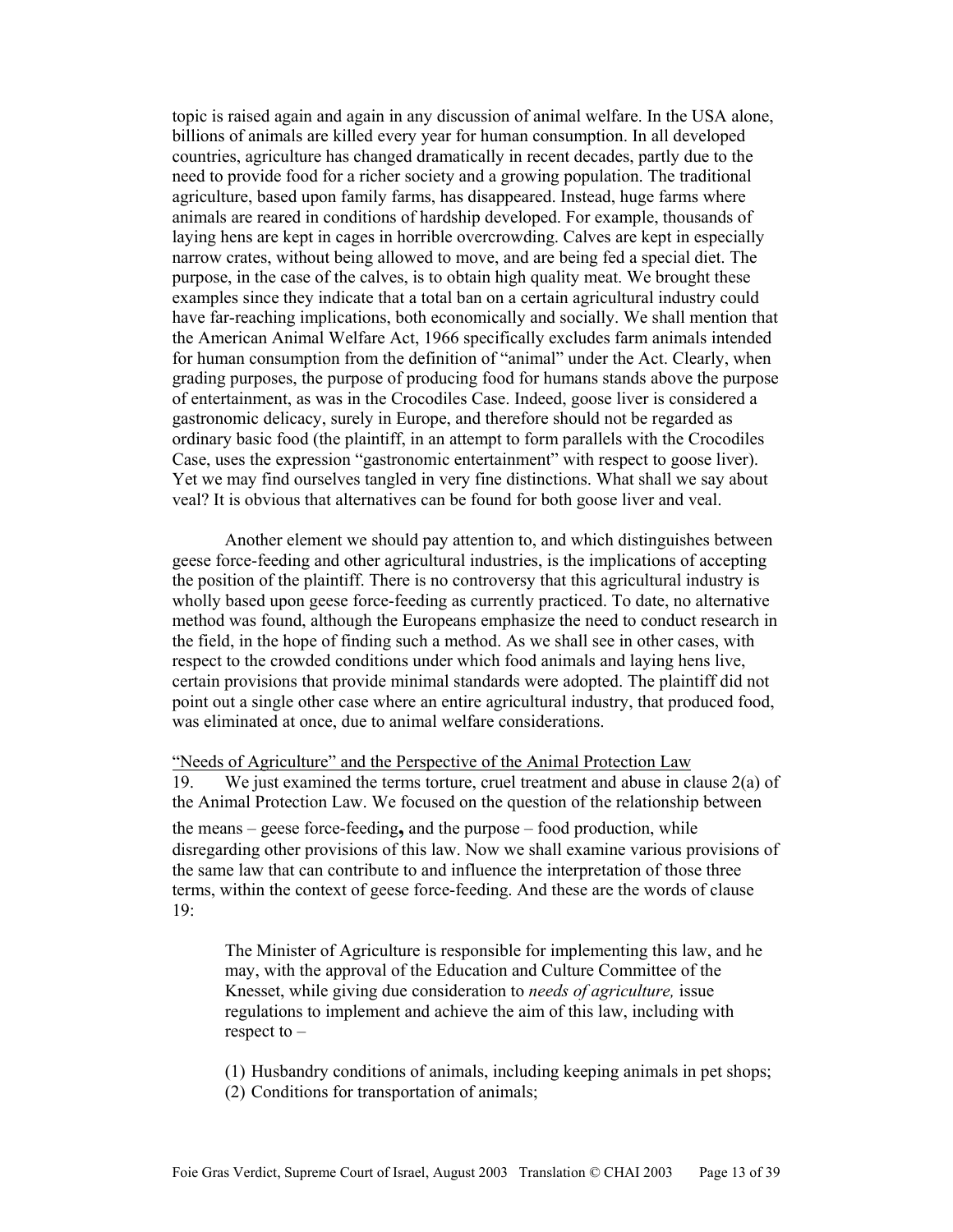- (3) Methods of killing animals, with the exception of killing animals for human consumption;
- (4) Training animals;
- (5) Exhibitions, shows and animal contests;
- (6) Procedures for beauty sake that include cutting of living tissue

The Minister of Agriculture, respondent 2, has wide authority with respect to issuing regulations. The law names, without being exhaustive, areas where the Minister may issue regulations, all under the approval of the Education Committee. The regulations, against which the plaintiff argues, were issued by respondent 2 under clause 19. When the Minister issues regulations, he must consider both "needs of agriculture" and the "aim of the law", as said in the opening of clause 19. The aim of the law is improving the welfare of animals. It seems that the fear that the importance of this aim may be overemphasized, while ignoring other considerations, such as food production and the interests of farmers, is what led to the specific stipulation in clause 19, according to which the Minister, and of course the Education Committee, must take into account the needs of agriculture. Geese force-feeding is one of the needs of agriculture. From this point of view, it is no different from rearing cows for milk or meat, from rearing calves or from rearing laying hens or poultry. For this purpose, it should be emphasized that the needs of agriculture and the interests of farmers may not necessarily be identical. "Needs of agriculture" include also the issue of food production, which is an interest of the public at large. Indeed, one may distinguish between various kinds of animal food according to its necessity, and argue that a gastronomic delicacy, such as goose liver, should not enjoy the same consideration as other types of food. And yet, as we have already said, to distinguish in such manner could open the door to finer and finer distinctions. We mentioned the obligation of respondent 2 to consider "needs of agriculture" when issuing regulations. This obligation leads to the conclusion that needs of agriculture should not be ignored when interpreting the meaning of the three terms – torture, cruel treatment and abuse. It is inconceivable that the interpretation of the direct prohibition issued by the primary legislator be different from the interpretation concerning the authority of the secondary legislator under the very same law. Once determined that while issuing regulations, respondent 2 must give weight to needs of agriculture, we must say that the same needs should be reflected when the meaning of the three terms is examined. This point is important, among other things, in light of the difference in purpose between the Crocodiles Case and the present case. In the Crocodiles Case, the issue was crocodile-human fights, and the purpose was entertainment of the audience. Therefore, there was no need to discuss the issue of food production and "needs of agriculture". It appears that the purpose of food production should have more weight than entertainment, surely when the law specifically ordered that the needs of agriculture must be taken into account.

20. The Animal Protection Law employs various devices to improve the welfare of animals. One of these is listing criminal offenses. Clauses 2 and 3 of the Law contain criminal prohibitions. While clause 2(a) contains a prohibition with wide application, and uses vague terms, other prohibitions are narrow in scope (see the Crocodiles Case by Justice Cheshin and also HCJ 6446/96 *The Cat Welfare Society v. the Arad Municipality* (Justice E. Goldberg)). Thus, clause 2(b) bans animal fights, and clause 3(b) forbids working animals to exhaustion. As we have seen, the geese force-feeding industry has existed in Israel for about 40 years. It therefore follows that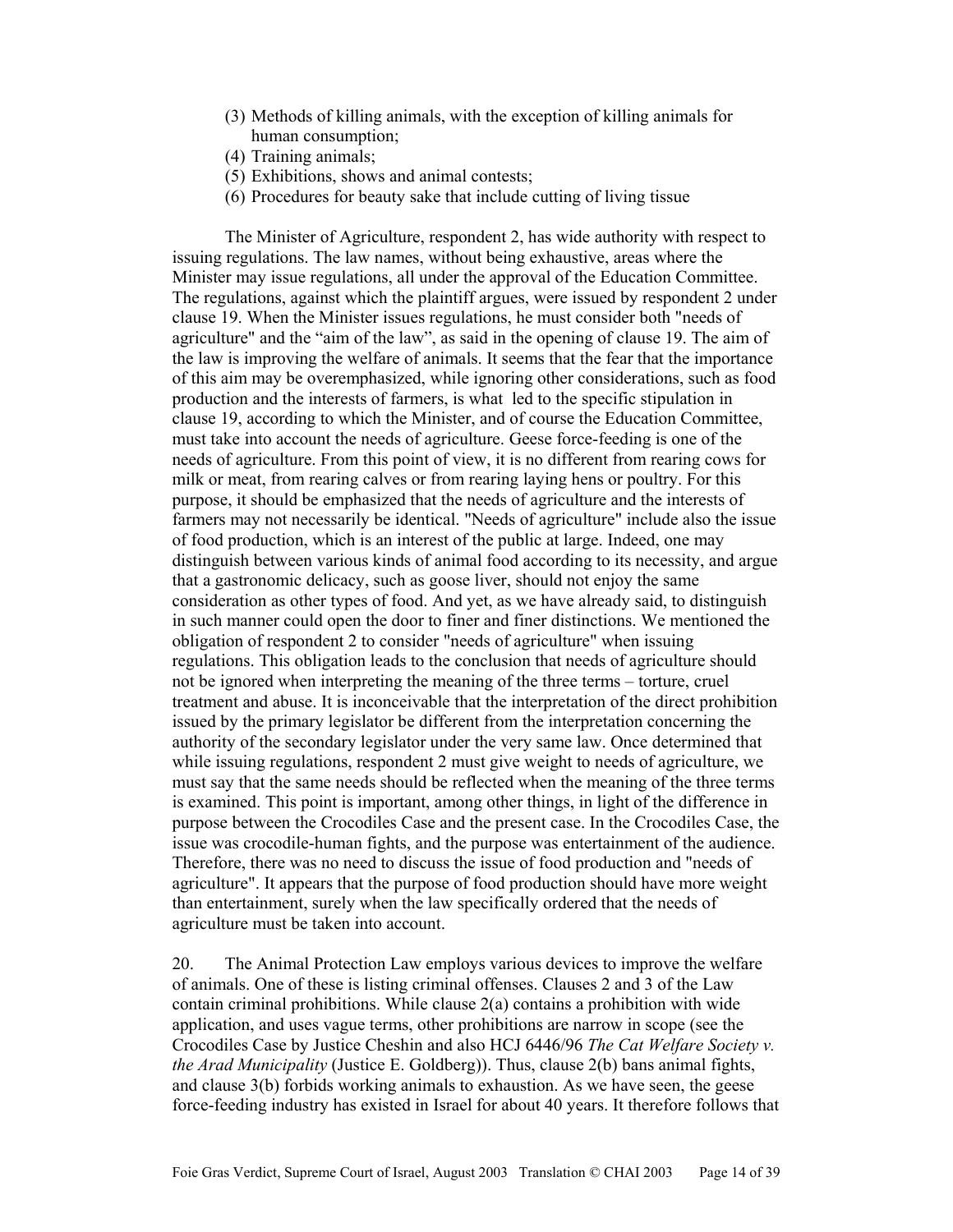when the Law was enacted, this fact was not unknown. And yet, no specific provision to forbid geese force-feeding was issued.

21. We have seen that on the one hand, the Animal Protection Law contains various criminal prohibitions, one of which is of wide application, and on the other hand, the Minister of Agriculture was authorized, subject to the approval of the Education Committee, to issue regulations on various issues, including husbandry conditions of animals, transportation conditions of animals, etc. This system, whereby an administrative body was authorized to stipulate conditions concerning animal husbandry along with criminal offenses, is similar to the method used by the English legislator. The main criminal provisions in England are included in the Protection of Animals Act, 1911. Another relevant law is the Agriculture (Miscellaneous Provisions) Act, 1968. Indeed, clause 1 of this law contains a criminal provision that prohibits causing unnecessary pain to animals, including animals used for food. In this, it adds nothing to the prohibitions of the 1911 law. The main provision in the 1968 law that is relevant to the present case is the one that authorizes two Ministers – Minister of Agriculture and Home Secretary – to issue regulations "with respect to the welfare of livestock… situated on agricultural land". Since the law was enacted, various regulations were issued, the latest of which that are still valid are the Welfare of Farmed Animals (England) Regulations, 2000. These regulations contain not merely provisions of **a** general nature, but specify detailed arrangements with respect to the husbandry of specific animals. Thus, for example, the second schedule determines the minimal sizes of cages in which laying hens can be kept. We already mentioned that the issue of rearing calves raises serious problems. And indeed, the fourth schedule of the regulations determines the minimal space in which a calf is to be kept. It is important to point out that transition arrangements were made, i.e., the duty to provide a minimal space to each calf did not come into effect immediately. The reader may ask why, in both England and Israel, laws were enacted that authorized Ministers to issue regulations with respect to animal husbandry. Was it not possible to suffice with the criminal provisions, especially in light of the fact that some of them are of wide application, so they could, on the face of it, encompass many different agricultural practices? There are three explanations for this: First, it is hard to accept that an established practice, used by farmers for years, is to be considered a criminal offense, with all the implications therein. Second, the criminal offenses listed were designed to define a minimal framework of animal welfare. The authority given to the Ministers is intended to improve animal welfare by stipulating stricter conditions with respect to animal husbandry and treatment. Third, granting the authority to Ministers allows a detailed and focused handling of problems, for example, determining the minimal space for each animal.

#### Transition Provisions

22. If we were to accept the view of the plaintiff and conclude that geese forcefeeding is banned under clause 2(a) of the Law, this would mean that an entire agricultural industry would become instantly illegal. As we shall see, in those cases where supra-national bodies in Europe and also the authorities in England decided to change common agricultural practices, such as rearing of calves, transition periods were defined. This approach is obligatory also since the issue at stake has bearing on the freedom of occupation.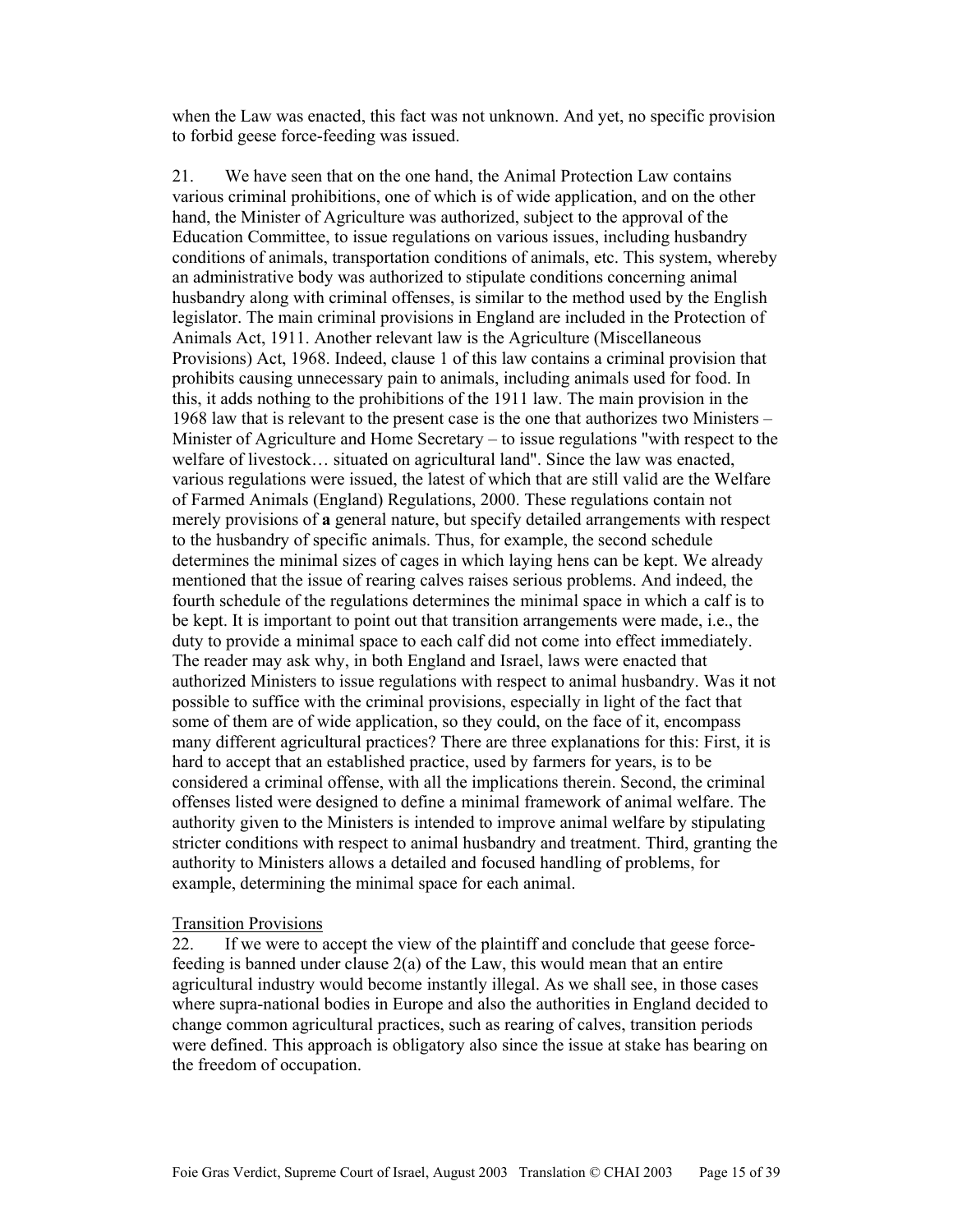23. We mentioned more than once that the issue of rearing calves for food raises a similar problem, due to the way calves are kept and the food provided to them. In order to produce a culinary delicacy, these animals were kept in crates that prevented their movement, and the food they received wasn't an ordinary food, but food designed to produce meat of the highest quality. In England, regulations (Welfare of Calves Regulations, 1987) were issued, and these stipulated, among other things, that the width of the stall in which a calf is to be kept shall not be less than the height of the calf as measured in the highest point of its back. The regulations were issued in 1987, but came into force only at the beginning of 1990. The 1987 regulations were replaced in 1994 by the Welfare of Livestock Regulations, 1994. The later stipulated, among other things, that when calves are kept in a herd, each calf weighing 150 kg or more shall have a minimal space of 1.5 square meters. With respect to calves kept in separate crates, the regulations stipulated that at least one of the walls separating the crates should be constructed in such a manner that the calf could watch the animal in the nearest crate. It was explicitly stipulated that these conditions would apply to facilities that existed prior to 1994 only in 2004. The 2000 regulations (see paragraph 21 above) contained improved arrangements with respect to the way calves are to be kept, and they also include a transition period. We shall further point out that the same regulations also stipulated that calves must be provided with food containing enough iron to ensure a minimal concentration of hemoglobin. Provisions concerning husbandry conditions of calves were determined in a Directive of the European Union in 1991 (91/629/EEC) and in an amending Directive of 1997 (97/2/EC). We need not discuss the details of the Directives. Suffice to say that both include transition provisions. The amending Directive determined that specific provisions, with respect to the sizes of the pens in which calves are to be kept, would come into force at the end of 2006.

 Why were transition provisions set both in England and the European Union? The answer to this question seems straightforward. The new provisions were designed to change long-standing arrangements according to which farmers have acted for a long period. It is inappropriate that provisions concerning the size of the stalls in which calves are to be kept would come into force immediately. It is necessary to allow farmers time to organize, especially given the fact that the necessary changes are associated with new investments, and that the price of the specific food produced is likely to rise. We should point out once again the fundamental difference between the case of the calves (or laying hens or poultry) and the geese. In the case of the calves, the provisions would not bring about the annulment of the agricultural industry. The European farmers must adjust the crates and the food given to the calves to the new arrangements. That is to day, a farmer that would adjust to the new requirements could continue to produce calves for meat, although the quality of the food may be somewhat reduced. In contrast, in the case of the geese, the practical meaning of banning force-feeding is the annulment of the industry, since without geese force-feeding, the product which consumers like cannot be made. Had we accepted the view of the plaintiff, we had to say that these actions constitute criminal offense, and therefore, the activities of farmers that force-feed geese should stop immediately.

24. How does new legislation usually treat an occupation that was not regulated before, or an occupation whose licensing conditions were changed? Does a person who practiced, in the past, a certain occupation legally, like respondents 4, have to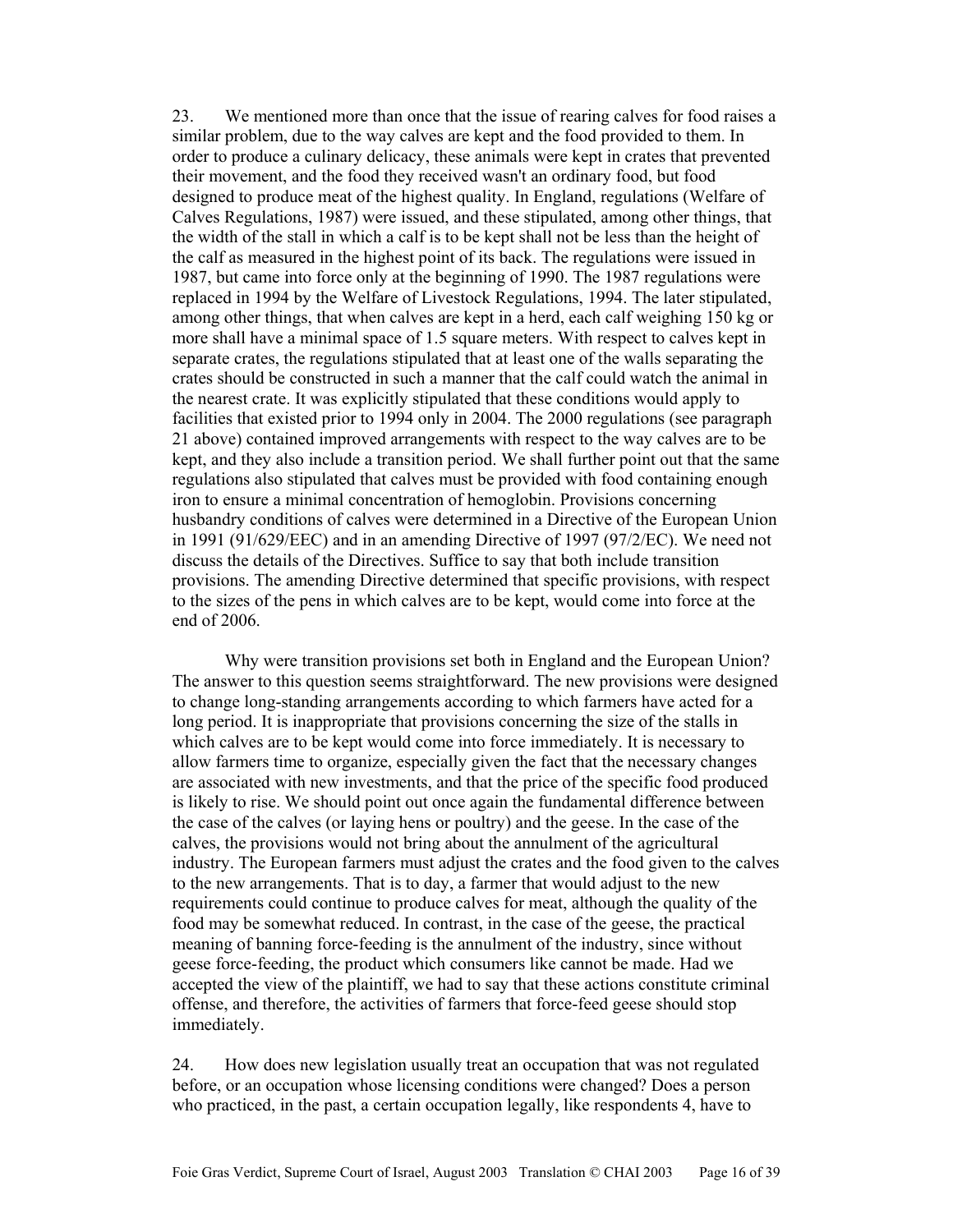uphold the new requirements immediately? It appears that in such cases, it is customary to permit a transition period, so that the worker could adjust to the new requirements, and won't have to uphold them instantly. In professions unregulated in legislation, for which new licensing requirements were introduced, it is customary to give a transition period, allowing people to continue to practice the occupation for a limited period without upholding the new criteria. Thus, in the past, real estate agencies were not regulated by any law. Real estate agents were not required to obtain a license or to meet any criteria. When the Real Estate Agents Law, 1996, that stipulated the requirement of a license, was enacted in 1996, it set a transition period that allowed agents to continue working, even without the required license, for two years (see clause 20(a) of the law). In HCJ 1715/97 *Chamber of Investments Brokers in Israel and others. v. Minister of Finance and others.,* the validity of the Investment Counseling and Investments Portfolio Management Law, 1995 was discussed. In the past, no license was required of those working in this profession. The law regulated the profession and determined that those who practice counseling and investments portfolio management must be licensed. The law came into force on  $10<sup>th</sup>$  August 1995, but the provisions concerning licensing came into force at a later date. This date was changed several times, and eventually, the licensing provisions came into force on 1<sup>st</sup> July 1997 (Law for the Regulation of Investment Counseling and Investments Portfolio Management (second amendment), 1996). The fact that the licensing requirement was not operative immediately means that in fact, a transition period was set. Furthermore, the provisions of the law allowed practitioners who worked for more than seven years before the law came into force, to be licensed even if they didn't meet the new requirements. This Court ruled, by President of the Court A. Barak, that applying a licensing system to practitioners who worked in the profession in the past harms their freedom of occupation. With respect to the question of when a transition provision is proportional, the verdict said as follows:

Transition provisions that set the applicability of a new licensing regime on an old practitioner would be proportional with respect to old practitioners if they pay due regard to the status of the old practitioner, the experience he gained in management and the implications of this experience on the need to apply to him the licensing conditions that apply to the new practitioner, all or in part; if they apply the new system to such a degree that would guarantee a smaller damage to the old practitioner, given the aim of the law; and if the benefit to the public at large is greater than the damage to the old practitioners" (Ibid).

Eventually, it was concluded that the provision that required a minimal period of occupation of seven years to deserve an exemption from the new requirements was not proportional. Following the verdict, the law was amended (The Regulation of Investment Counseling and Investments Portfolio Management Law (fourth amendment), 1998).

25. Even in professions that were already regulated by law, but for which a new licensing condition was added, a transition period, allowing these professions to be practiced for several years under the former requirements, was set. For example, when it was decided to change the licensing conditions required of real estate assessors, and require an academic degree, the new law included a transition provision, making the requirements of the old law valid for another 5 years (see clauses  $7(a)(1)$  and  $45(a)(a)$ ) of the Real Estate Assessors Law, 2001, and clause 6(2) of the former law, the Real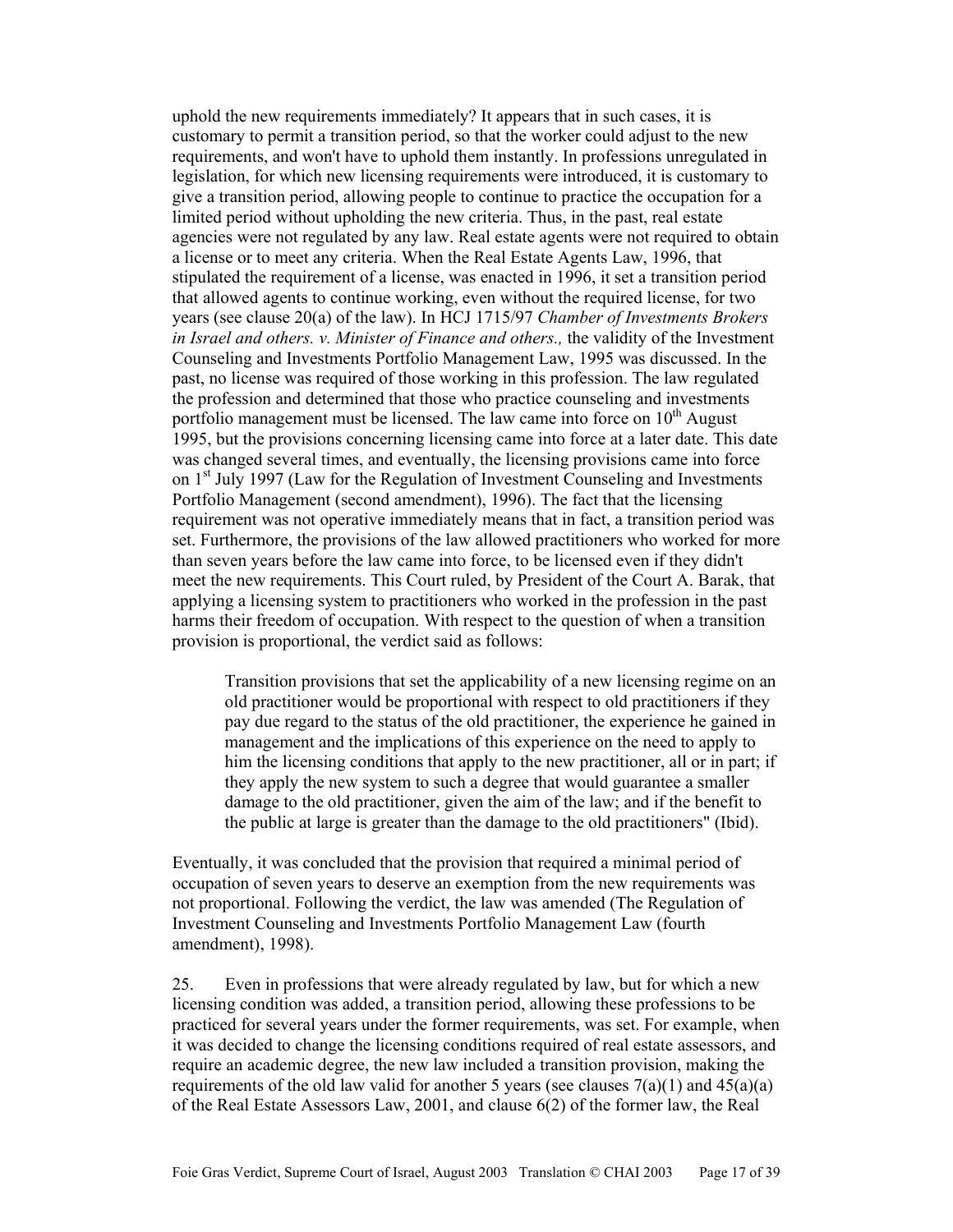Estate Assessors Law, 1962). Another example is regulation 86(a) of the Shipping (Seamen) Regulations, 2002, according to which the former licensing conditions remained valid for a few years after the regulations were published. In this case, if we were to accept the view of the plaintiff, those who practice geese force-feeding would find themselves in a condition worse than the situation of other professionals who were required to adapt, through a transition period, to new and additional legal requirements. The farmers, even if they wish to do so, will not be able to adapt to a new requirement in their profession, but would have to find their livelihood in another occupation. Therefore, all the more so they must be given a transition period. The view of the plaintiff, according to which geese force-feeding is torture, cruel treatment or animal abuse, does not allow any flexibility with respect to transition period. This view has, of course, implications on the proper interpretation of these three terms. It is unacceptable that those who have practiced geese force-feeding in Israel for decades turn overnight into criminal offenders. This could be put in a slightly different manner. We should ask ourselves how we would regard an explicit ban on geese force-feeding, had such a ban been included in the Animal Protection Law. It appears that the validity of such a ban would have been subject to the inclusion of a reasonable transition provision (see HCJ 5936/97 *Dr. Oren Lam v. General Director of the Ministry of Education* (Justice Dorner)). Therefore, one should reject the view that the general and vague provision that prohibits torture, cruel treatment or animal abuse includes a ban on geese force-feeding, when it lacks a transition provision.

Intervention of the Court in Secondary Legislation approved by Knesset Committees 26. Clause 19 of the Animal Protection Law states, as already mentioned, that regulations issued by respondent 2 are subject to approval by the Education Committee. The regulations against which the plaintiff argues were indeed approved by the Committee. Before granting its approval, the Committee held several hearings, in which officials from various government departments (Ministries of Agriculture, Environment and Justice) and representatives of farmers who perform geese forcefeeding, of the Poultry Board and of various animal protection organizations, participated. The decision was reached after a thorough and serious discussion (see protocol of hearings on  $31<sup>st</sup>$  October 2000 and  $2<sup>nd</sup>$  January 2001). When secondary legislation approved by a Committee of the Knesset is at stake, the Court must be particularly cautious in examining its validity (see HCJ 108/70 *Manor and others v. Minister of Finance;* CA 2313/98 *Minister of Commerce and Industry v. Mincol;* HCJ 971/99 *The Movement for Quality Government in Israel v. the Knesset Committee*). We shall mention once again that the regulations, issued in 2001, are temporary and will expire in three years from their enactment. In 2004 will also pass the period of five years assigned by the Standing Committee (see paragraph 10 above). As already said, the regulations stipulated that no new geese force-feeding facilities are to be established, and no existing force-feeding facility is to expand. This is yet another line of resemblance to the approach taken by the Standing Committee in its Recommendation of 1999. Under these circumstances, it is not to be accepted that the regulations, approved by a Committee of the Knesset, are invalid. Furthermore, if we were to accept the argument of the plaintiff that geese force-feeding is prohibited in light of clause 2(a) of the Animal Protection Law, we would have to say that both the Minster of Agriculture and the Education Committee worked in vain and issued regulations that contradict the law.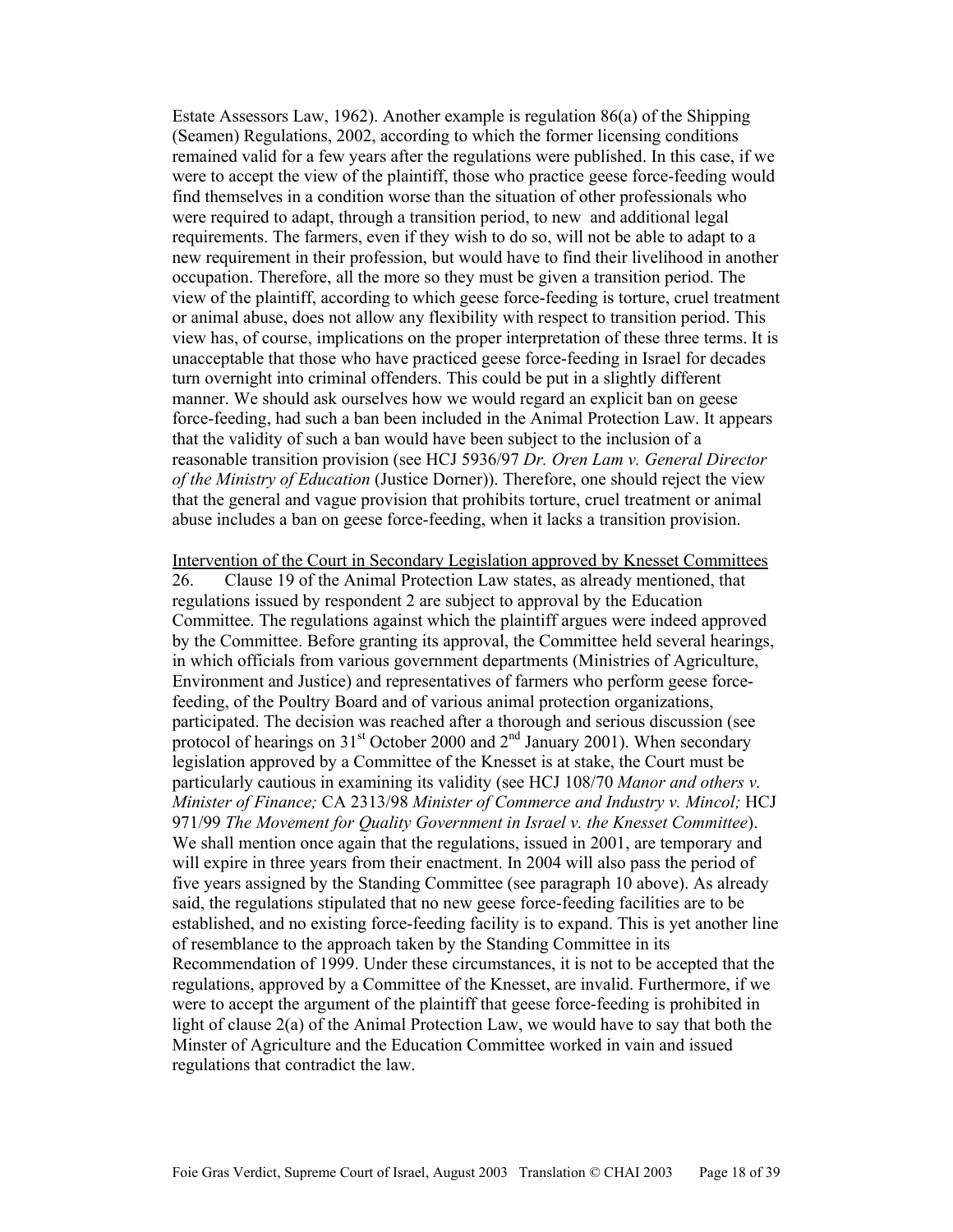#### Enforcement and Implementation of the Regulations

27. Clause 1 of the Animal Protection Law stipulates that the Controller of this law (hereinafter, "the Controller") be appointed by the Director of the Veterinary Services at the Ministry of Agriculture (hereinafter, "the Director"). The law gives the Controller authorities that are designed to help him enforce the law, such as authority to enter premises and to conduct interrogations (clause 6) and authority to confiscate animals (clause 8). Clause 5 of the law stipulates that the Director appoint inspectors that have similar authorities to those of the Controller (clauses 6 and 8 of the law). After the regulations were issued, the Ministry of Agriculture decided that the Controller should verify their enforcement. Following this decision, an inspector inspected geese force-feeding facilities and geese slaughter houses. On February 2002, the Controller at that time, Dr. Hagay Almagor, submitted a detailed report to the Ministry of Agriculture. This report analyzes the findings of the inspector. The conclusion of the report was that the provisions of the regulations are unenforceable and are not followed. In light of this conclusion, the Director, Dr. Oded Nir, reappraised the data on which the conclusions of the Controller were based. His conclusion was completely different from the one reached by the Controller. The Director concluded that the vast majority of the regulations can be implemented and enforced, and are indeed mostly implemented by the farmers and force-feeders. Nevertheless, he added that several provisions in the regulations require reexamination or re-definition. While the respondents agree with the conclusions of the Director, the plaintiff argues, in light of the opinion of the Controller, that the regulations are unenforceable and should therefore be annulled. We need not discuss the technical details of the controversy between the Controller and the Director. In any case, it is hard to see what the plaintiff should gain had it been determined that the regulations are unenforceable. This fact, by itself, will not turn geese force-feeding into an illegal occupation. As we said more than once, and we shall return to this later, the regulations will expire in 2004, and before that date, the issue will be reappraised in any case, including with respect to implementation and enforcement.

#### The Conclusions with Respect to the Remedies Requested

28. The remedies asked for by the plaintiff were a declaration that the regulations are annulled, an order obliging respondent 2 to issue other regulations that would ban geese force-feeding, and an order obliging respondent 1 to guide the police to investigate and prosecute the farmers that practice geese force-feeding. The starting point for the plaintiff is that geese force-feeding is an offence under the Animal Protection Law, in light of the prohibition in clause 2(a) against torture, cruel treatment and animal abuse. The conclusion of the discussion above is that the view of the plaintiff should not be accepted. Had this view been accepted, the regulations would be in any case invalid, since regulations cannot allow activities prohibited in primary legislation. If we were to find substance in the plaintiff's argument, we had to say that the enactment of the Animal Protection Law turned those who practice geese force-feeding into criminals. These are people who have practiced the profession for many years, and have enjoyed support and encouragement from the State. We shall remind ourselves once more of the legal situation, in respect to geese force-feeding, in the European Union. The European Union did not ban geese force-feeding. Its institutions stipulated in 1999 that countries where this practice exists could continue it, subject to reappraisal in 2004. In the present case, the purpose of geese forcefeeding is the production of food, which, it may be agreed upon, is not a routine and standard food, but a gastronomic delicacy. The purpose of food must have more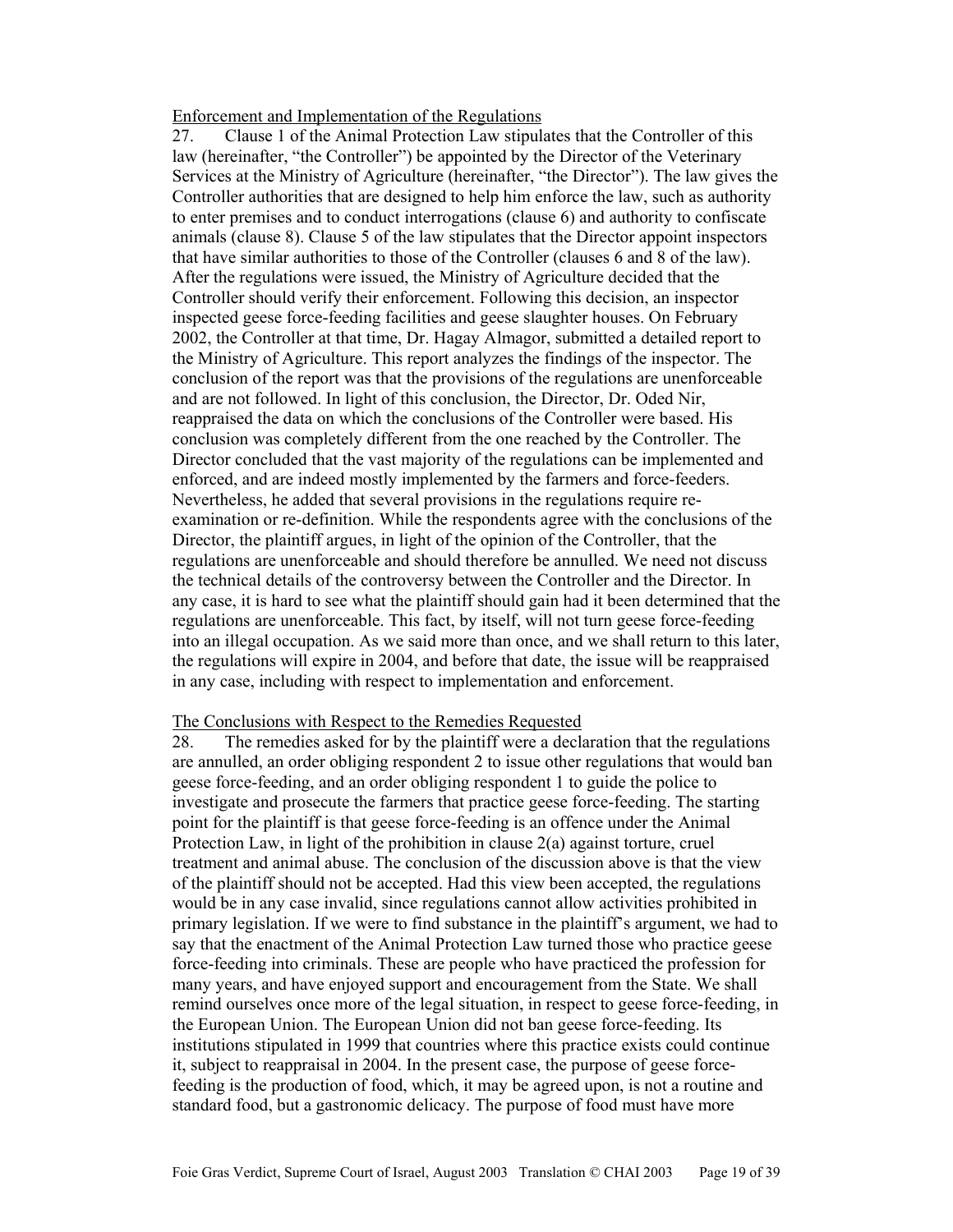weight than the purpose of entertainment, as was the issue in the Crocodiles Case. Furthermore, the Animal Welfare Law explicitly ordered that the Minister of Agriculture should consider the needs of agriculture when issuing regulations. The needs of agriculture include both the interests of the farmers and the interests of the public at large in food production. This should also lead to the conclusion that the present practice of geese force-feeding is not illegal. It also follows that respondent 1 should not be forced to order the Israeli Police to investigate farmers who practice force-feeding in order to prosecute them. These considerations, discussed at length, must lead to the conclusion that respondent 2, and in fact the Education Committee, should not be forced to issue regulations that would completely ban geese forcefeeding.

## Alternative Legal Proceedings and the Right of Standing

29. Before closing we shall refer to a preliminary argument raised by the respondents, which, under the circumstances of the present case, should not be accepted. According to the argument, the High Court of Justice should not interfere in the case, since the plaintiff has alternative ways to reach its goal. The respondents point to clause 15 of the Animal Welfare Law, whereby animal protection organizations, approved by the Minster of the Environment after consultation with the Minister of Agriculture, can submit a private criminal indictment against offenders of this law, subject to approval by the district attorney. Another provision on which the respondents base their argument is to be found in clause 17a of the Animal Protection Law. This clause stipulates that an animal protection organization, the Director and even a prosecutor may ask the Magistrates' Court to issue a injunction that would forbid actions, or the continuation of actions, that violate clauses 2 and 4 of the law. Hence the claim that the plaintiff, and if not the plaintiff then those other organizations approved under clause 15 of the law, may start criminal and civil proceedings against those who practice geese force-feeding. We did not see fit to accept this argument, if only since that in alternative proceedings, the plaintiff would not be able to obtain a declaration annulling the regulations. We shall add that those two alternative ways, i.e., private criminal indictment and a request for an injunction, that allow pro-animal organizations to represent their interests, are a solution to a problem sometimes encountered in other countries, when it is argued that animals have no standing in Court (see Cass R. Sunstein, *Standing for Animals 47 UCLA L. Rev* (2000) 1333).

#### Before Closing

30. I read the verdict of my honorable colleague, Justice Strasberg-Cohen. It appears that while we both analyze the legal situation similarly, there is considerable difference between us with respect to the appropriate remedy. My colleague's conclusion, according to which the regulations suffer from a substantive fault, seems extreme to me. As I pointed out, the arrangement in the regulations follows the European arrangement. We also didn't find a single country, where geese forcefeeding existed, that decided to ban force-feeding. Had it been possible to determine, according to current knowledge, that the existence of this agricultural industry is possible while reducing the suffering of the geese, I would also reach the conclusion that the regulations are invalid. However, at present there is no indication that the industry can be sustained by introducing further significant restrictions on geese force-feeding. A legitimate option is for the competent authorities to issue regulations that would completely ban geese force-feeding. Of course, as I explained at length,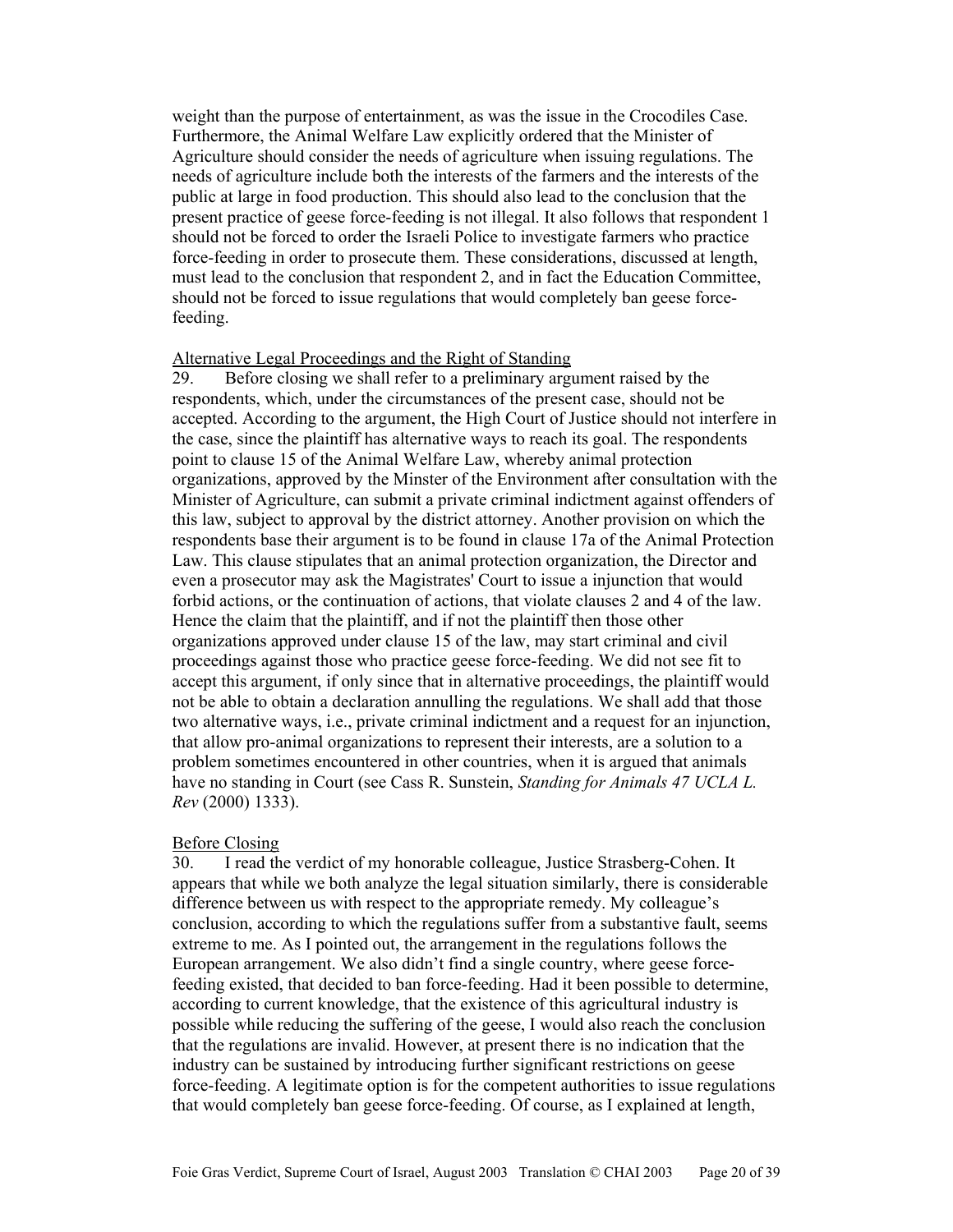such a ban cannot apply instantly, and the workers in this agricultural industry must be given a sufficient and appropriate transition period.

## Epilogue

31. The issue of this appeal was whether geese force-feeding is allowed under Israeli law. As we have seen, during force-feeding, food is forcefully inserted into the goose's body, the purpose being to produce an enlarged, fatty liver. The liver produced in this manner is used for human consumption. In Israel, several hundred families earn their livelihood in this agricultural industry, which has existed for about 40 years. I reached the conclusion that the claim that geese force-feeding constitutes torture, cruel treatment or abuse, in violation of clause 2(a) of the Animal Protection Law, should not be accepted. In this case, the main issue was whether there exists the right proportionality between the means – force-feeding – and the purpose – food production. The starting point being that force-feeding does cause suffering to the geese. In spite of this it was found that, in this case, there exists the right proportionality, although it is a gastronomic delicacy and not an ordinary food. In this context weight was given to the present legal situation in the European Union, which did not ban geese force-feeding, but ruled that this practice can continue in those places where it existed in the past. One should also remember that along with the practice of force-feeding there are other agricultural practices that raise similar problems. We pointed out the issue of rearing calves, while preventing their freedom of movement and feeding them special food, the purpose being to obtain meat of higher quality. Another example is forced molting of laying hens through forced starvation. These do not exhaust the problematic cases. We saw that the Animal Protection Law stipulated that respondent 2, and following him the Education Committee, must consider "needs of agriculture" while issuing regulations under this law, with respect to the husbandry conditions of animals, among other things. "Needs of agriculture" include both the interest of the public at large in food production and the interests of the farmers, in this case, those who perform geese force-feeding. It is not to be accepted that those who rear geese turn instantly from farmers working lawfully to offenders. To remove any doubt I shall clarify that I do not intend to mean that in future, the terms torture, cruel treatment and abuse shall necessarily have the same meaning they had when the law was enacted in 1994. As pointed out, these terms are vague, and by nature open the door to flexible interpretation, taking into consideration economic and social changes and the up-to-date cultural climate.

 The regulations issued in 2001 will expire in 2004. This means that in the near future, decisions must be reached about how to act. The competent authorities will have several options. The present arrangement is temporary, as stated therein. It is not to be accepted that this arrangement shall continue in the future indefinitely, since the suffering of the geese must not be ignored. One should also not agree that the regulations shall expire and no other arrangement is set instead, so that a legal void be created. The competent authority, i.e., the Minister of Agriculture with the approval of the Education Committee, is of course authorized to issue new regulations that would place stricter requirements as compared with the current legal arrangement, with the purpose of further reducing the plight of the birds, assuming that stricter restrictions will not in fact bring about the closure of the industry. It is to be expected that any different arrangement made will consider, among other things, the developments that may occur in the European law, and also the conclusions drawn from the implementation of the current regulations. Another option open to the above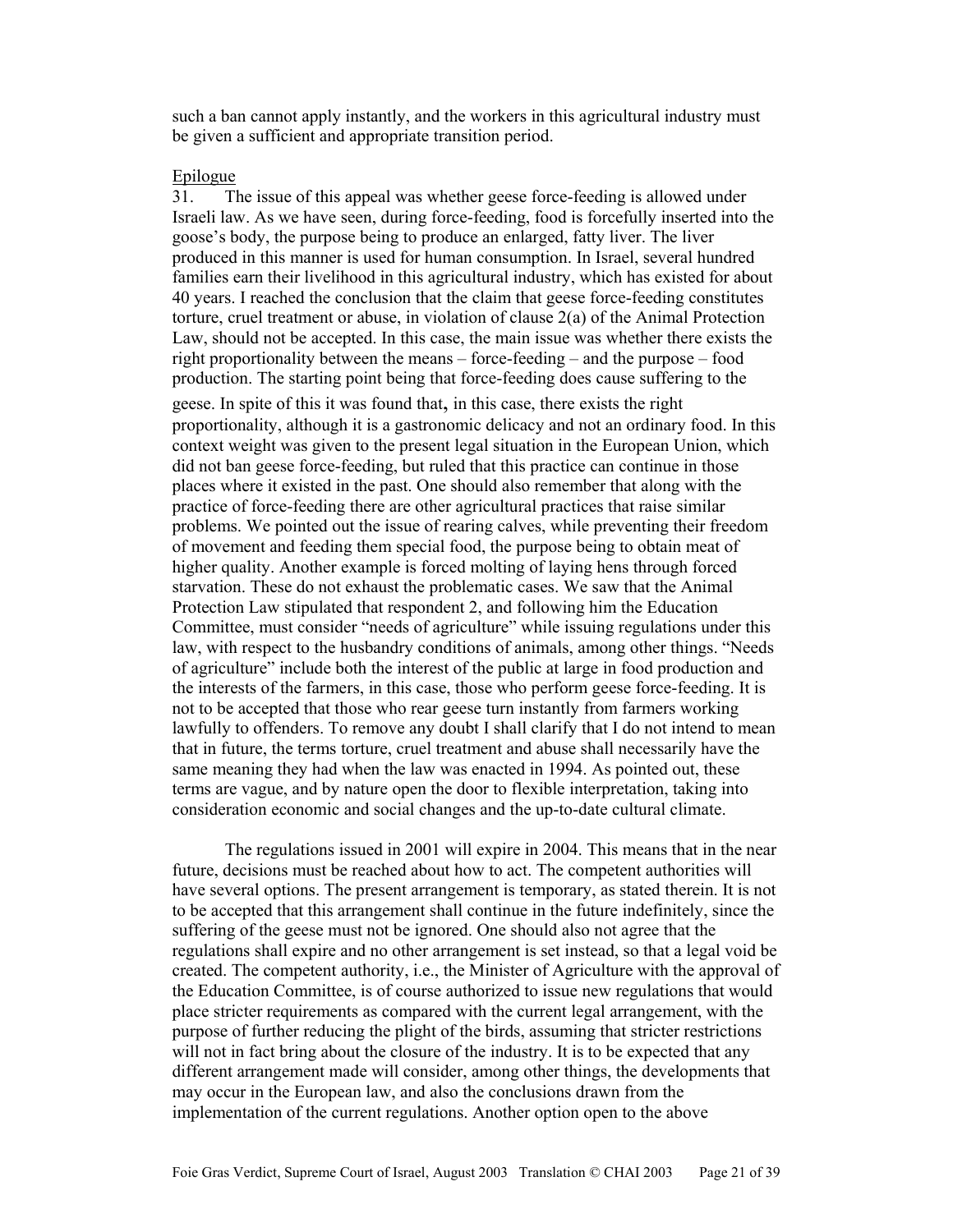mentioned authorities is to completely ban geese force-feeding, as practiced now, subject to a reasonable transition provision. In this context the right weight should be given to the interests of the farmers, who have worked in force-feeding for many years, with the support and blessing of the State. As for the length of the transition period, various data would have to be considered, among which are the extent of the damage to the practitioner in this industry and the time required to adjust to an alternative occupation. At the end of day I found that force-feeding does cause suffering to the geese. Nevertheless, in my opinion, one should not justify preventing suffering to geese by causing suffering to farmers – the result of instantly depriving them of their livelihood.

32. Therefore, if my opinion were to be heard, we would have cancelled the *order nisi* and reject the appeal, subject to the things said above.

Justice [A. Grunis]

## **Justice (retired) T. Strasberg-Cohen:**

1. This appeal raises the question whether an agricultural procedure of geese force-feeding, for the production of fatty liver (hereinafter, "goose liver") for human consumption, is legal or not. The plaintiff argues that geese force-feeding should be banned, since it constitutes animal abuse forbidden by law. In contrast, the respondents argue that the practice passes the legal test and should not be banned.

 The issue is complex, the problem is complicated and the decision is not simple. It requires the creation of a multi-factorial system of balances, taking into account "the essence and importance of the conflicting principles, our perception of their relative superiority and the amount of protection we wish to grant to each principle or interest" (HCJ 448/85 *Dahar v. Minister of the Interior*). On the one hand lies the interest of protecting animals and their welfare. On the other hand lies the right of a person to use animals for his livelihood and welfare.

 I read carefully and with much interest the comprehensive and thorough verdict of my colleague, Justice Grunis. Since I don't see eye to eye with my colleague with respect to some questions on the agenda, I would like to give my own personal discussion. I shall permit myself to refer to the material in my colleague's opinion whenever it is necessary for expressing my position.

#### The Duty to Protect Animals

2. The starting point for our discussion is the existence of a duty to protect animals. This duty is entrenched in Jewish tradition and in our legal system from old times. The Jewish law states that the prohibition of *Tsa'ar Ba'aley Haim* [animal suffering] is from the Torah [bible]: *"Tsa'ar Ba'aley Haim is from the Torah, and overrides later scholars"* (Shabat, 31, 1; 128, 2; see also A. S. Abraham, "Medical Experiments in Animals and in Humans" [Hebrew], *Asya* 10(2) (1984) 20 and references therein). The need to protect animals was described as "part of our culture and of an internal feeling, of value and utilitarian nature alike, concerning the duty and need to protect all that was created upon earth with a living spirit" (HCJ 6446/96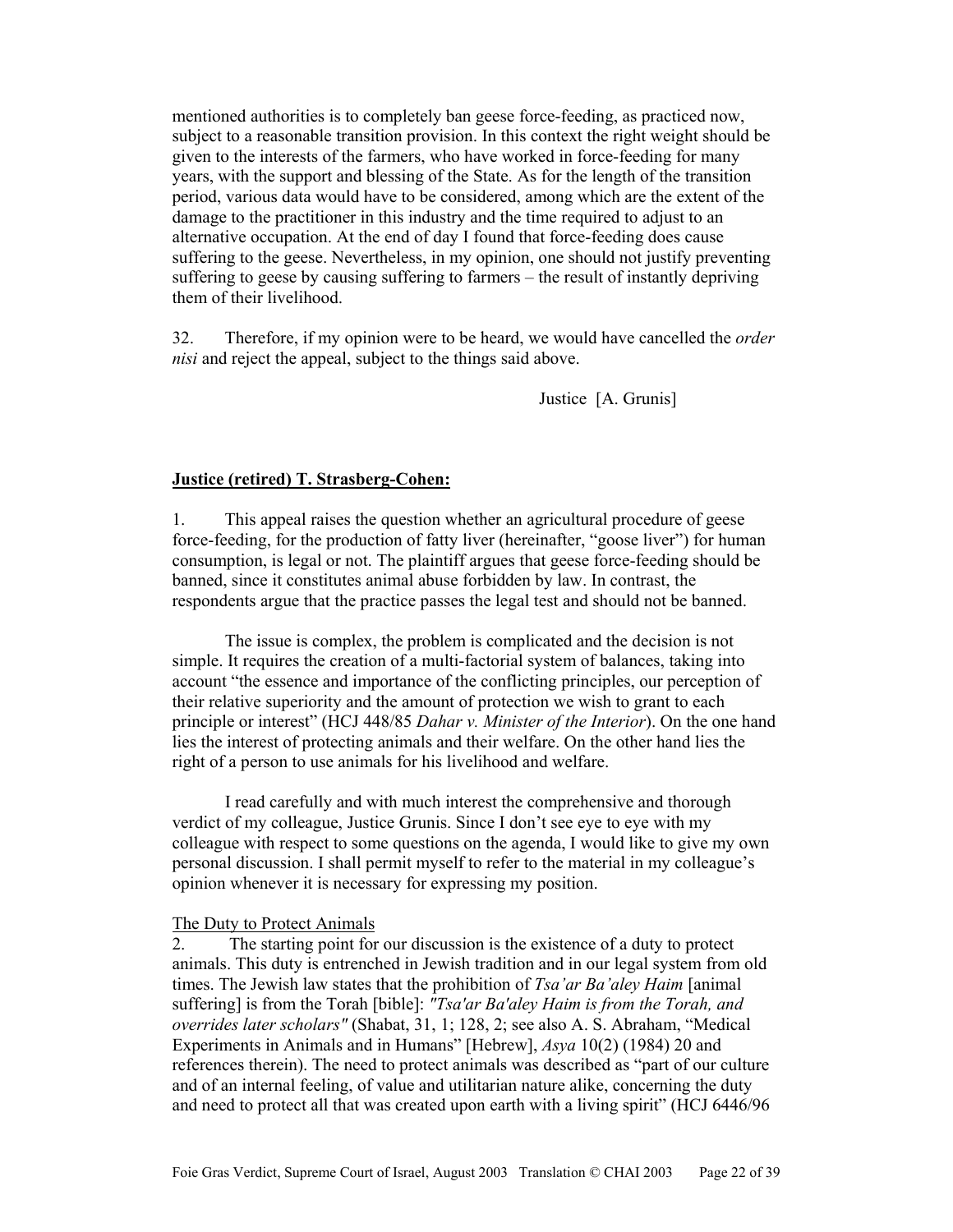*The Cat Welfare Society v. the Municipality of Arad* (hereinafter, "**the Society Case**"). It was also said that "an enlightened society is measured not only by its treatment of humans, but also by its treatment of animals (explanatory notes to the Animal Welfare Bill, 1992 (hereinafter, "**Explanatory Notes**")).

 It was further said that "the sense of compassion we feel towards an abused animal comes from a source deep in our heart, from our feeling of morality, a feeling shaken in face of an injury and harm to the weak and defenseless… Man is therefore ordered to protect animals as part of the moral order to protect the weak" (Justice M. Cheshin, in LCA 1648/95 *Let the Animals Live vs. Hamat Gader Recreation Industries* (hereinafter, "**the Crocodiles Case**")). Some argue that animals don't, by themselves, have values, and cannot be the object of human morality. And yet, they must be protected, and the reason for this is not necessarily a moral obligation, but rather the reflection of human compassion in animals:

The reason for the prohibition of *Tsa'ar Baaley Haim* is compassion, and this reason, like any other feeling, finds in animals its human reflection, and this reflection is the factor that urges man not to cause suffering to animals (A. Ben-Ze'ev, "The Reason for the Prohibition of Causing Suffering to Crocodiles" [Hebrew], *Law and Government 4* (1988), 763, 780).

Some see protecting animals as part of "man's education, that man shall not become cruel, that cruelty and insensitivity shall not find **a** place in his soul", and part of the "educational objective of reaching human perfection" (Justice Goldberg in the Society Case, referring, in concordance, to the words of Justices Cheshin and Turkel in the Crocodiles Case). This view is reflected in studies that claim there is a link between cruelty to animals and violence to humans (see, for example, R. Lockwood, "Animal Cruelty and Violence against Humans: Making the Connection", *Animal L.*, 5 (1999) 82; L.S. Antoncic, "A New Era in Humane Education: How Troubling Youth Trends and a Call for Character Education are Breathing New Life into Efforts to Educate Youth about the Value of all Life", *Animal L. 9* (2003) 183)). In this respect, some believe that the struggle against animal suffering is not merely a fight over an interest of the animals, but also a reflection of human dignity and showing consideration to the feeling of fellow-humans who wish to protect animals (P. Lerner, "Thoughts on Feeding Street Cats – in the Aftermath of Criminal Case 897/01 State. v. Yorovsky" [Hebrew], *Justice* 16 (2003) 74, 83).

3. Under the roof of the theoretical basis for animal protection there is a wide spectrum of attitudes and perceptions. At one end of the spectrum of opinions are those who say that Man is the Master of the earth, and as such has the right to subordinate animals to his wishes and desires and use them for his needs (see: R. Descartes, "Animals are Machines", in: *Animal Rights and Human Obligations* (P. Singer & T. Regan Eds. (New Jersey, 1989) pp. 13-19; See also L. Letourneu, "Toward Animal Liberation? The New Anti-Cruelty Provisions and Their Impact on the Status of Animals" *Alberta L. Rev 40* (2003) 1041, 1042). At the other end of the spectrum of opinions are those who believe that animals have independent rights and inherent moral value. Therefore, these rights should not be violated and any "use" of animals as means for the advancement of human welfare is morally doubtful (see: E.L. Hughes & C. Meyer, "Animal Welfare Law in Canada and Europe", *Animal L. 6* (2000) 23, 33 ("Hughes & Meyer"); See also: T. Regan, "The Case for Animal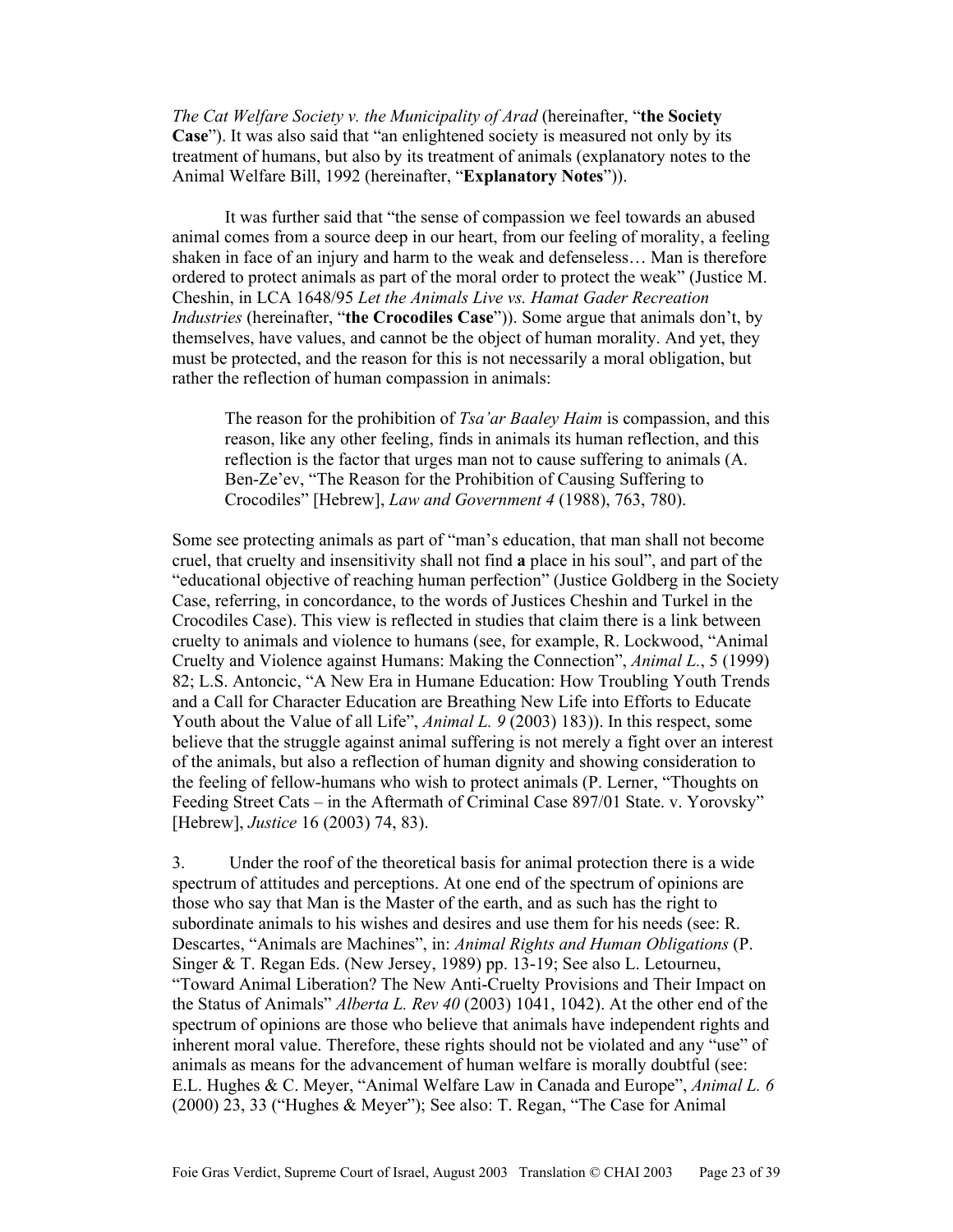Rights", in: *Animal Rights and Human Obligations* (P. Singer & T. Regan (Eds.), New Jersey, 1989, pp. 105-114; L. H. Tribe, "Ten Lessons Our Constitutional Experience can Teach us about the Puzzle of Animal Rights: the Work of Steven M. Wise, *Animal L.* 7 (2001), 1; Y. Wolfson, "The Status of Animals in Ethics and in Law" [Hebrew], *Law and Government 5* (2000), 551). Between these two ends of the spectrum are various intermediate beliefs and views. The common ground for all these views is acknowledging the interest of animal protection on the one hand, and the possibility that in some cases, this interest may withdraw in the face of human needs, on the other hand. These intermediate approaches are characterized by the attempt to find the right balance between the conflicting interests, although there is no agreement with respect to the balance point. Intermediate approaches are acceptable both to those who consider animals independent entities worthy of protection by their own right, and to those who do not consider animals to be independent entities, but argue that they should not be denied any protection (see, for example, D. R. Shmahmann & L. J. Polacheck, "The Case against Animal Rights for Animals", *B.C. Envtl. Aff L. Rev. 22* (1995), 747).

4. A prominent scholar among those who believe that the interests of any living creatures should be taken into account before reaching an ethical decision with respect to "using" it is Singer, whose theory is based on the philosophical school known as utilitarianism. In his view, the criterion which determines when we should take into consideration the interest of a living creature is not its level of intelligence, but its ability to experience suffering. The result of this view is that when reaching ethical decisions, it is necessary to give equal consideration to the interests of each individual – human or animal – who is capable of experiencing suffering (P. Singer, *Practical Ethics* ( $2<sup>nd</sup>$  Ed. Cambridge, 1993) pp. 57-58). Those cases where causing suffering to an animal will result in a utility that justifies causing it are, in his view, rare. And yet, even he acknowledges the fact that sometimes the interest of protecting animals shall withdraw in the face of human interests, other than food production (see: P. Singer, "Ethics and Animals", *Behavioral & Brain Sct. 13* (1990) 45, 46). Other approaches emphasize the wide recognition that animals are worthy of protection in their own right, due to their ability to experience suffering. Therefore, the use of animals by humans is acceptable, but must be balanced against the need for a humane treatment. And as the authors wrote:

The approach in both Canada and Europe is *based on the utilitarian notion that human use of animals is acceptable, but should be balanced against the need for humane treatment.* There is, however, a broad spectrum of ideas as to what constitutes an acceptable balance between human and animal interests… Even if Western societies are not yet prepared to consider animal 'rights' (which is arguable), there has been a clear move away from a Cartesian view of animals as insensate property. There is broad acceptance of the notion that animals should be protected 'in their own right because they have a capacity to suffer (Hughes & Meyer, at p. 48). (Emphasis is mine  $-$  T. S.C).

#### The Balance between Conflicting Interests

5. Hence we see that in the complex issue before us, there is no agreement with respect to the status of animals and the amount of protection they deserve. Nonetheless, it is clear that the extreme views at either end of the spectrum do not represent the view accepted today by scholars in Israel and abroad, and are not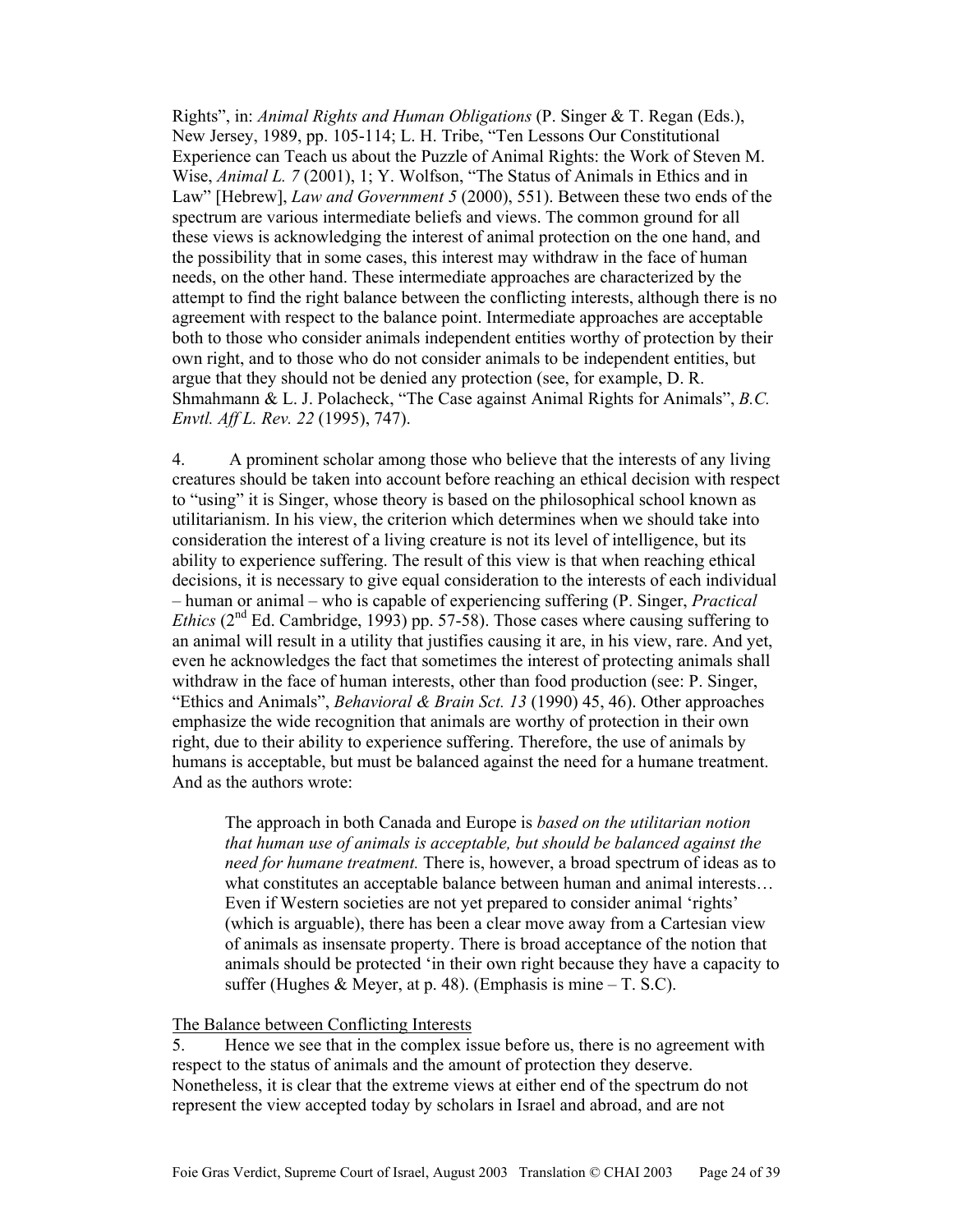reflected in legislation and juridical decisions. One may say that the leading tendency with respect to this issue strives to reach the appropriate balance between the interest to protect animals and the right of Man to use them for his livelihood. Well said in this respect are the things included in a background document by the Canadian Ministry of Justice, published when procedures to amend clauses in the Canadian Penal Code that address animal abuse were on the agenda:

… There is also a *broad spectrum of attitudes and opinions in our society about how people should treat animals.* Some people view animals as independent beings capable of feeling pain and emotion and therefore worthy of consideration in every way that people are, while others view animals as little more than machines or products to use in any way that benefits humans, regardless of the process. Falling somewhere *between these two extremes is the great majority who generally feel that it is acceptable to use animals in some circumstances and for some purposes, but that every reasonable effort should be made to reduce or eliminate unnecessary animal suffering and pain* (Dept of Justice Canada, *Crimes against Animals: A Consultation Paper* (1998) 3) (Emphasis is mine – T.S.C.).

6. Balancing between interests, as **a** means to decide in issues concerning conflicting rights, is not alien to our legal system. The starting point is that each of the conflicting interests is worthy of protection, and therefore, neither of them can be absolutely protected, while living the other without any protection. Hence, conflicting rights or interests are always relative, and not absolute. This relativity is based on the view that "values, principles and liberties are not of the same importance" (CA 6024/97 *Fredrike Shavit v. Hevre Kadishe Rishon Lezion*). The same applies to human rights underpinned by constitutional laws (see, for example, HCJ 2481/93 *Yosef Dayan v. Yehuda Wilk, Commander of the Jerusalem District*; CA 6821/93 *Hamizrahi Bank v. Migdal Cooperative Village*; LCA 7504/95 *Ganam Yassin v. "Yemin Israel";* HCJ 7015/02 *Kifah Mahmed Ahmed v. Commander of the Israeli Defense Army in the West Bank*), and the same applies to other interests. If human rights, protected by constitutional laws, are of **a** relative nature, all the more so is this the case when the interest of protecting animals stands against the interest of man to use them for his livelihood.

7. The circumstances under which the interest of protecting animals shall withdraw in the face of other interests cannot be defined or outlined in a precise manner. The position of human society with respect to animal protection is complex and is influenced by various theoretical approaches. It is "dependent upon the culture, the values and the view of each society and its individuals, and these may change with time, place and circumstances" (The Society Case). The culture, the values and the view of the society in which we live, reflected, among others, in legislation, in juridical decisions and in scholar writings, dictate the need to look for the balance point that necessitates taking all reasonable measures to prevent the suffering caused to animals, or at least to reduce it. These notions were reflected in my position in the Society Case, where I stipulated that when considering the right of local authorities to cull the population of stray cats, due to the sanitary risk they pose, "we must consider the right of animals to live" (Ibid). In my view, the right of animals to live leads to the inference that we also have the duty not to cause them unnecessary suffering while they are alive. And yet, I said there that this right is relative and may be modified for a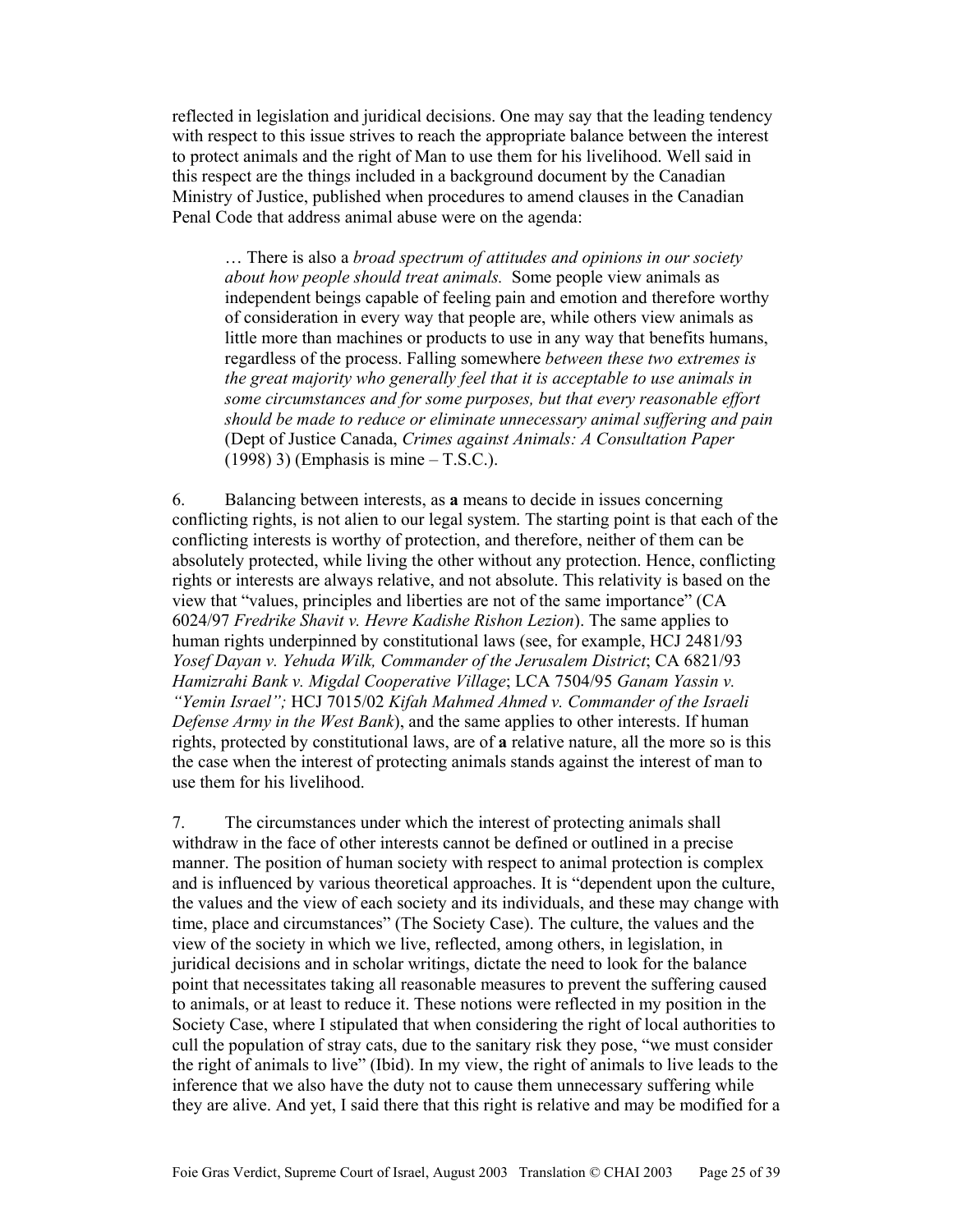worthy cause. Thus, I ruled that under the circumstances, in light of the danger that rabies might be spread among humans, culling the cat population was justified.

 The modern Israel legislation with respect to animals also adopts the principle of balances (it is to be mentioned, thought, that a series of legislative arrangements that view animals as property, reviewed by my colleague Justice Grunis, remains valid side by side with the modern laws).

#### The Animal Welfare Law

8. The law applicable in this case is the Animal Welfare (Animal Protection) Law, 1994 (hereinafter, "**the Animal Welfare Law**" or "**the Law**"). Of the other many pieces of legislation pertaining to animals, the most relevant to our case is the Animal Welfare (Animal Experimentation) Law, 1994 (hereinafter, "**the Experimentation Law**"). Indeed, the legislator gave the same explanatory notes to both laws, which were initially designed to be one law, and were subsequently separated into two. In the Explanatory Notes it was said that the Israeli arrangement with respect to animal experimentation is "the result of a compromise between those who oppose all animal experiments and those who believe that these experiments can be conducted without any controls. The proposed solution allows experiments to be conducted, but under controls and while attempting to minimize suffering as much as possible" (Ibid, p. 299).

 The Experimentation Law does not prevent animal experiments. And yet, it stipulates a series of restrictions on the way experiments are to be conducted and on the conditions for performing them. The aim of these restrictions is to minimize the suffering of experimental animals. Among other things, the number of animals used in each experiment was limited; it was stipulated that experiments of certain types and for certain purposes must be licensed; and it was also ruled that "no license shall be given for an experiment on an animal if the purpose of the experiment can be obtained through reasonable alternative methods" (clause 9). Under the law, the Animal Welfare (Animal Experimentation) Rules, 2001 were issued. These contain detailed arrangements for husbandry, methods of experimentation, conditions for accrediting an employee as a qualified researcher, including training in the minimizing of animal suffering, etc. It was ruled that a license shall not be given for an additional experiment on the same animals "solely for the reason that the use of another animal entails a substantial expense" (clause 7) and more. The provisions of this law and the regulations issued under it have bearing on the issue before us, which concerns the Animal Welfare Law.

9. The Animal Welfare Law includes a series of prohibitions, the first of which is general in nature: "No one shall torture an animal, treat it cruelly or abuse it in any manner" (clause 2(a)). Later on, the law contains particular prohibitions of animal abuse, such as the prohibition against setting one animal on another (clause 2(b)), against organizing fight contests between animals (clause 2(c)), working an animal to exhaustion (clause 3(b)), and more. The general prohibition is not independent and is not absolute. The Law does not apply this system of prohibitions on certain uses of animals for human needs. Thus, clause 22(1) stipulates that the law shall not apply to "killing animals for human consumption". From this exemption we learn that despite the fact that killing an animal harms an interest that the law was designed to protect, the legislator balanced this interest against the subsistence needs of humans, and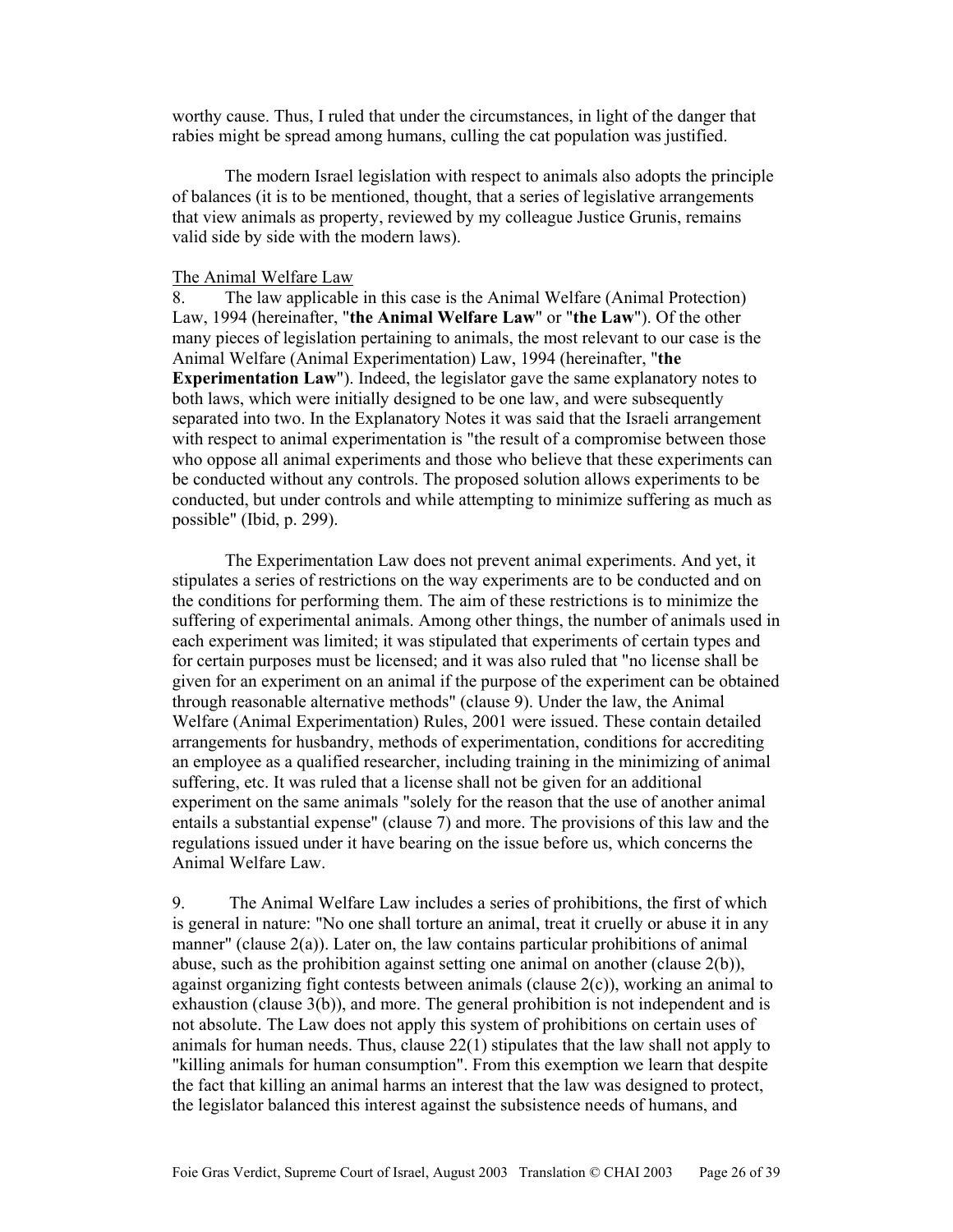reached the conclusion that the needs of human consumption override the animal's right for life. Similarly, clause 19 of the Law rules that "the Minister of Agriculture is responsible for implementing this law, and he may, with the approval of the Education and Culture Committee of the Knesset, while giving due consideration to the *needs of agriculture,* issue regulations to implement and achieve the aim of this law…" (Emphasize is mine – T. S.C.). This provision contains an internal system of balances. Although the Minister responsible for implementing the Law is the Minister of Agriculture, the regulations issued by him require the approval of the Education and Culture Committee of the Knesset. The mission of the later – it appears – is to guarantee that while issuing the regulations, due consideration is given to the interest of animal protection. The Law rules that the regulations shall be issued to enforce "and achieve the aim of this law" "while giving due consideration to needs of agriculture". These needs may, from their very nature, stand in conflict with the interest of animal protection. Hence the problematic nature of the issue that lies before us.

#### Purpose of Animal "Use" vs. Prohibition of Abuse

10. How should we interpret the general and overriding ordinance in clause  $2(a)$ , which prohibits animal abuse, and how should we reconcile it with the consideration given to "needs of agriculture"? The wording of the clause is unequivocal. It prohibits any type of torture, cruel treatment and animal abuse (hereinafter jointly, "**abuse**"). The difficult question that we need to answer is what kind of behavior constitutes animal abuse? Does any case where someone causes suffering to an animal constitute abuse, in the sense alluded to by clause 2(a) of the Law? In order to answer this question, it is not enough to look at the language of this clause, since the work of interpretation starts with the language of the law, but never ends with it. The purpose of interpretation of a law is to give it the meaning that fulfills its aim in the best manner (HCJ 693/91 *Efrat v. Head of Population Registry*). For this reason, "the interpretation is performed against the background of its legislative environment, which includes other provisions in the same law and in other laws pertaining to the same issue… As well as the whole system of accepted principles, primary goals, values and interests that a legal norm in the same legal system reflects and was designed to achieve" (CrimA 2947/00 *Abraham Meir v. the State of Israel*; See also CA 165/82 *Kibbutz Hazor v. Assessing Officer Rehovot*; A. Barak, *Interpretation in Law – Interpretation of Legislation* [Hebrew] (vol. 2, 1993, 341-343). In our case, examination of all these factors leads to the clear conclusion that the accepted approach in our legal system requires a balance between the interest of animal protection and other worthy social values. The Court took this approach in the Crocodiles Case and ruled that in order to determine whether causing suffering to an animal constitutes abuse, a balance between the amount of suffering caused to the animal, the purpose of causing the suffering and the means to obtain this purpose must be reached. As we hear from Justice Cheshin in the Crocodiles Case:

> … After ruling that one caused an animal suffering and torments that *may* constitute torture, cruel treatment or abuse, we must examine and find out *what was the purpose* for which one did what he has done, and does this purpose reflect a worthy social value? Where we find that the purpose is worthy, we shall continue to examine whether the *means* which one took are worthy**.** And finally: Is there a *balance* between the suffering and torments endured by the animal and the purpose and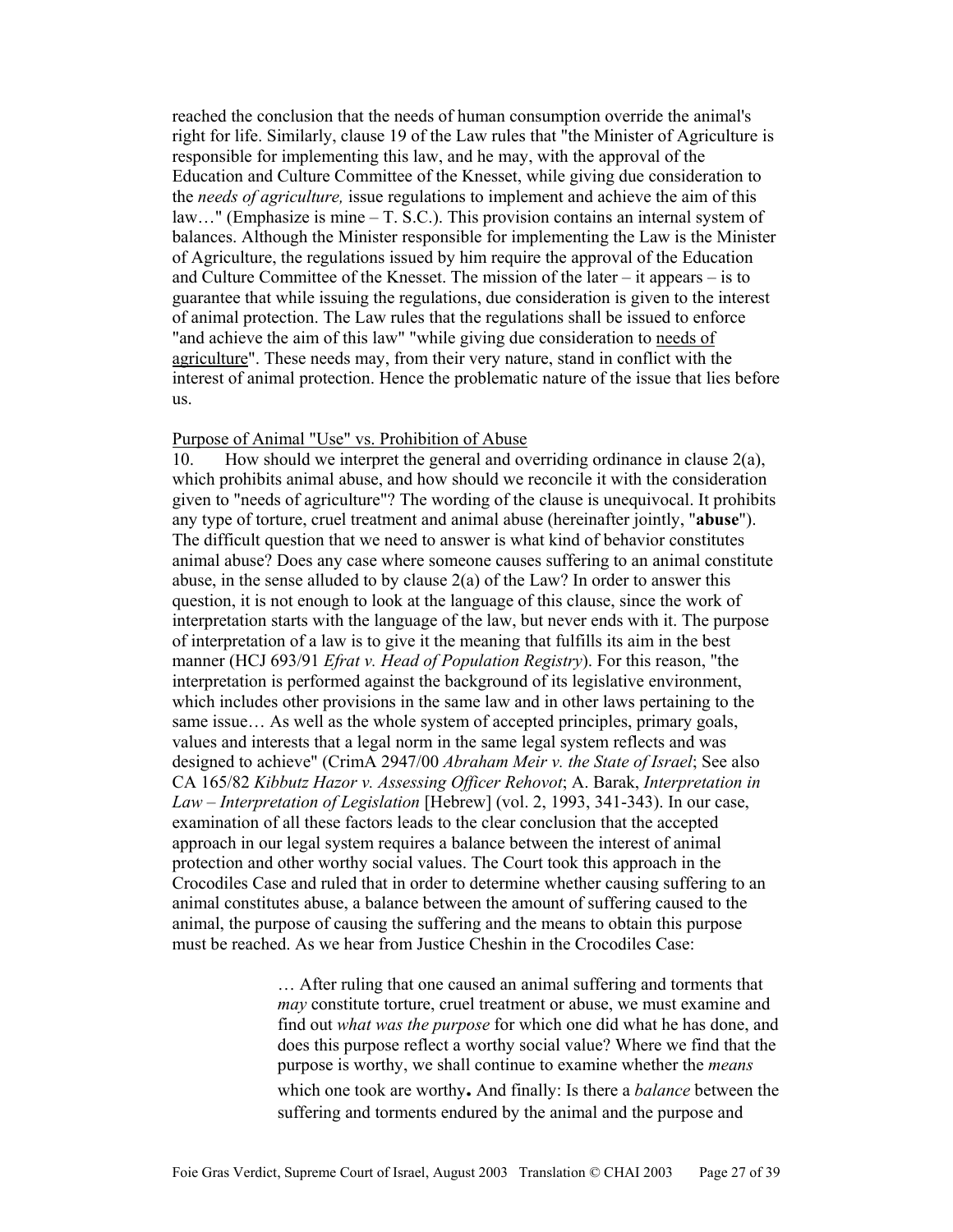means? Does it pass the *Proportionality* test? (Ibid; Emphasis in the source)

See also HCJ 9374/02 *Let the Animals Live v. Brigadier General Dr. Giora Martinovitch, Chief of Medical Corps*, clause 6 of Justice Barak's verdict.

We hear similar things from Justice Hawkins in the case of *Ford v. Wiley*:

… The legality of a painful operation must be governed by the necessity for it, and even when a desirable and legitimate object is sought to be attained, the magnitude of the operation and the pain caused thereby must not so far outbalance the importance of the end as to make it clear to any reasonable person that it is preferable that the object should be abandoned rather than that disproportionate suffering should be inflicted (*Ford v. Wiley* (1889) 23 QBD 203, 220)

See also the verdict of the Québec Court of Appeals in Canada in the case of *R. v. Menard:*

> Thus men… do not renounce the right given to them by their position as supreme creatures to put animals at their service to satisfy their needs, but impose on themselves a rule of civilization by which they renounce, condemn and repress all infliction of pain, suffering or injury on animals which, while taking place in the pursuit of a legitimate purpose, is not justified by the choice of means employed (*R. v. Menard* [1978] 43 C.C.C. (2nd) 458, 46)**.**

11. One can find analogies between the approach taken by Court in the Crocodiles Case, i.e., employing tests of purpose and proportionality, and the principles guiding the Court when balancing between a constitutional human right and other right, or between it and public values, principles and interests that may justify modifying this right. The tests for reaching the balance, as set in the constitutional laws, are the *purpose of modifying the right* and the *proportionality* of the means to attain this purpose (see HCJ 5016/96 *Lior Horev v. Minister of Transportation; Barak*, p. 388). These tests are similarly used by the Court to balance not only between human rights, but also in other cases, including the present case. Within this framework, tests of purpose and proportionality are used not just to rule whether harming the interest of animal protection is justified and hence legal, but also to define the scope of the interest itself, that is to say, "Suffering and torments, which may constitute abuse, are not abuse if done for a purpose which reflects a worthy social value" (The Society Case, Emphasis is mine – T. S. C.).

"Needs of Agriculture" and Protection of "Farm Animals"

12. This appeal raises the intrinsic and acute tension between the interest of animal protection and the use for which animals are employed in intensive agricultural industries that rear animals for human consumption. The question of the applicability of the Animal Welfare Law on agricultural practices – in this case, the practice of force-feeding for goose liver production – has not been discussed yet in this Court and clause 2(a) of the Law has not yet been interpreted in this context. Ruling in the question before us necessitates answering complex normative questions.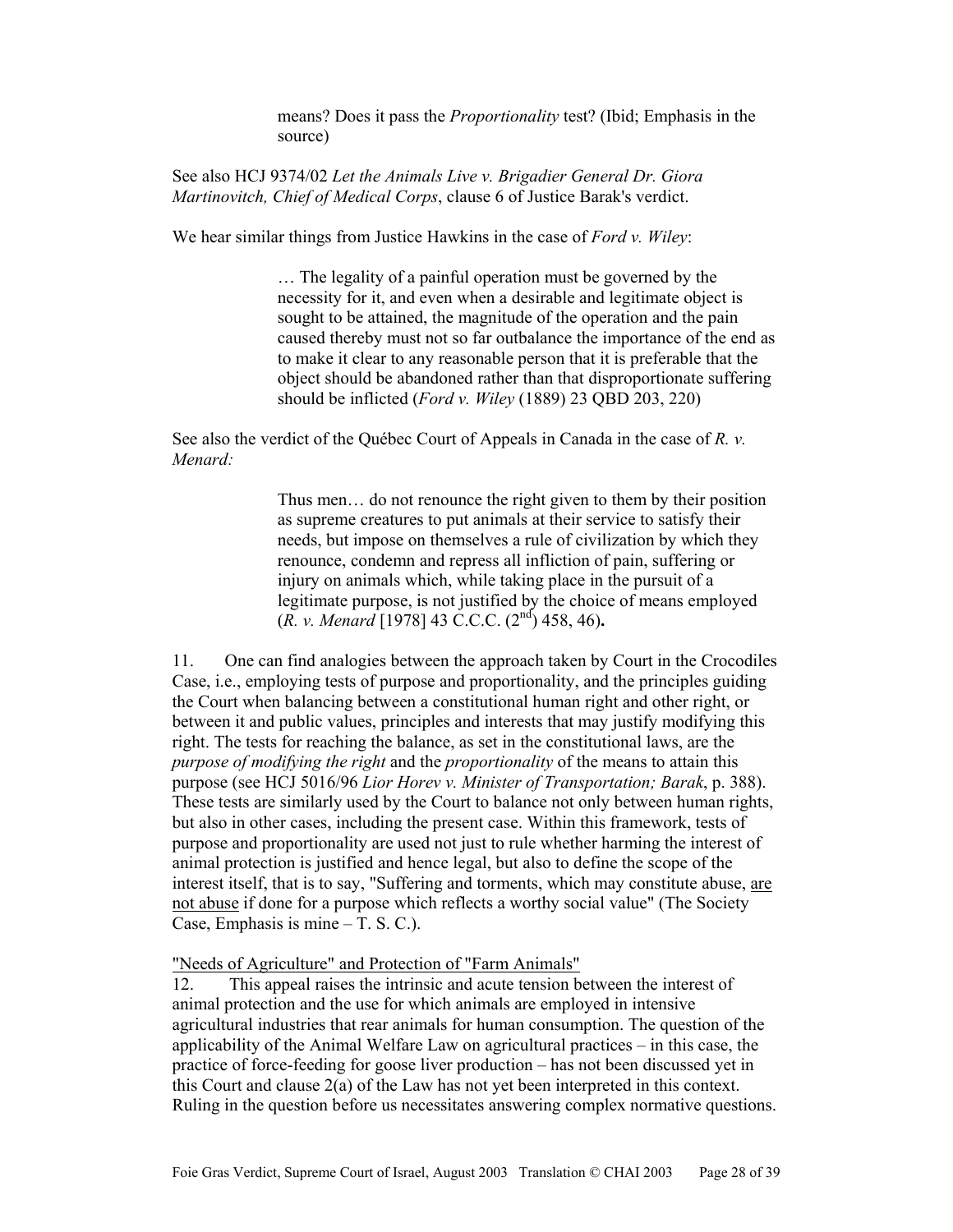However, once the question was put before us, we must rule in the same manner where the Court is required to reach morally and legally difficult decisions (see for example CFH 2401/95 *Ruthy Nahmany v. Daniel Nahmany;* HCJ 2458/01 *New Family v. the Committee for Approval of Surrogate Mothers' Agreements, Ministry of Health*). We shall be assisted by the verdict of this Court that paved the way for the interpretation of clause 2(a) of the Law with respect to the use of animals for entertainment purposes (the Crocodiles Case). I shall therefore refer to the scope of applicability of the Animal Welfare Law.

 Does the Animal Welfare Law apply to the process of rearing farm animals? The answer to this question is not readily clear. The Law exempts, as already said, "killing animals for human consumption". It could therefore be argued that if killing an animal is not controlled under the Law, then also the rearing of an animal that will eventually be slaughtered and eaten is not controlled. I disagree with this view. And why? With the exception of killing animals for human consumption (and animal experiments which are regulated by the Experimentation Law), the Law does not include any further exemptions. This teaches us that the Law applies to rearing animals for human consumption and for other purposes. Furthermore, the fact that the law exempts killing animals for human consumption, as well as the fact that farm animals are doomed to die at the end of the rearing process, does not justify, in itself, that up to the act of killing, the animal's life shall be one of continuous suffering. Moreover, had the Law not applied to farm animals, it would not have included, in clause 19, the requirement to consider "needs of agriculture" while issuing regulations under the Law.

#### Comparative Law

13. Another question arising from the conclusion that the Animal Welfare Law applies to rearing farm animals for human needs is whether the prohibition in clause 2(a) should be interpreted in such a manner that would allow defining established agricultural practices as abuse? Taking the comparative approach, two main tendencies emerge with respect to the applicability of animal protection laws on agricultural practices. One tendency, dominant in the USA and Canada, exempts established agricultural practices from the applicability of animal protection laws. In the USA, where most animal protection is regulated by state legislation, 30 states exclude accepted animal husbandry practices from the applicability of the Law (for a review of American State legislation with respect to animal protection, updated to 1999, see: P.D. Frasch, S.K. Otto, K.M. Olsen & P.A. Ernest, "State Animal Anti-Cruelty Statutes: An Overview", *Animal L. 5* (1999) 69; A.N. Rowan, H. O'Brien, L. Thayer & G.J. Patronek, *Farm Animal Welfare – the Focus of Animal Protection in the USA in the 21st Century* (Tufts Center for Animals and Public Policy, 1999) 57-61 (hereinafter, "**Rowan**")). Provisions that exclude established agricultural practices from the applicability of animal protection laws are also included in Canadian state legislation (see, for example, clause 24 of the Prevention of Cruelty to Animals Act of British Columbia, R.S.B.C., ch. 372 § 24(1)-24(2); clause 2(2) of the Animal Protection Act of Alberta, R.S.A., CH. A-41 (2000) (Can.); and clause 11(4) of the Animal Cruelty Prevention Act of Nova Scotia, S.N.S., ch. 22 § 11(4)). The fact that these provisions are included in the law indicates that in the absence of these provisions, those "established" and "reasonable" practices might be regarded as animal abuse. The problem with this approach is that it may allow cruel practices that are not performed for a worthy purpose, or practices that cause disproportional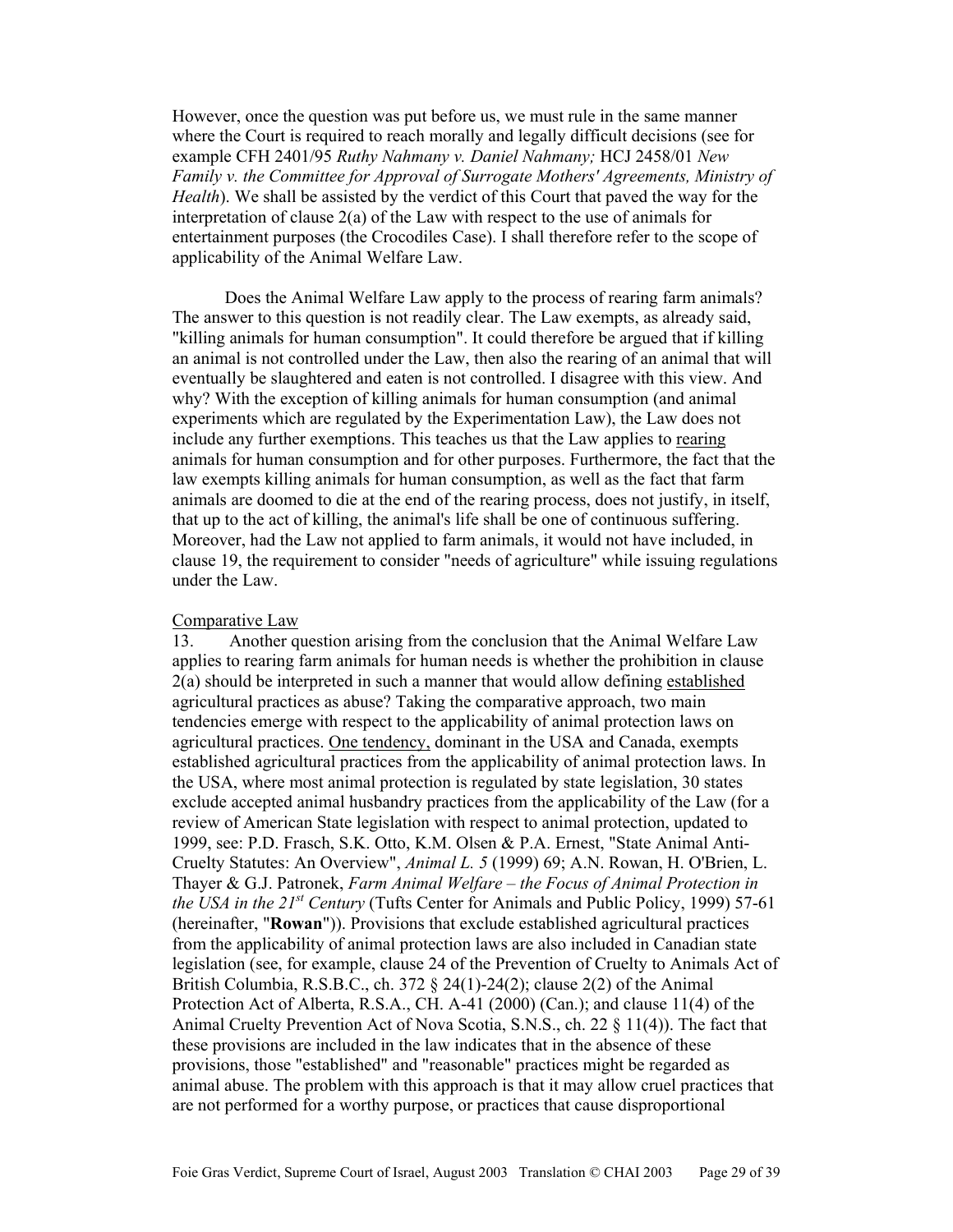suffering, without any fear of sanctions (see: D.J. Wolfson, "Beyond the Law: Agribusiness and the Systemic Abuse of Animals Raised for Food Production", *Animal L. 2* (1996), 123, 132).

14. A different tendency, dominant in Europe and in other countries, emphasizes animal welfare. This approach does not exempt agricultural practices from animal protection laws, but sets specific legislative arrangements, including rules as to the implementation of various agricultural practices. Such legislative arrangements, based largely on scientific studies – 70% of which are produced by European research (Rowan, p. 6) – reflect the manner in which the balance required by the legislator there is reached. In England, rules as to the husbandry of farm animals were set, including detailed arrangements with respect to specific farm animals (The Welfare of Farmed Animals (England) Regulations 2000 (hereinafter: "**the English Regulations**"); The Welfare of Farmed Animals (England) (Amendment) Regulations 2002). Similarly, the Swiss Animal Protection Ordinance contains general provisions concerning the husbandry, rearing and treatment of farm animals, including specific arrangements for particular animals (Swiss Animal Protection Ordinance, 1981 (hereinafter, "**the Swiss Ordinance**") and also the Swiss Federal Act on Animal Protection, 1978). Similar arrangements exist in Germany, Denmark, Norway, Finland, Iceland, Sweden and the Netherlands (see Rowan, p. 64). As for the supranational European framework, including a 1976 Convention, a 1998 Directive and 1999 Recommendations, these were thoroughly reviewed by my colleague, and I shall refer to them later.

15. The New Zealand Animal Welfare Act, 1999 contains general provisions concerning animal protection, and arrangements for the development of Welfare Codes, designed to set minimal standards for the treatment of animals and relevant recommendations. And here is the wording of one of the Codes:

> "Welfare Considerations are becoming increasingly important for the keeping and farming of animals, both in New Zealand and internationally. Practices which may once have been deemed acceptable are now being reassessed and modified according to new knowledge and changing attitudes. High standards in animal welfare are not only important legally, but also have direct economic benefits by enhancing productivity and facilitating international market access" (Recommendations and Minimum Standards for the Welfare of Pigs – Code of Animal Welfare No. 13 (November 1999))

An Animal Welfare Advisory Committee (AWAC) is responsible for development of Codes, which are published by the Minister of Agriculture, following a public consultation process. Under the law, a long series of Animal Welfare Codes have been developed, including Codes concerning specific farm animals. Violation of the provisions of the Codes is not considered, in itself, violation of the provisions of the law, but it constitutes an evidential presumption to the existence of such a violation. Similarly, following the provisions of the Welfare Code constitutes good defense to those charged with a violation of the New Zealand law (see: Guide to the Animal Welfare Act – Code of MAF Policy Information Paper No. 27 (December 1999) 12). It is interesting to note that in countries where rules to enhance the welfare of specific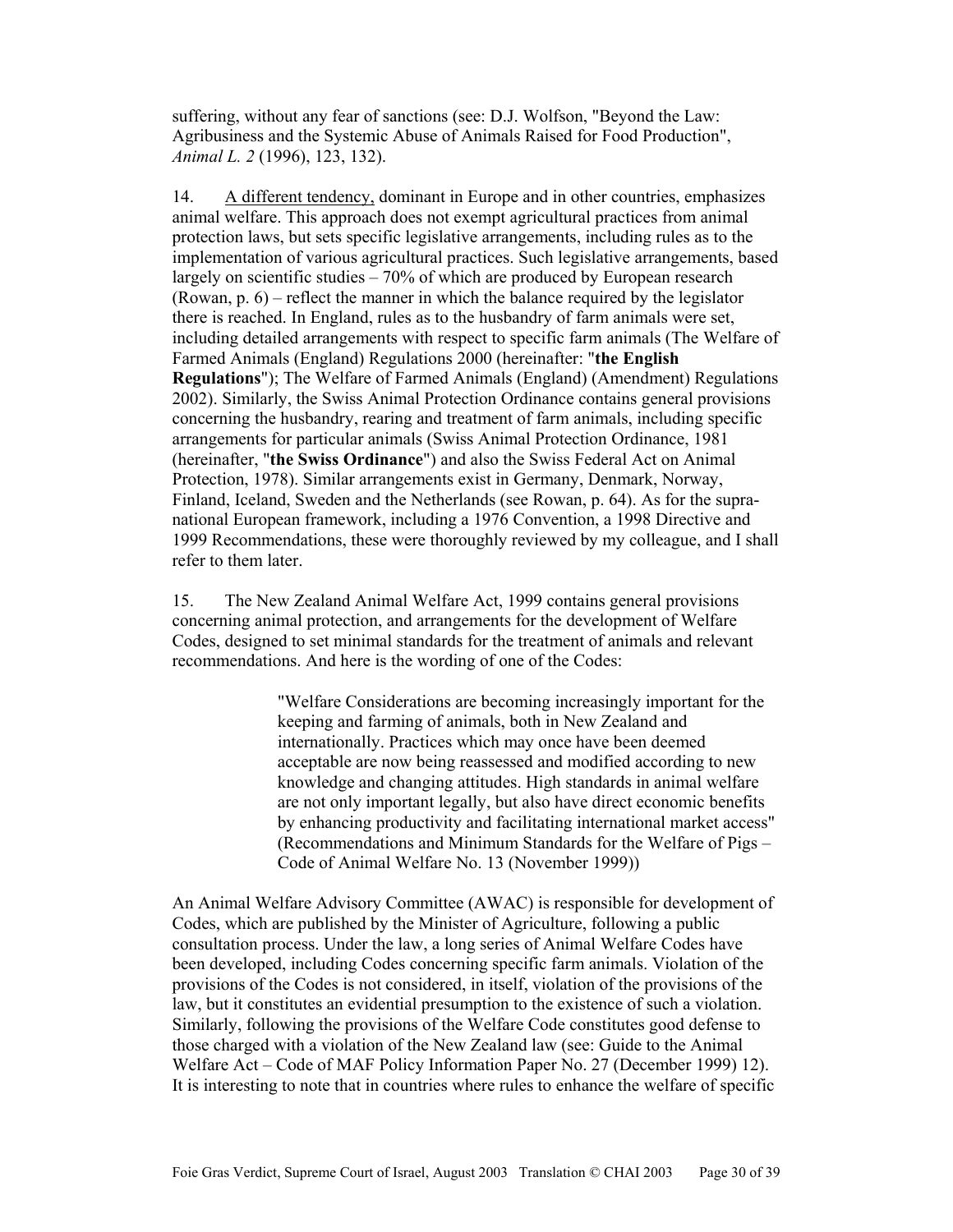animals were set, the practice of geese force-feeding is not mentioned. It may arise from the fact that this practice does not exist in these countries.

 In the case of farm animals, it appears that the Israeli approach resembles the European and the New Zealand legislation more than the American-Canadian legislation. This approach does not ignore the need to provide protection and welfare to farm animals subjected to agricultural practices, but it outlines a clear framework of action for those who rear farm animals for food, and allows flexibility which enables the legislator to adjust the rules and to change them in light of cumulative scientific knowledge and changing social perceptions.

## "Needs of Agriculture", Practice of Force-Feeding

16. Clause 2 (a) of the Law reflects the protection afforded to animals, while clause 19 stipulates that when issuing regulations intended to achieve the aim of the law, the Minster must consider "needs of agriculture". The phrase "needs of agriculture" embodies the public interest in the existence and development of agriculture, including the production of animal food. Clause 19 of the Law gives the secondary legislator (hereinafter, "**the legislator**") a tool to concretize the balance between the aim of the Law and "needs of agriculture", through regulations.

 How should we interpret the phrase "needs of agriculture"? Although "needs of agriculture" do not necessarily overlap farmers' needs, the phrase constitutes a framework wide enough to include both needs of agriculture and farmers' needs, that have an interest in the continued existence of an agricultural industry on which their livelihood is based, which is also a public interest. As for the relation between clause 19 and the provision about prohibition of abuse, as set in clause  $2(a)$  of the Law, I believe, as my colleague Justice Grunis believes, that "needs of agriculture should not be ignored when interpreting the meaning of the three terms – torture, cruel treatment and abuse", that is to say, causing suffering to a farm animal shall not constitute abuse as defined in clause 2(a) if "needs of agriculture" justify causing the suffering. And yet, in my view, "needs of agriculture" do not override the interest of animal protection in a sweeping manner, and not all suffering caused to animals should withdraw when confronting "needs of agriculture". Long established agricultural practices are not immune from the applicability of clause 2(a) of the Law, although they may indicate legitimacy granted to them by society.

 The conclusion of the above is that in any given case, the essence of "needs of agriculture" at stake should be examined vis-à-vis the suffering caused to animals, the type of suffering, its intensity, etc., and by these it shall be determined if the practice of force-feeding is legal or not.

17. There is no real controversy with respect to the fact that the practice of forcefeeding causes suffering to the geese. There is also no controversy that where this practice is used, it sustains an agricultural industry designed to produce food for humans. Hence the difference between some countries that give more weight to goose welfare and ban the practice, and other countries that give more weight to human needs, and allow the practice. My colleague described the process of force-feeding and the suffering caused to the goose. I shall summarize the things and say that during force-feeding, the goose is prevented from eating freely and is forcefully fed several times a day with high energy food and in quantity far above its physiological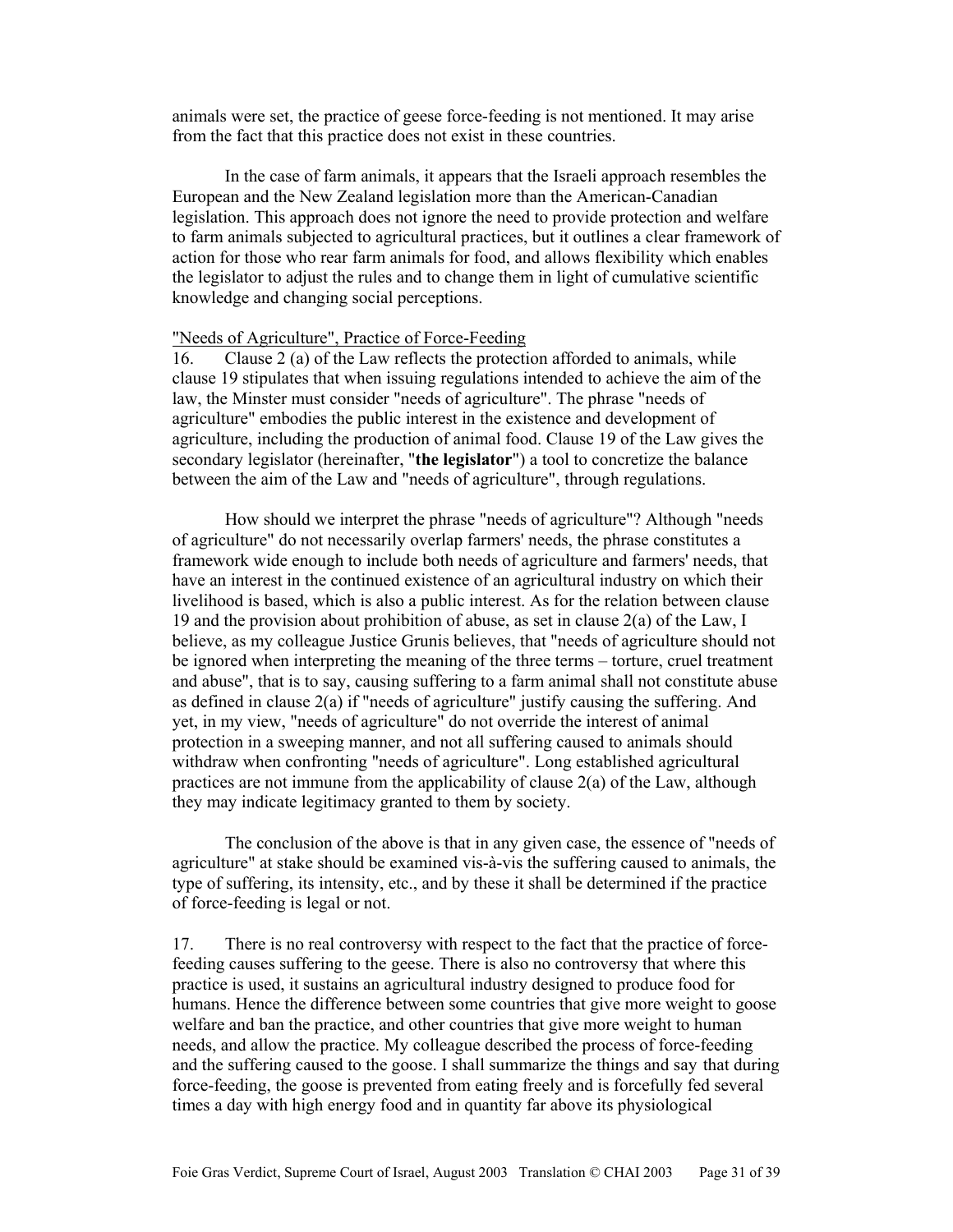requirements. The process – whereby a metal tube, through which the food is packed into its stomach, is introduced into the goose's body – is violent and harmful. The process causes a degenerative disease in the goose's liver and enlargement of the liver up to ten times its normal size. There is no controversy that without the injury to the goose liver, it is not possible, at present, to produce goose liver (see the words of Dr. Almagor, the Controller of Animal Welfare at the time the regulations were issued (hereinafter, "**the Controller**"), in the protocol of the hearing before the Education and Culture Committee of the Knesset on 31st October 2001; *Background Document for Hearing on Animal Welfare (Geese Force-Feeding) Regulations,* Research and Information Center in the Knesset (hereinafter, "**Background Document**")). My colleague refers to the report by the Council of Europe's Scientific Committee on Animal Health and Animal Welfare, published on  $16<sup>th</sup>$  December 1998. This report discusses at length the practice of force-feeding, while reviewing and analyzing the scientific knowledge that existed up to the day of its writing, with respect to geese force-feeding. The report also examines the influence of force-feeding on geese welfare, using various indicators, such as state of health, productivity, physiological condition and behavior (clauses 1.2-1.4 of the report). My colleague adopts the report's conclusion that the process of force-feeding causes suffering to the goose, and I also agree with this conclusion. However, my colleague says he was unable to find in it unequivocal conclusions. Indeed, the report states that the present scientific knowledge about the effects of force-feeding on geese is not perfect, and that in some instances, the results of studies are inconclusive, but despite all this, the report's unequivocal conclusion is that the practice of force-feeding harms geese welfare. As stated in the report:

> "The Scientific Committee on Animal Health and Animal Welfare concludes that force-feeding, as currently practiced, is detrimental to the welfare of the birds" (Ibid, at Sec. 8.2) **.**

#### Comparative Law: the Practice of Force-Feeding

18. The variety of attitudes and opinions are manifested in reality, as some European countries allow the practice of force-feeding (see clause 2 in the Report of the Scientific Committee, where France, Spain and Belgium are mentioned as countries where the practice exists). Along these lines are the Recommendations of the European Convention's Standing Committee, where geese force-feeding was not banned in those countries where this practice is established, but provisions and guidelines as to measures to be taken in order to reduce geese suffering were set (see below). In contrast, some countries ban force-feeding of animals or stipulate provisions as to the manner animals are to be fed. Thus, for instance, the law in Norway prohibits force-feeding of animals (The Welfare of Animals Act of 20th December 1974 No. 73 § 8 (4)). Thus, according to the Background Document, Germany, Austria, Denmark, the Czech Republic, Poland and Luxembourg banned force-feeding (see also the letter of the Minister of Environment to the Attorney General,  $24<sup>th</sup>$  September 2000). The material suggests, although not unequivocally, that in those countries where force-feeding was banned, the practice did not exist prior to legislation banning it. General provisions with respect to conditions and restrictions on animal feeding are to be found, for example, in clauses 22-24 of the English farm animals Regulations; in clause 5 of the Irish Protection of Animals Kept for Farming Purposes Act (1984 § 5); in clauses 1 and 2 of the Swiss Ordinance**;** and in clauses 3 and 4 of the Swedish animal protection law (Swedish Code of Statutes, SFS 1988: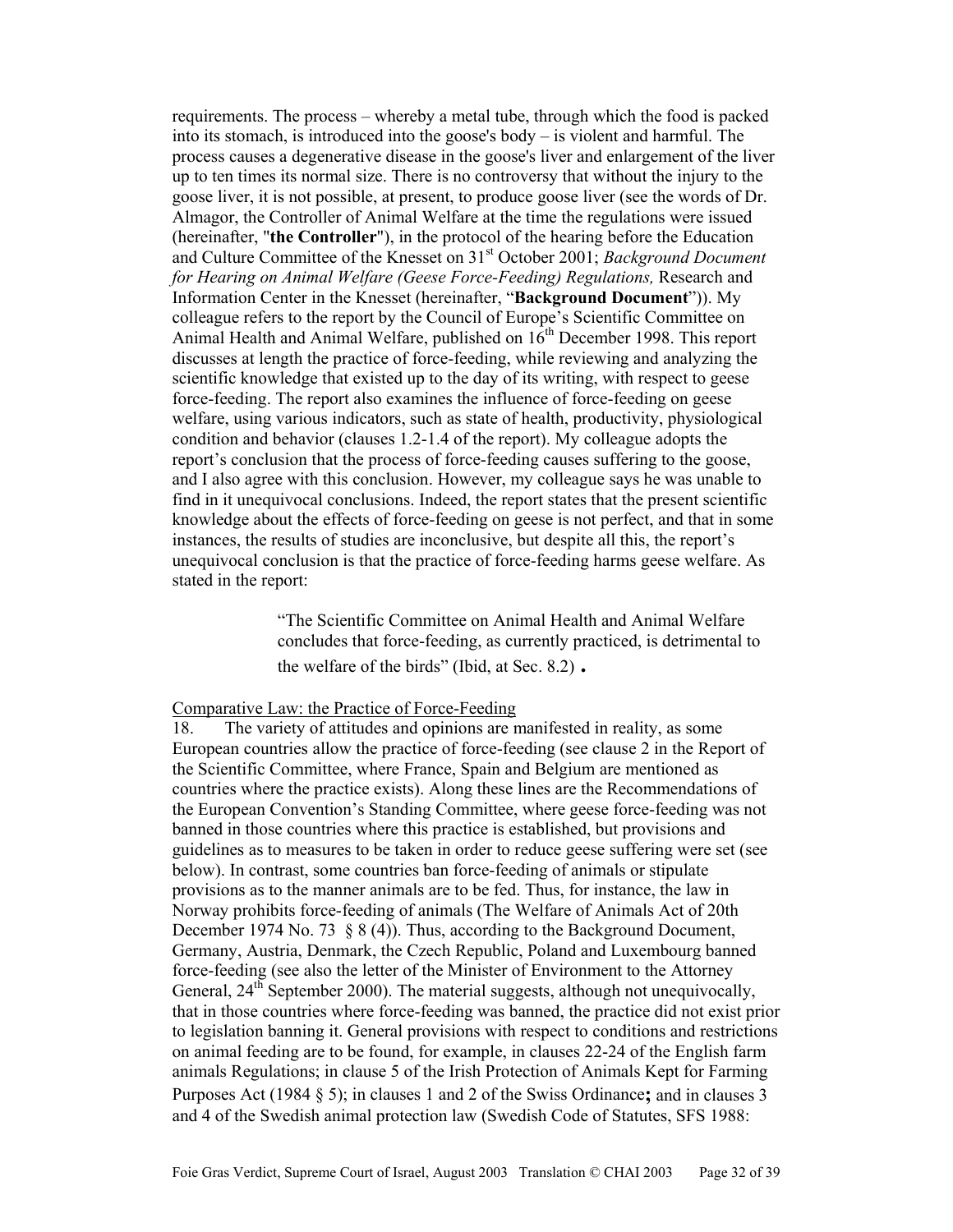534). The European Convention contains general provisions with respect to farm animal husbandry, with no detailed reference to geese force-feeding. It stipulates, among other things, that animals shall be kept for farming purposes only if it can be expected that they can be kept without detrimental effects on their health or welfare (clause 3 of the Convention). Clause 6 of the Convention states that animals must not be provided with food in a manner which may cause them unnecessary suffering or injury. A similar provision is included in clause 14 of the annex to the Directive.

19. The Convention's Standing Committee wrestled with the problem, discussed geese force-feeding and its problematic nature, and published its Recommendations in 1999 (Standing Committee of the European Convention for the Protection of Animals Kept for Farming Purposes – Recommendations Concerning Domestic Geese and Their Crossbreeds) (hereinafter, "**The Recommendations of the Standing Committee**" or "The **Recommendations**"). The Standing Committee did not recommend cessation of the practice of force-feeding in countries where it exists. Nonetheless, the Recommendations refer to the need to safeguard the welfare of geese and to reduce their suffering in those countries where the above-mentioned practice takes place. Clause 17 of the Recommendations states, among other things:

> "All geese shall have appropriate access to adequate, nutritious, balanced and hygienic feed… *Methods of feeding and feed additives which cause distress, injury or disease to the geese or may result in the development of physical or physiological conditions detrimental to their health and welfare shall not be permitted"* (Emphasis is mine – T.S.C.)

The Recommendations contain detailed instructions with respect to the equipment to be used, veterinary care of geese, the manner in which they are to be kept, their rearing and feeding prior to force-feeding, and supervising all these. The Scientific Committee recommends that countries that allow goose liver production shall encourage scientific research concerning the effects of the process of force-feeding on animal welfare, and concerning alternative methods for goose liver production, without force-feeding (clause  $25(1)$ ). The Committee rules that until new scientific evidence on alternative force-feeding methods and their effects on animal welfare is collected, the practice of force-feeding shall continue only in those places where in existed prior to the publication of the Recommendations.

## The Law and the Regulations

20. The problematic nature of the practice of force-feeding, vis-à-vis the provisions of the Animal Welfare Law, was noted by the Israeli legislator, and in 1999, close to the date when the Recommendations of the Standing Committee were published, the Ministries of Justice and Agriculture held consultations on "the right way to deal with the problematic nature of geese force-feeding" (clause 23 to the response of respondents 1 and 2). Subsequently, the Director of Veterinary Services at the Ministry of Agriculture (hereinafter, "**the Director**"), Dr. Oded Nir, appointed a committee, which submitted its recommendations on March 2000. The committee recommended the adoption of the European decision, i.e., to freeze the industry by limiting production to those farms already practicing liver production and by "setting binding provisions that would guarantee minimal suffering during force-feeding, by regulations issued under the law" (clause 25 to the response of respondents 1 and 2).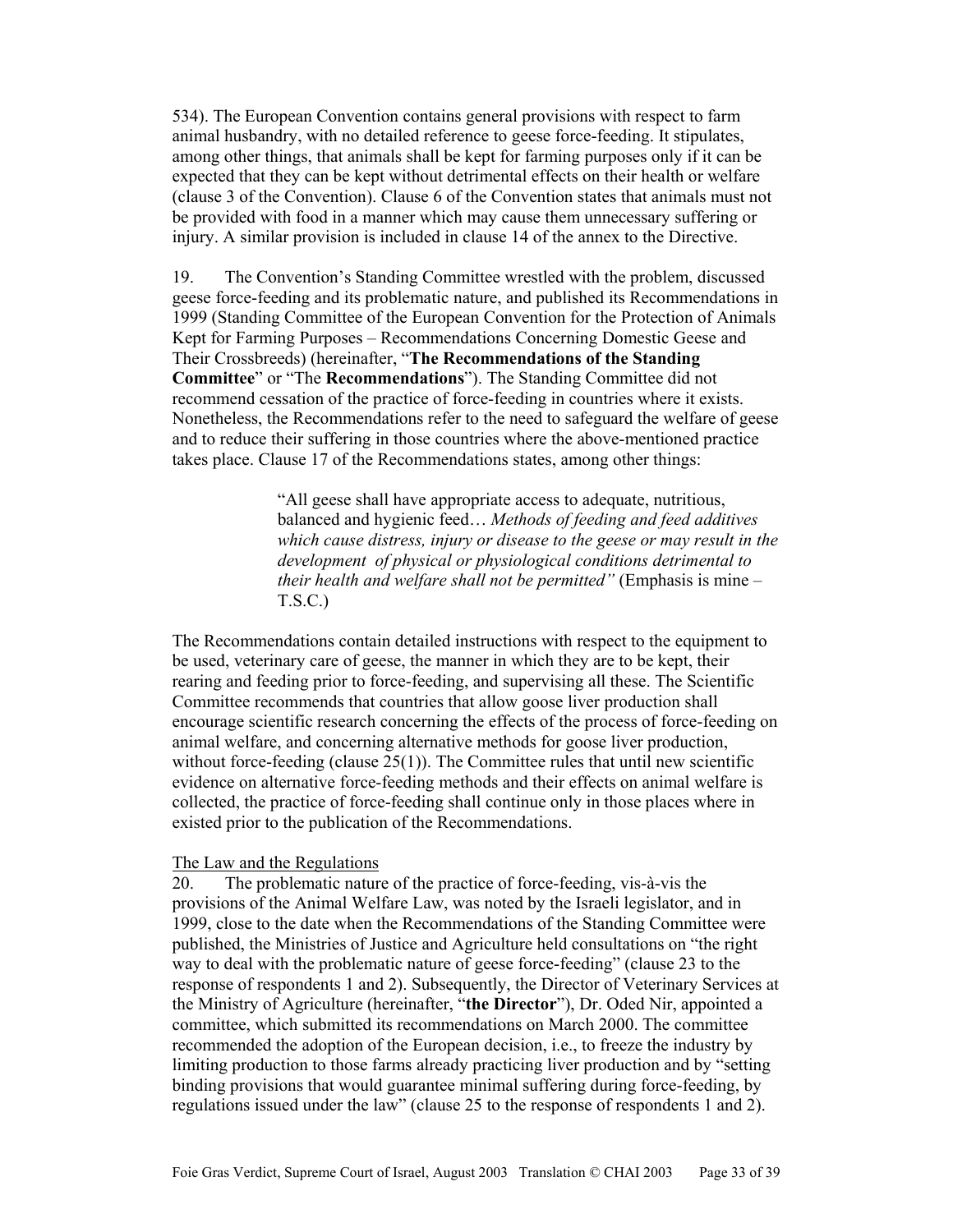The Education and Culture Committee of the Knesset held two comprehensive hearings on the text of the regulations presented by the Minister of Agriculture, and after introducing some changes, the Committee approved the Animal Welfare (Animal Protection) (Geese Force-feeding) Regulations, 2001 (hereinafter, "**the Force-Feeding Regulations**" or "**the Regulations**"). The Regulations were designed to regulate the practice of force-feeding in Israel's goose liver production industry. The fact that the Regulations are oriented towards the European arrangement is explicitly stated in clause 1 of the Regulations, the Purpose clause, which says:

> "The aim of these regulations is to prevent geese suffering during their force-feeding for goose liver production, and to freeze the goose liver industry in Israel, *all in the spirit of the Recommendations of the Council of Europe's Standing Committee working under the European Convention for the Protection of Animals Kept for Farming Purposes"*  (Emphasis is mine – T. S. C.)

Clause 7 of the regulations states that "no one shall operate a geese force-feeding facility that did not exist before these regulations came into force, and shall not expand an existing force-feeding facility". Clause 8 of the regulations sets a prison sentence of 6 months or a fine (or both) to one who violates the provisions of clause 7. Clause 4 of the regulations prohibits the operation of a force-feeding facility unless "its workers are competent in handing geese, the facility has enough employees, and the workers are competent to evaluate the health status of the geese and to understand changes in their behavior". In clause 5, the regulations give instructions with respect to the force-feeding regime, including restrictions on geese age, their weight and the manner of force-feeding (minimal weight and age at which a goose shall be put into the force-feeding facility; the material of which the force-feeding tube shall be constructed, its length and diameter; the amount of food to be force-fed to the goose daily during the force-feeding period, etc **.** ) and also instructions on the timing of geese slaughter (clause 6 of the regulations).

21. The regulations did not ban geese force-feeding. And yet, as already said, the regulations banned the establishment of new geese force-feeding facilities or the expansion of existing force-feeding facilities. In this the legislator testifies that he is not content with the existing practice and he does not wish it to expand. And yet, the legislator is aware of the existence of the practice as an established agricultural industry in Israel, and in an attempt to consider "needs of agriculture", while fulfilling the duty to protect animals, the regulations contain provisions designed to allow geese force-feeding without constituting abuse, which is forbidden by clause 2(a) of the law. Therefore, the regulations were issued in an attempt to find the right balance between the interest of animal protection and "needs of agriculture", which are perceived as needs worthy of consideration.

 According to the plaintiff, the regulations are to be annulled, since they contradict the law. In this context, the plaintiff argues that in issuing the regulations, respondent 2 exceeded his authority. It was not argued, and rightly so, that the procedure of issuing the regulations was defective. It was argued that respondent 2 exceeded his authority since his authority is restricted to issuing regulations only for achieving the aim of the law, that is to say, to "prevent" animal suffering. This argument does not truly reflect the purpose of the law and the authority to issue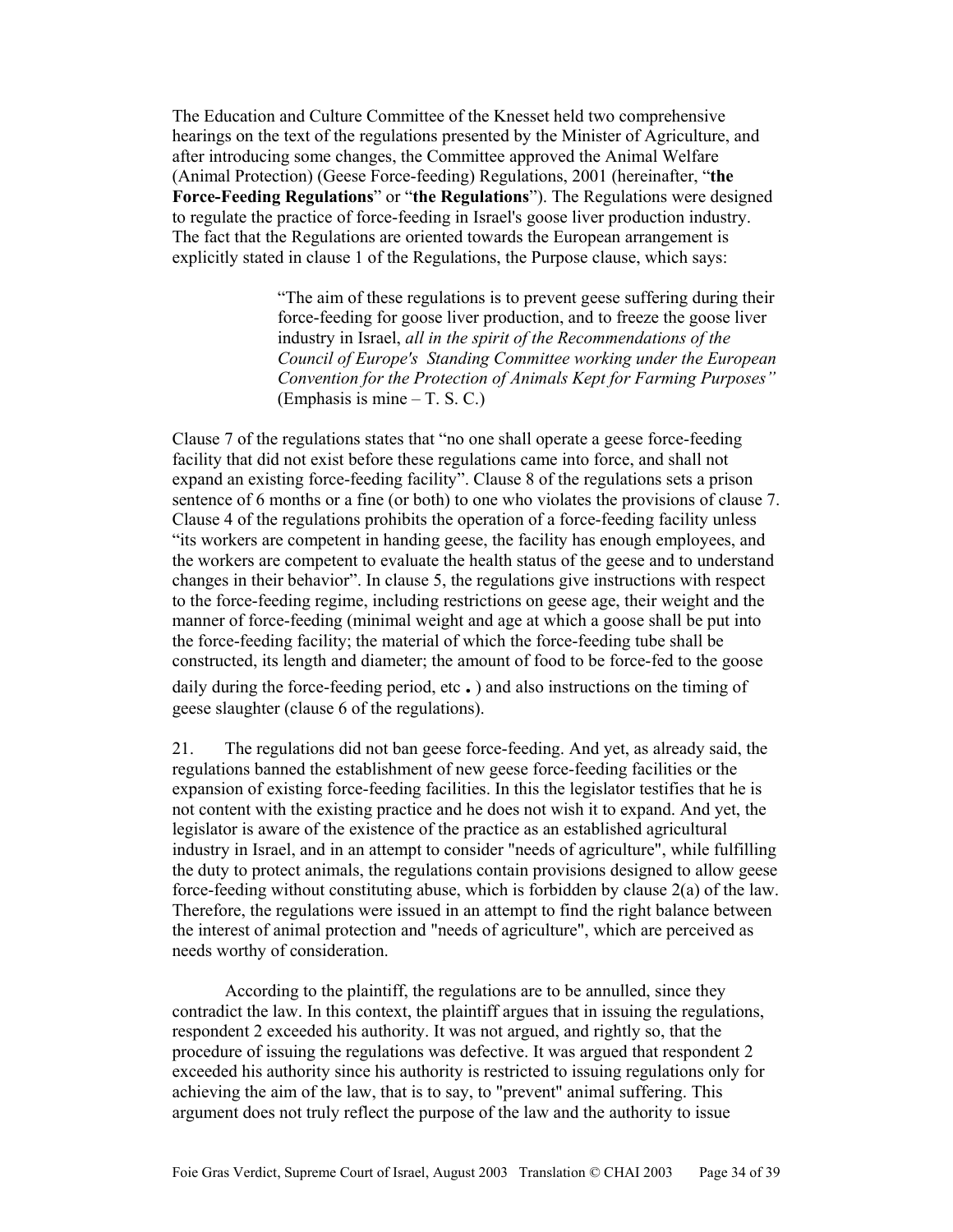regulations under it. The legislator set, contrary to the prohibition of animal abuse, the interest of "needs of agriculture", which should be taken into account when animal welfare is considered. It appears that the legislator asked to embody in the regulations the required balance between the interest of animal protection and "needs of agriculture". Hence, for example, the decision to freeze the industry and to set operative provisions concerning the process of force-feeding. So too in the decision to restrict the validity of the regulations for three years, in order to appraise developments in the industry and assess accumulative scientific knowledge. In these respects, it cannot be argued that the regulations were issued in excess of authority. Furthermore, I am aware of the fact that there are differences of opinion with respect to the substance and amount of suffering associated with goose liver production (the position of the Director versus the view of the Controller, as reflected in the protocol of the hearings before the Education and Culture Committee of the Knesset). And yet it appears that there is no controversy with respect to the fact that the geese indeed suffer during force-feeding. I am also aware of the fact that it would be problematic to define a practice – supported by the authorities for years – as an abuse and thus to stain it as a criminal offense, as pointed out already by my colleague Justice Grunis. Despite all this, I reached the conclusion that after viewing the picture as a whole, the regulations do not stand the "abuse prohibition" test of the law. What does this mean?

22. The force-feeding regulations were supposed to define the means to achieve the aim of the law, which in its basis is the prevention of animal abuse. The regulations testify that they were designed to prevent geese suffering, by stating: "The aim of these regulations is to prevent geese suffering during force-feeding for goose liver production". It is obvious that the regulations don't achieve this goal. The means they employ cannot prevent the suffering caused to the goose. Even if one should be satisfied in reducing the suffering, the arrangement contained in the regulations is far from attaining this goal and far from living up to the prohibition on animal abuse, as set by the law. Indeed, it appears that the regulations were issued in order to advance the aim of the law. They include various requirements which could potentially improve and better the situation as compared with the situation before. But the provisions in the regulations are not enough to reach the appropriate balance between the conflicting interests. We heard and read descriptions of the process of forcefeeding about which there is no controversy, and we watched the video films that did not "speak" in one voice. Even when we consider needs of agriculture – and these were clarified by my colleague – the regulations must still reflect the price society is willing to pay by harming geese welfare in order to produce the delicacy known as goose liver. The current price is too high. The regulations employ means that seriously harm the interest of animal protection, and consequently, they do not reflect a right proportion between the advantage to "needs of agriculture" and the harm to animals allowed under these regulations. They partially stand the test of rational correspondence between means and their purpose, but they don't suffice to stand this test. They don't set the means that cause reduced harm, and they do not stand the test of proportionality with respect to the relation between profit and damage (see for example HCJ 3477/95 *Yisrael Ben-Atya v. Minister of Education, Culture and Sports*; HCJ 3648/97 *Yisrael Stamka v. Minister of the Interior*; HCJ 4769/95 *Ron Menahem v. Minister of Transportation*).

23. Examination of the relation between the profit arising from geese forcefeeding (goose liver production) and the harm they suffer during force-feeding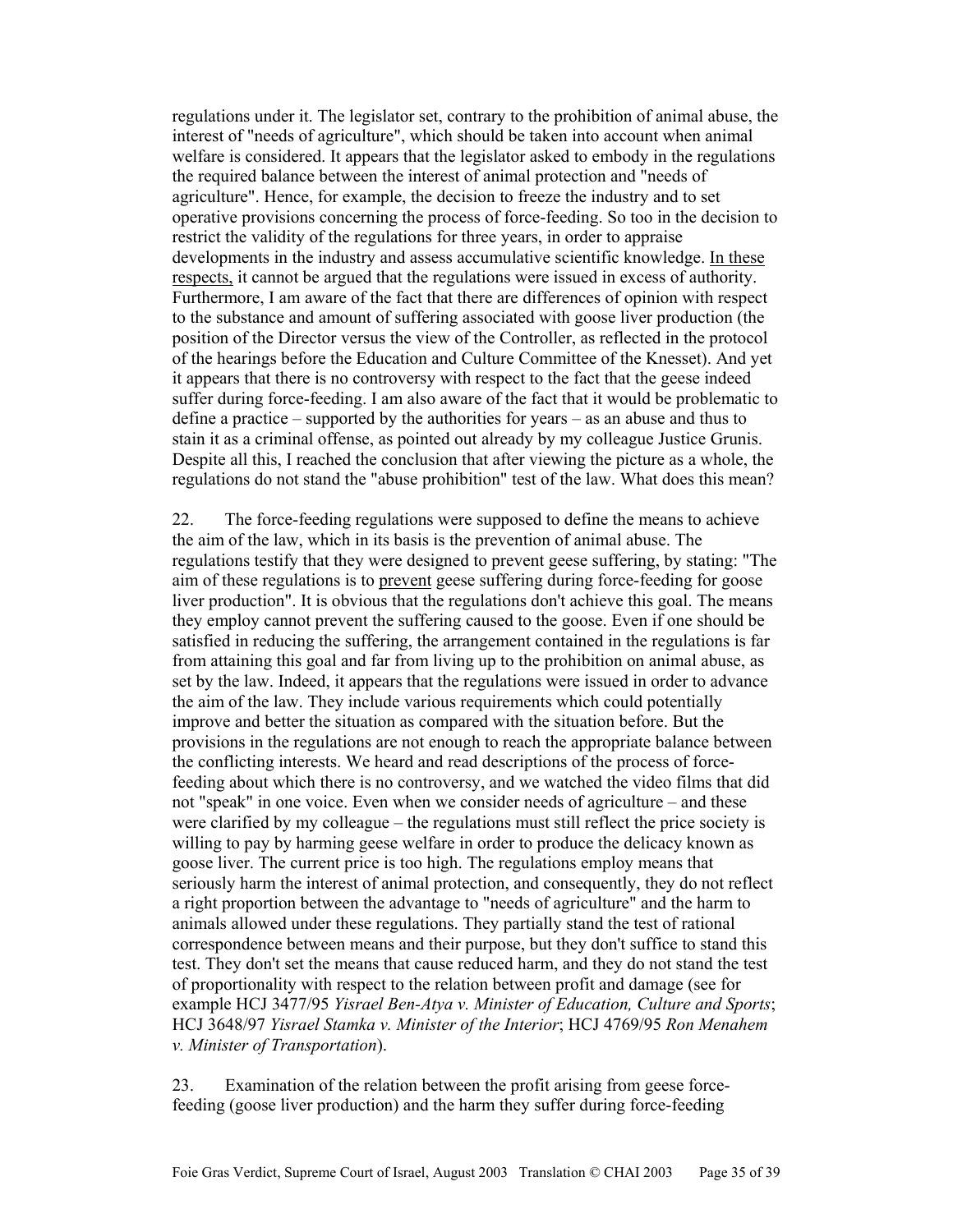necessitates a discussion on the aspects of the advantage arising from goose liver production. Indeed, as my colleague said, "the purpose of food production should have more weight than entertainment, [the Crocodiles Case], surely when the law specifically ordered that needs of agriculture must be taken into account". And yet, the more that "food production" is required to supply the living needs of humans, the more weight it will have. Hence basic foods and luxury foods should not be considered the same. Unlike my colleague, I don't believe that one should totally ignore the distinction between different kinds of foods according to a scale of necessity. This is particularly true when the food concerned is a delicacy and is produced through a practice associated with severe suffering to animals. This notion is reflected in the Animal Experimentation Law, designed to allow experiments for human health needs, that does not allow conducting experiments for any purpose. Indeed, one should consider the legitimate interest of farmers in preserving their livelihood within an industry promoted by the authorities. But this interest cannot automatically override the conflicting interest of protecting animal welfare. The legislator considered both interests, but it appears that he didn't give each of them the right weight, both with respect to the internal balance of each one and in the external balance of the one against the other. One received too much weight, the other too little.

#### The Regulations and the Recommendations of the Standing Committee

24. The regulations state that they were issued "in the spirit of the Recommendations of the Standing Committee appointed by the Council of Europe under the European Convention for the Protection of Animals Kept for Farming Purposes". But the regulations don't include all those recommendations of the Committee that express their spirit. While the recommendations determine that countries that allow goose liver production should encourage research into geese welfare and the development of alternative means for goose liver production, without force-feeding, the Force-Feeding Regulations don't refer to this aspect (see Background Document, p. 6). The respondents didn't indicate that measures are being taken to improve the current situation existing under the regulations, or to enforce it in reality, except for the claim that there is a plan to enforce the existing regulations. Thus, for example, the regulations don't refer to the veterinary treatment the geese shall be given daily, and in cases of distress; to the environmental conditions under

which the geese are to be kept (lighting, temperature, humidity, cleanness, etc **.**); to the way the geese are to be reared and fed prior to force-feeding, etc. With respect to the equipment used in force-feeding, regulation  $5(2)(a)$  stipulates that "a goose shall be force-fed only with a pneumatic machine", instead of traditional mechanic methods. During the discussions and hearings on the text of the regulations, it was indeed argued that the use of a pneumatic machine reduces geese suffering (see the words of the Director in the protocol of the Education and Culture Committee of the Knesset of  $31<sup>st</sup>$  October 2001). However, clause 5.3 of the report of the Scientific Committee, which discussed this issue at length, states explicitly that no difference was found between the pneumatic method and the manual-mechanical method with respect to their effect on geese welfare. This position was also supported by the expert on behalf of the plaintiff, Dr. Martin Cooke. The regulations limit the period of forcefeeding to 24 days, while the report of the Scientific Committee, after reviewing the situation in Europe, states in clause 3.2 that the force-feeding period for geese is between 15 and 18 days and up to 21 days. Clause 4 of the regulations, supposedly designed to define the qualifications of the worker in a force-feeding facility, is vague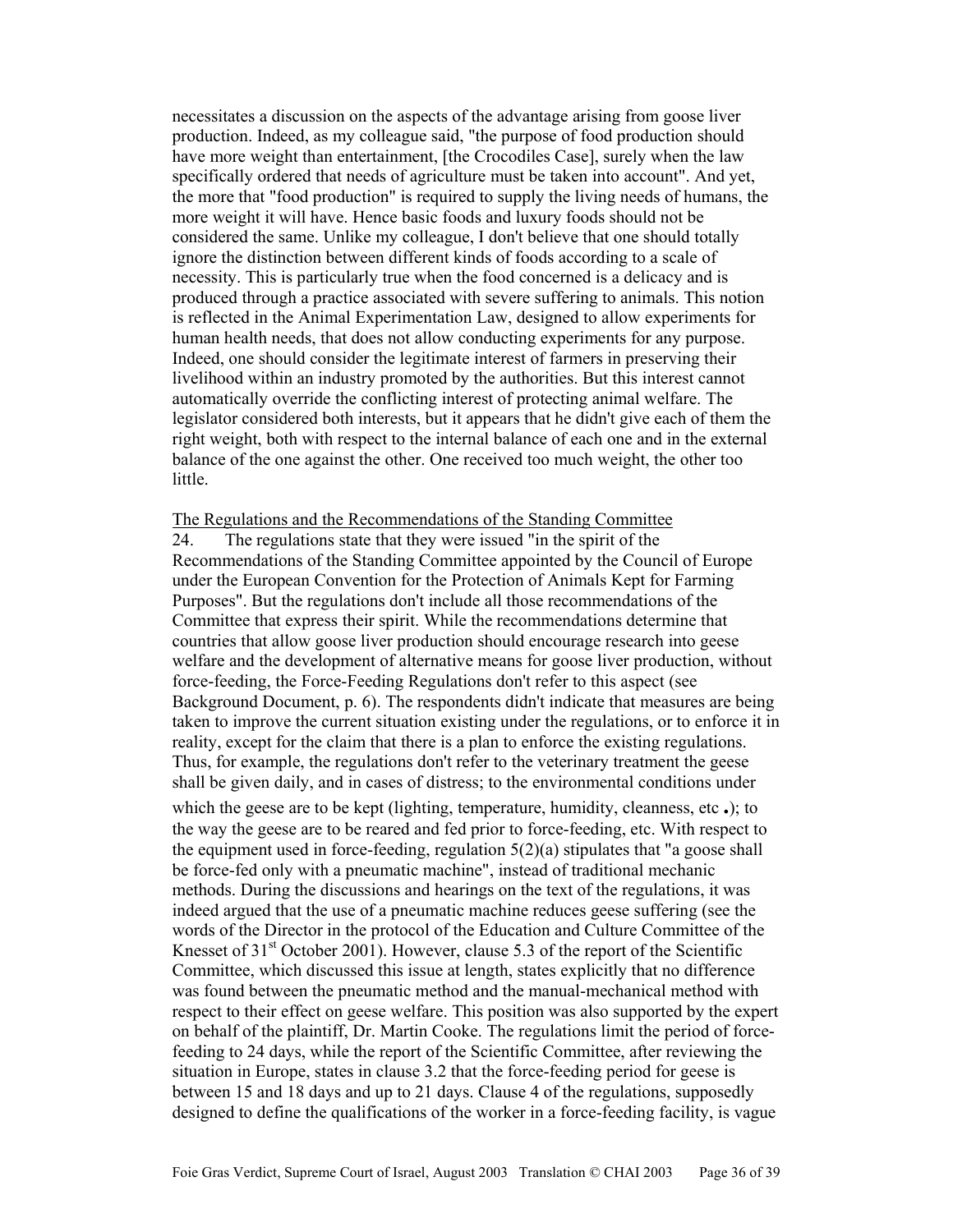and does not provide any real criterion to examine the qualifications and competence of a worker, or to determine the required number of workers. In light of the fact that the regulations prima facie derive the arrangement set in them from the Recommendations, the unavoidable conclusion is that the omission of a considerable part of the Recommendations from the regulations also indicates that the regulations don't stand the test of choosing the means that cause reduced harm.

## Conclusion

25. All that was said above leads to the conclusion that the regulations suffer a material fault. The question is whether this fault is substantial enough to bring about their annulment within the framework of juridical review the Court applies to

secondary legislation**.** My colleague Justice Grunis insists – and I agree – that the Court shall interfere in secondary legislation approved by one of the Knesset's committees only rarely, and that the Court shall not interfere in such legislation lightly. And yet, one should note that secondary legislation is not immune from juridical review, even if granted parliamentary seal (see, for example, HCJ 491/86 *Municipality of Tel Aviv v. Minister of the Interior;* HCJ 4769/90 *Amer Salah Zaydan v. Minister of Labor and Welfare* (hereinafter, "**the Zaydan Case**"); CA 2313/98 *Minister of Trade and Industry v. Mincol*). Secondary legislation can be annulled when it deviates substantially from fulfilling the aim of the law (the Zaydan Case; HCJ 389/80 *Golden Pages Ltd v. the Broadcasting Authority*). This is the case with respect to the geese force-feeding secondary legislation.

 I examined carefully all the facts before us. I considered all aspects involved in the complex issue on the agenda, taking into account the views of scholars in different disciplines, the legal situation in various countries and in the international community, the legal situation in Israel and the extra-legal questions rising with respect to this issue, and I reached the conclusion that the provisions of the regulations that deal with the force-feeding process are in substantive deviation of fulfilling the aim of the law, and must therefore be annulled. Nonetheless, one should consider the complexity of the issue and the implications of annulling the regulations and banning force-feeding, as practiced according to the regulations, on the goose liver industry in Israel and on those who earn their living from it. All these necessitate allowing the respondents, or some of them, time to re-examine the issue, in all its aspects, before the annulment comes into force. A situation where a "legislative void" is created by an immediate annulment of the regulations must be avoided (see HCJ 1715/97 *Chamber of Investments Brokers in Israel v. Minister of* Finance (hereinafter, "**the Investments Brokers Case**")).

26. This approach is part and parcel of the school of "relative invalidity" or "relative consequence" that has long become established in the verdicts of this Court. This school provides a tool of legal approach which the Court employs "while considering the circumstances of the given case and examining the possible implications of the probable alternative rulings, all in an attempt to reach, as much as possible, a practical result that does relative justice to all those who may be influenced by the ruling" (HCJ 10455/02 *Boaz Alexander Amir v. the Bar Association*). One of the expressions of the relative invalidity school is the option of suspending a ruling of annulling a piece of legislation for a period of time whereby the legislator shall amend the current situation, although it is illegal: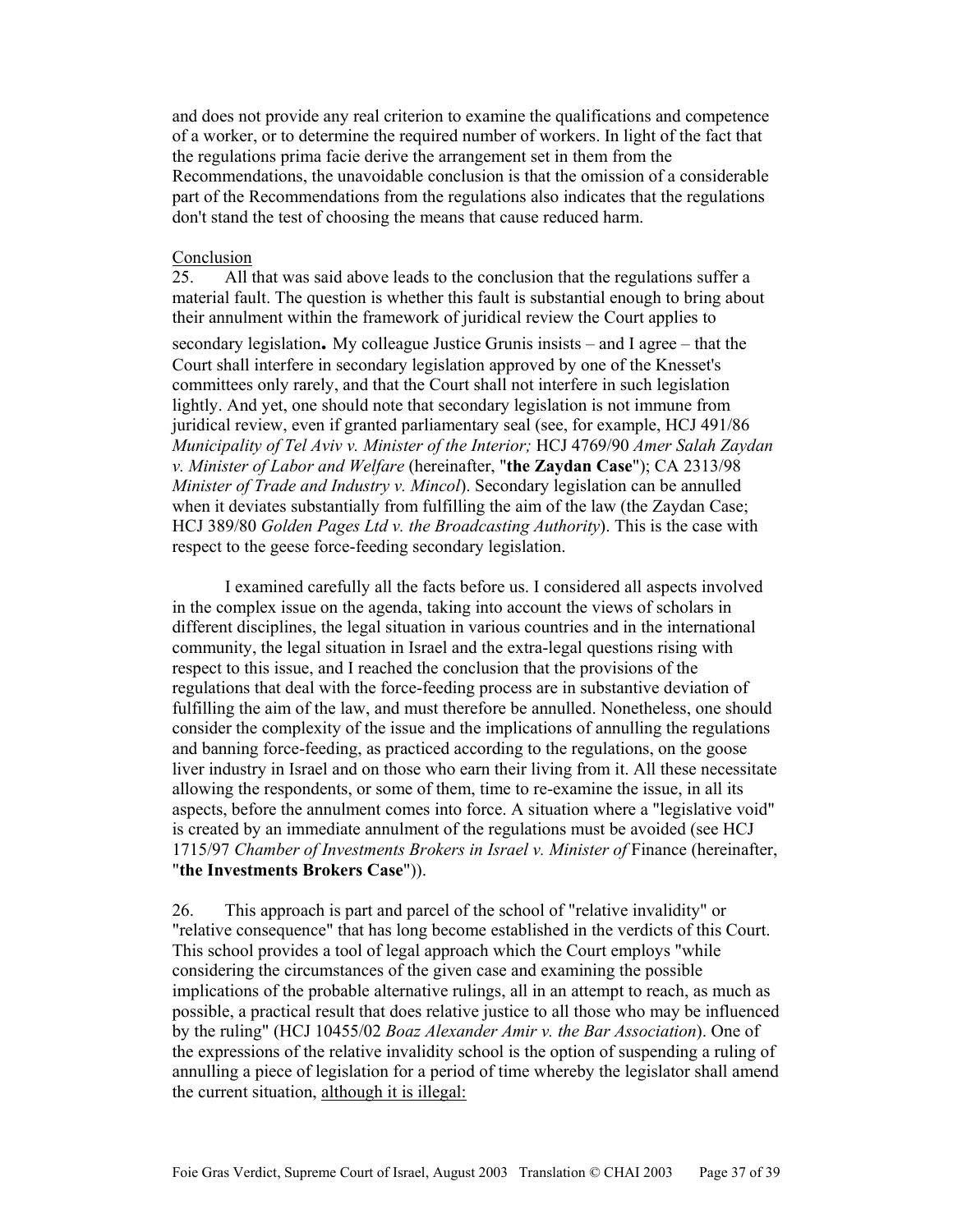"Even when the fault in an arrangement or provision necessitates its annulment, the annulment shall not necessarily be immediate, even when the provision concerned is in regulation or in law. Annulment by Court may, in such case, be in the future (prospective). In other words, *the court may declare that the arrangement or provision be annulled at a certain time in the future, as ordered by Court, and until this time, the arrangement or provision, although faulty, shall remain valid. Such future declaration is given, in the appropriate cases, since the balance between the various relevant considerations, including considerations of the rule of law, the public interest and the damage to those concerned, leads to the conclusion that it is appropriate that the current situation, although illegal, shall continue for a while, until amended as necessary.* This is one expression of the relative invalidity school" (Justice Zamir in HCJ 551/99 *Shekem Ltd v. Director of the Customs and VAT*) (Emphasis is mine – T.S.C.).

According to the relative invalidity school, "the question of when the annulment declaration shall apply is at the discretion of the Court. The Court may grant the annulment a retroactive (or retrospective), an active or prospective effect", even when employing juridical review on the constitutionality of primary legislation (*Barak*, p. 749). Thus, in the Investments Brokers Case, this Court suspended the annulment of a provision in primary legislation due to lack of proportionality, for a period during which the legislator can establish his position anew (Ibid, pp. 415-417; see also HCJ 6652/96 *Association for Civil Rights in Israel v. Minister of the Interior*). If this applies to primary legislation, all the more so to secondary legislation approved by a committee of the Knesset.

27. Therefore I propose to accept the appeal and to rule that the provisions of the regulations, with respect to the force-feeding procedure, be annulled and that the practice of force-feeding, according to the regulations, be banned. And yet, the decision, with respect to annulment of the regulations and banning the use of the above mentioned practice, shall be suspended until  $31<sup>st</sup>$  March 2005. The regulations, which are supposed to expire on 11<sup>th</sup> March 2004, shall remain valid until the day of their expiration or until another day within the period of suspension, should their validity be extended.

 During this period, all relevant factions shall wrestle with the problem and consider the appropriate policy with respect to geese force-feeding. In this context, the development of the industry in Israel and in other countries shall be examined; the 2004 activities of the European Standing committee, expected to re-examine its position concerning the practice of geese force-feeding, shall be followed-up; and upto-date information on this issue will be collected. If it is decided to allow the goose liver industry to continue and exist, the legislator would have to issue regulations that would guarantee the use of means that would substantially reduce the suffering caused to the geese, as compared with the practice set by the present regulations. Also, procedures of control and inspection of force-feeding should be established, to ensure full, exact and constant implementation of the regulations, as long as they remain valid during the suspension period and of any legislative arrangement that would replace them.

Justice (retired) [T. Strasberg-Cohen]